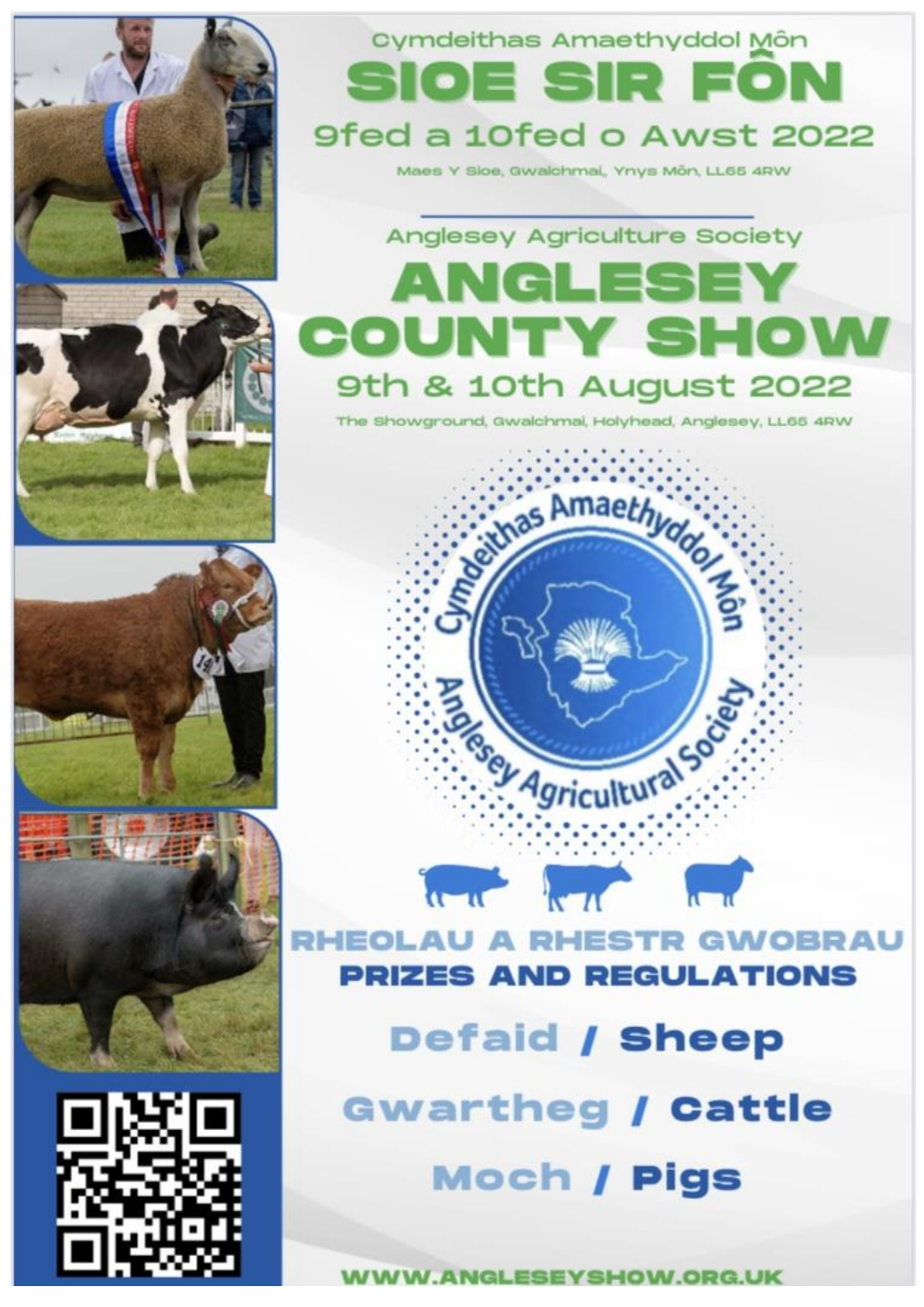# **IMPORTANT NOTICE TO ALL LIVESTOCK EXHIBITORS**

This Show is licensed under THE ANIMAL GATHERINGS (WALES) ORDER 2010.

# **No Livestock will be permitted to enter the show ground before 9.00am on Monday 8th August 2022 and all livestock must vacate the show ground by 9.00p.m. on Wednesday 10th August 2022.**

Vehicles visibly contaminated with animal excreta will not be permitted to enter or leave the show ground.

Bio-Security instructions will be issued to all exhibitors when numbers/tickets are sent prior to the Show.

Please ensure that the individual Identification Number of animals is entered on the entry form otherwise entries will not be accepted. The Identification number **must** correspond with the ear tag on the animals on Show day.

# **TB PRE-MOVEMENT TESTING**

**All cattle owners attending the show will be required to pre-movement test their animals, including cattle from herds in the Low Risk Area of England, Scotland, or the Low TB Area for Wales. For further details please contact your local/regional APHA Office.**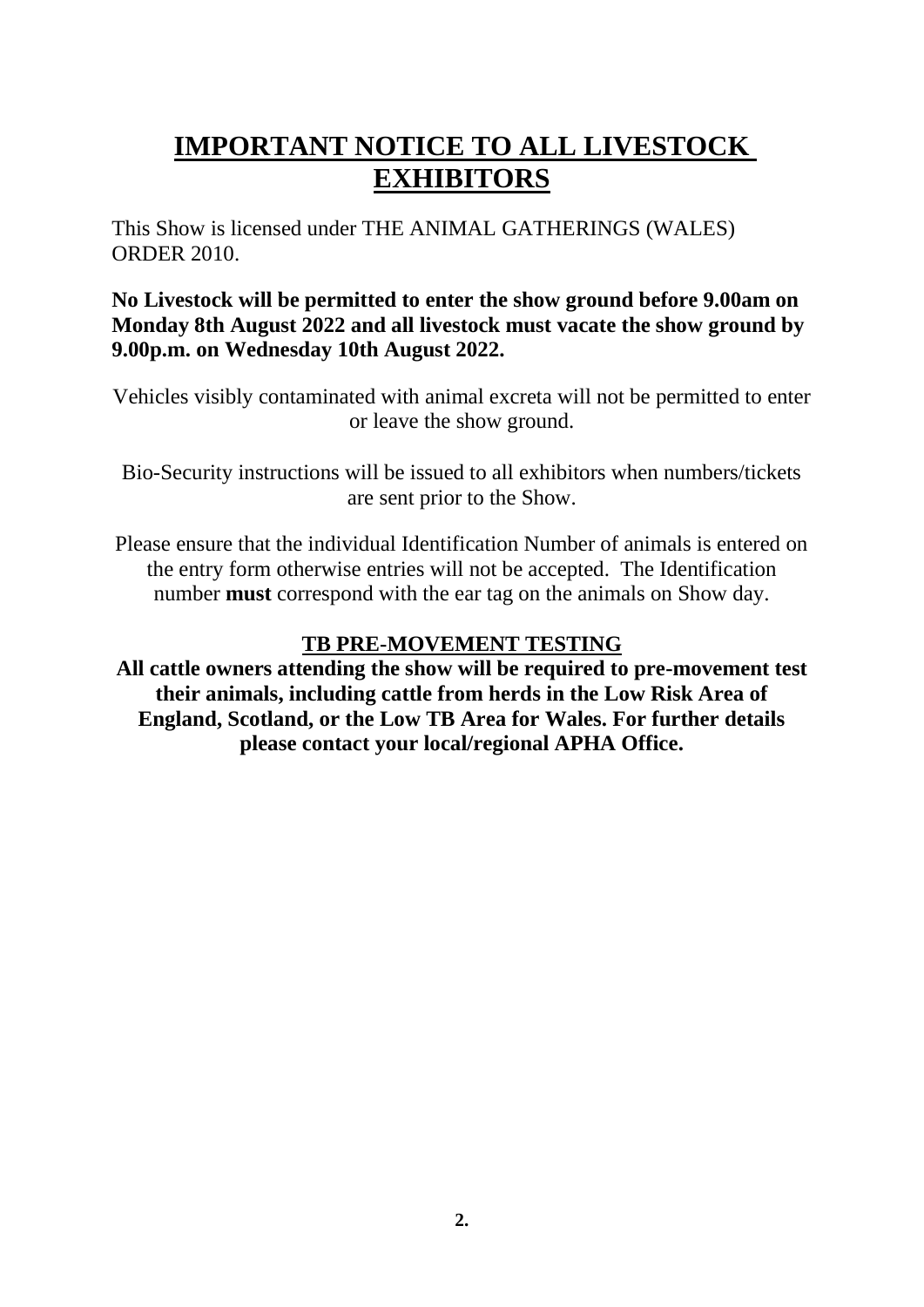### **CYMDEITHAS AMAETHYDDOL MÔN THE ANGLESEY AGRICULTURAL SOCIETY**

**(A Company Limited by Guarantee)** Rhif Cof. Elusen - Charity Reg.No.510048 Rhif Cof. Cwmni - Company Reg.No.01490593

### **LLYWYDD - PRESIDENT**

John Glyn Jones: Tregarnedd, Ynys Môn

**CADEIRYDD Y CYNGOR - CHAIR OF THE COUNCIL**

Peter Williams, Llangristiolus, Ynys Môn

### ENTRY FORMS

Available from, and entries to be sent to: Show Administrator, Anglesey Agricultural Society, "Ty Glyn Williams", The Showground, Gwalchmai, Holyhead, Anglesey LL65 4RW Tel: Gwalchmai (01407) 720072 Fax: (01407) 720880 e-mail: info@angleseyshow.org.uk web: www.angleseyshow.org.uk

Entry fees must be paid at time of entry, otherwise entries may be refused. Entry fees will not, under any circumstances, be refunded.

### **Showground Holding Number: 53/137/8001-01**

EVERY EXHIBIT MUST BE ENTERED IN THE SHOW CATALOGUE OR IT WILL NOT BE ALLOWED TO COMPETE.

Separate schedules and prize lists for the LIGHT HORSES, HORSE JUMPING, POULTRY, EGGS, RABBITS & PRODUCE SCHEDULES, are available from the Show Administrator on request.

**IMPORTANT**

The Society reserves the right to refuse or cancel any entries, to vary or cancel awards, and to postpone or abandon the Show, or any section thereof.

**SUBSTITUTIONS WILL NOT BE ALLOWED**

**(Except Dairy & Beef Cattle Sections - please see Cattle Regulation No.27 i.)**

PLEASE NOTE THAT ALL CATTLE ARE REQUIRED TO BE ON THE SHOWGROUND ON BOTH DAYS.

### **AELODAETH Y GYMDEITHAS - SOCIETY MEMBERSHIP**

Why not become a Member of the Society. For full details of privileges available and application from please contact the Show Office.

### **CLOSING DATE FOR ENTRIES IN ALL CATTLE, SHEEP AND PIG SECTION MONDAY 25th JULY 2022**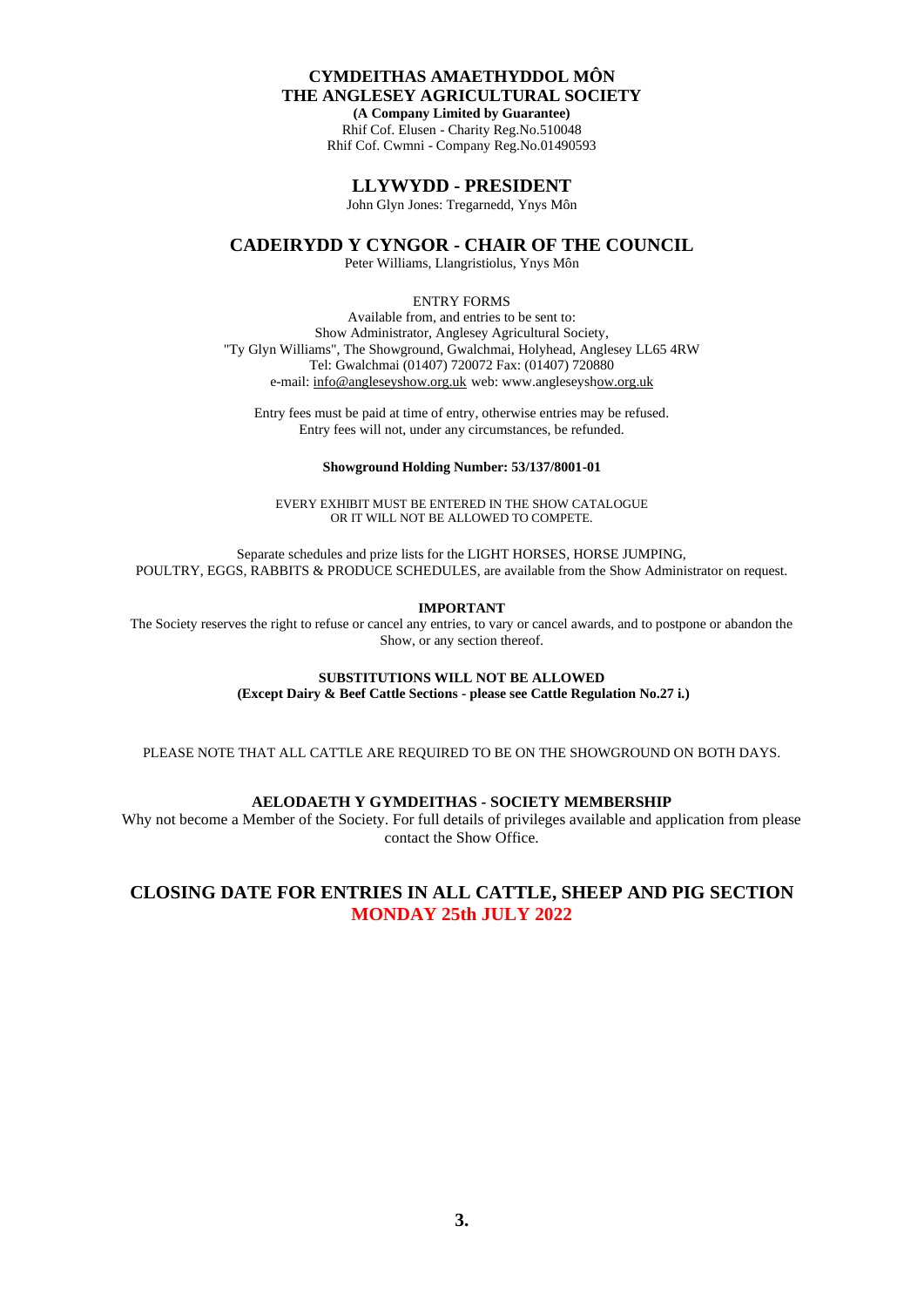| Dairy Section:            |  |
|---------------------------|--|
|                           |  |
|                           |  |
|                           |  |
|                           |  |
|                           |  |
|                           |  |
|                           |  |
| <b>Beef Section:</b>      |  |
|                           |  |
|                           |  |
|                           |  |
|                           |  |
|                           |  |
|                           |  |
|                           |  |
|                           |  |
|                           |  |
|                           |  |
|                           |  |
| <b>Other Competitions</b> |  |
|                           |  |
| Pig Section               |  |
|                           |  |
|                           |  |
|                           |  |
|                           |  |
|                           |  |
| Sheep Section             |  |
|                           |  |
|                           |  |
|                           |  |
|                           |  |
|                           |  |
|                           |  |
|                           |  |
|                           |  |
|                           |  |
|                           |  |
|                           |  |
|                           |  |
|                           |  |
|                           |  |
|                           |  |
|                           |  |
|                           |  |
|                           |  |
|                           |  |
|                           |  |
|                           |  |
|                           |  |
|                           |  |
|                           |  |
|                           |  |
|                           |  |
|                           |  |
|                           |  |
|                           |  |
|                           |  |
|                           |  |
|                           |  |
|                           |  |
|                           |  |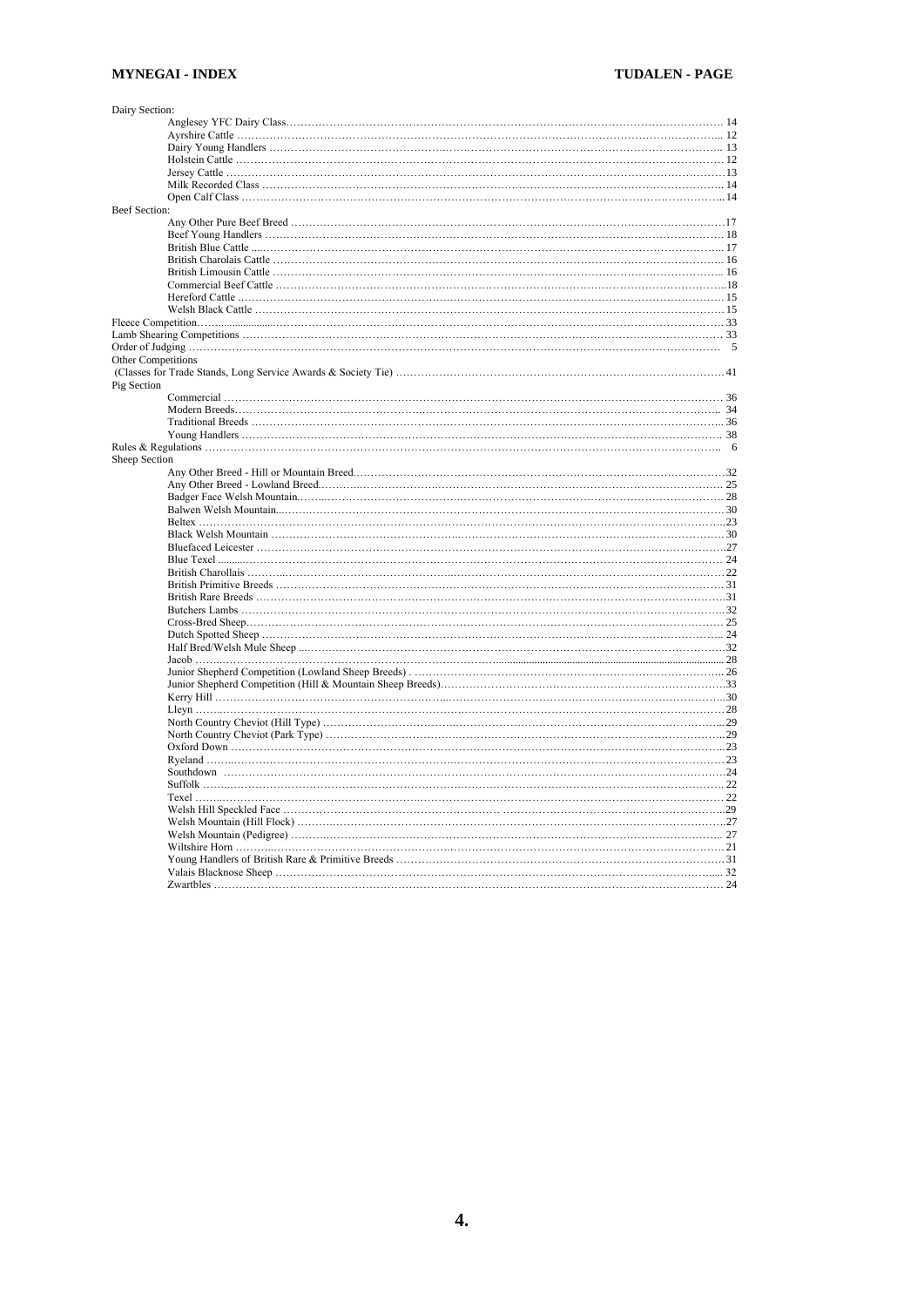### **ORDER OF JUDGING, ETC.**

(Subject to any alterations which the Committee may deem necessary)

6.00 a.m. Showground open for admission of exhibits.<br>8.00 a.m. Show open to the public.

Show open to the public.

### **TUESDAY 9th AUGUST**

- 9.00 a.m. Judging in the Cattle Rings of: Holstein, Ayrshire & Jersey Cattle Judging of Milk Recorded Class and Inter-Breed will follow Breed Sections.
- 10.00 a.m. Judging in the Sheep Rings of: Wiltshire Horn, Suffolk, British Charollais, British Texel, Ryeland, Jacob, Beltex, Southdown, Zwartbles, Dutch Spotted &Any Other Breed (Lowland Breed Sheep). Fleece Competition – Pavilion Building.
- 10.30 a.m. Judging of Pigs in the Pig Ring (followed by Judging of Inter Breed)
- 11.00 a.m. (approx.) Judging of Beef Young Handlers Classes Cattle Judging Rings
- 11.30 a.m. Judging of Blue Texel Sheep & Oxford Down Sheep- Sheep Judging Rings
- 12.00noon Judging of Cross-Bred Sheep classes Sheep Judging Rings
- 1.00 p.m. Judging of Junior Shepherd Competition (Lowland Sheep Breeds) Sheep Judging Ring
- 3.00 p.m. Judging of Champion Exhibits Sheep Section Sheep Rings

4.00 p.m. Grand Parade of Prize winners in the Show Ring. (Trophies to be re-collected from the Show Office after the Grand Parade)

#### **WEDNESDAY 10th AUGUST**

- 9.00 a.m. Judging in the Cattle Rings of: Welsh Black Hereford British Charolais British Limousin British Blue Other Beef Breeds Commercial Cattle Beef Recorded Bull Class Judging of Inter-Breed will follow Breed Sections
- 10.00 a.m. Judging in the Sheep Rings of: Welsh Mountain (Pedigree), Welsh Mountain (Hill Flock), Welsh Hill Speckled Faced, Lleyn, Welsh Mountain Badger Faced, North Country Cheviot (Park followed by Hill Type), Kerry Hill, Black Welsh Mountain, Valais Blacknose, Balwen Welsh Mountain, Judging of Butcher's Lambs - Sheep Pens
- 10.30 a.m. Judging of Pigs in the Pig Ring & Judging of Champion Pig Exhibit
- 11.00 a.m Blue Faced Leicester, Primitive Breeds of Sheep
- 11.30 a.m. Any Other Breed Hill or Mountain Breed & British Rare, Judging of Young Handler of British Rare and Minority Breeds of Sheep
- 12.00 noon (approx.) Judging of Dairy Young Handlers Classes Cattle Judging Rings. Presentation of 'Best Cattle Stall' Competition - Cattle Lines
- 2.00 p.m Judging of Junior Shepherd Competition (Hill & Mountain Sheep Breeds) Sheep Judging Ring
- 3.00 p.m. Judging of Champion Exhibits Sheep Section Sheep Rings
- 4.00 p.m. Grand Parade of Prize winners in the Show Ring and presentation of Champion Breed Trophies and Awards in front of the Grandstand. (Trophies to be re-collected from the Show Office after the Grand Parade).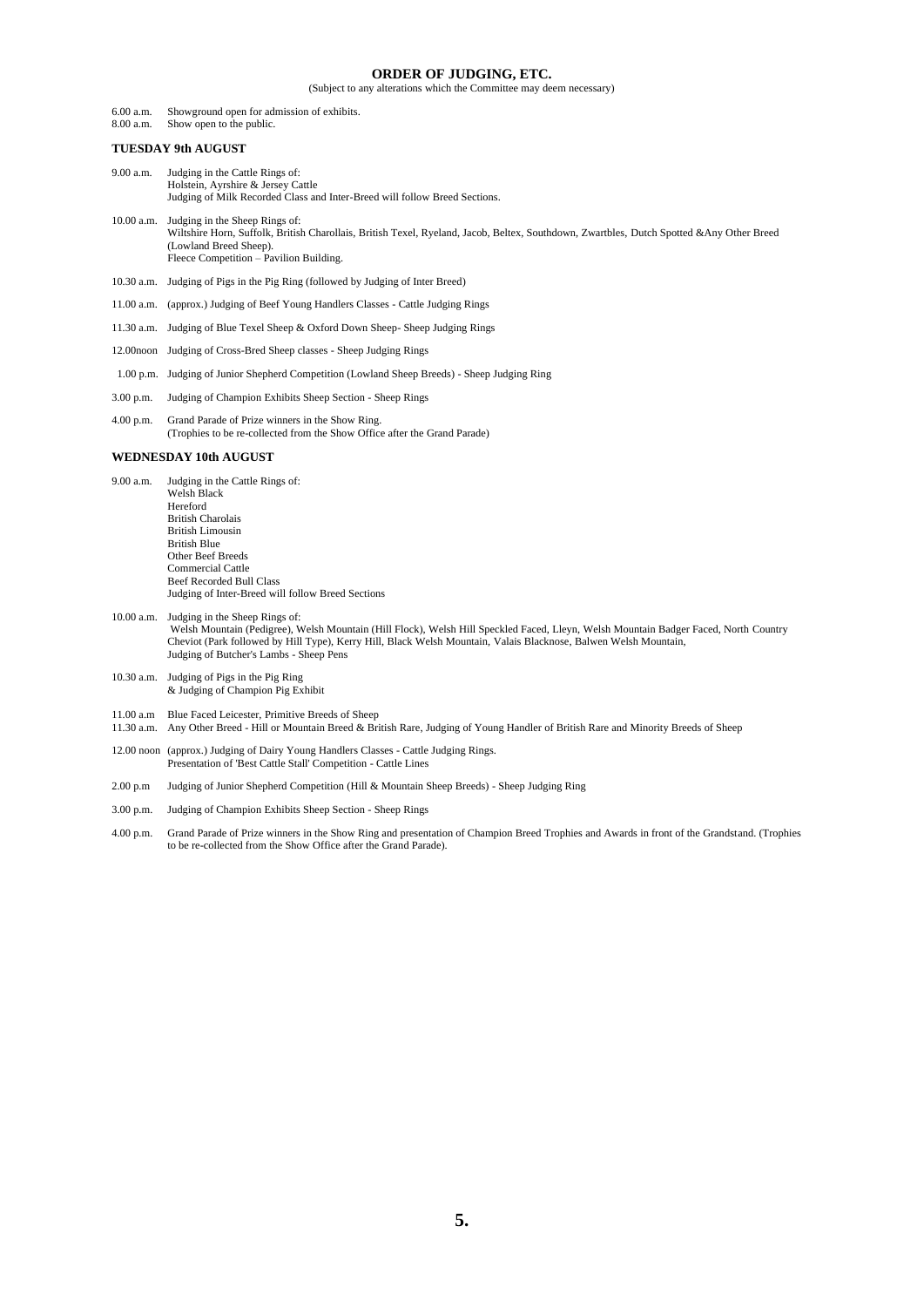### **THE ANGLESEY AGRICULTURAL SOCIETY**

**(A Company Limited by Guarantee)**

### **DATA PROTECTION**

**As a condition of entry, details including the owner's name and address will be printed in the official show catalogue. Due to the nature of this catalogue as a printed media, it is not possible to dispose of this data once it has been printed and distributed. With the exception of archive and historical copies of the catalogue. Electronic copies of your data will be stored in our private systems within the UK. All paper based and electronic copies of personal data will be destroyed no later than three years following the event. Entrants data will also be shared with independent societies for the purpose of validating entries prior to the show. Results including personal data may also be shared with members of the press and relevant breed societies. Your data will never be shared with any other party without your prior knowledge. Should you have any questions about how we process your personal data or wish for us to update the data we hold then please contact Aled Hughes on info@angleseyshow.org.uk or call on 01407 720072.**

### **REGULATIONS RELATING TO LIVESTOCK AND OTHER EXHIBITS ENTERED AT THE SOCIETY'S SHOW**

#### **HEALTH AND SAFETY AT WORK ACT, 1974**

#### 1. Safety requirements

Special attention is directed to the safety requirements set out in the Health and Safety at work etc, Act, 1974, and any subsequent legislation. The Society holds exhibitors wholly responsible for the observance of statutory regulations governing the livestock and other exhibits exhibited by them. All exhibitors are accepted for adjudication on the understanding that they are capable of complying with the Health and Safety at Work Act 1974 and the regulations which come under that Act. Failure to comply with statutory regulations will mean that the exhibitor will be asked to remove him/herself and his/her exhibits from the Showground.

2. Persons are admitted to the Showground at their own risk and whilst every endeavour is taken to ensure their safety, the Society will not (save for death or personal injury caused by negligence of the Society, its servants or agents) be responsible for personal injury (Whether fatal or otherwise), loss of or damage to property and any other loss, damage, costs and expense, however caused.

3. Persons are admitted entry to the Show Vehicles Parks at their own risk and vehicles, their accessories and contents are admitted to and left in the Show Vehicles Parks at the owner's risk and, while every endeavour is taken to ensure the safety thereof, the Society will not (save for death or personal injury caused by negligence of the Society, its servants or agents) be responsible for personal injury (whether fatal or otherwise) loss of or damage to property and any other loss, damage, costs and expenses however caused.

4. The Society, its officers or servants, shall not be responsible for any person whatsoever while upon the Society's premises, or while leaving the same, for any damage or loss, however caused, to the property of any such person, or for any injury, fatal or otherwise, to any such person.

The Society, its officers or servants, shall not be responsible for any accident, damage or loss, however caused, that may occur to any exhibitor or his servants, or to any animal, articles or property brought onto the Showground, or while entering or leaving or being carried into or out of the said Showground. Each exhibitor shall be solely responsible for any loss, injury or damage that may be done to, or occasioned by, or arising from any animal, article or property exhibited or brought onto the Showground by him/her and he/she shall indemnify and hold harmless the Society from and against all actions, suits, expenses and claims on account of or in respect of any such damage or injury which may be caused or occasioned. Exhibitors must insure against fire and such liabilities as the exhibitor may incur under these regulations. As a condition of entry to the Show, all livestock exhibitors must have adequate and sufficient Public and Products Liability Insurance cover, proof of cover to be provided on request.

The Society, its officers and servants will not be liable for any errors or mistakes that may happen in placing or penning stock or articles to be exhibited, but the servants in charge of the same must see that they are placed according to their entries.

5. Any owner or attendant in charge of stock will be subject to the orders of the Stewards and will be required to exhibit or parade the animals in his charge at such times as may be directed and any owner or servants disobeying such orders or using abusive or offensive language will be liable to be fined and/or removed from the Showground at the option of the officials of the Society. Persons in charge of animals shall be in attendance each day during the Show.

6. The Stewards, on the recommendations of the Society's veterinary officers, shall have the power to remove from the Showground, any unruly, vicious, deformed or diseased animal, and also the stock, implements or miscellaneous articles belonging to any exhibitor who shall refuse to comply with the instructions given by the Stewards without any responsibility attaching to them or to the Society in consequence of such removal.

7. Judges as well as Stewards shall have the power to remove any unruly animal from the judging ring.

8. Any owner or attendant in charge of stock/exhibits will be subject to the orders of the Society, its Officers or Stewards and any owner or attendant in charge of stock/exhibits disobeying such orders through non-compliance or using abusive, offensive or threatening language or behaviour will be removed from the showground at the discretion of the appropriate Sectional Superintendent Steward and be liable to further actions by the Society under 'Regulations Relating to Livestock, item 21.

9. **Alcohol** - It will be an evictable offence to consume alcoholic drink on any area of the Showground with the exception of the designated alcohol licensed areas.

10. **Dogs** - Persons are not encouraged to bring dogs onto the showground, but if it is essential to do so then the dog must be kept on a lead at all times. Should dogs be found roaming on the showground during the Show then the Society would have to give further consideration to a total ban. Stray dogs are a serious danger to persons and animals. Please note that NO dogs are allowed in the Livestock (cattle) Building, Sheep Lines, Horse Lines, Goat Lines, Fur and Feather Marquee, Produce Marquee, Grandstands, Food Hall or any of the Society's dinning Marquees. The Society reserves the right at its absolute discretion to remove from the Showground any dog which the Society deems to be unruly or aggressive'

#### **RULES**

1 The Society shall be called "The Anglesey Agricultural Society". Its objects are to promote the breeding of good stock and to encourage Agricultural Improvements and Education. The Isle of Anglesey shall be the District of the Society.

2. The Society shall consist of a President, President-Elect, Immediate Past President, Honorary Chairman, Vice-Chairman and Immediate Past Chairman of the Council, Honorary Director, Honorary Deputy Directors, Honorary Legal Adviser, Honorary Treasurer, Honorary Assistant Treasurer, Show Administrator, Vice-Presidents, Council, Emergency Sub-Committee, such other Sub-Committees as the Council may from time to time deem necessary, and Members.

3. Every subscriber of Thirty pounds **(Twenty Eight Pounds inclusive of VAT if paid before 1st June or competing)**or over per annum (inclusive of V.A.T.), shall become a Member of the Society. Two persons subscribing Sixty pounds **(Fifity Six Pounds inclusive of VAT if paid before 1st June or competing)** or over per annum (inclusive of V.A.T.) shall be entitled to a "Dual Membership" and shall be entitled to the privileges of two Members. Every subscriber of Seventy Pounds **(Sixty Five Pounds inclusive of VAT if paid before 1st June or competing)** or over per annum (inclusive of V.A.T.), shall be entitled to a "Family Membership" and shall be entitled to the privileges of a Dual Membership as well as receiving up to three tickets of admission to the Show for **their** children. **(The name and date of birth of the children must be registered with the Show Office)**

Every subscriber of Sixty Pounds **(Forty Four Pounds inclusive of VAT if paid before 1st June or competing)** or over per annum (inclusive of V.A.T.) shall become a Vice-President of the Society. Two persons subscribing One Hundred and Twenty pounds **(Ninety Eight Pounds inclusive of VAT if paid before 1st**  June or competing) or over per annum (inclusive of V.A.T.) shall be entitled to a "Dual Vice Presidency" and shall be entitled to the privileges of two Vice-Presidents. Every subscriber of One Hundred and Fourty Pounds **(One Hundred and Twelve Pounds inclusive of VAT if paid before 1st June or competing)**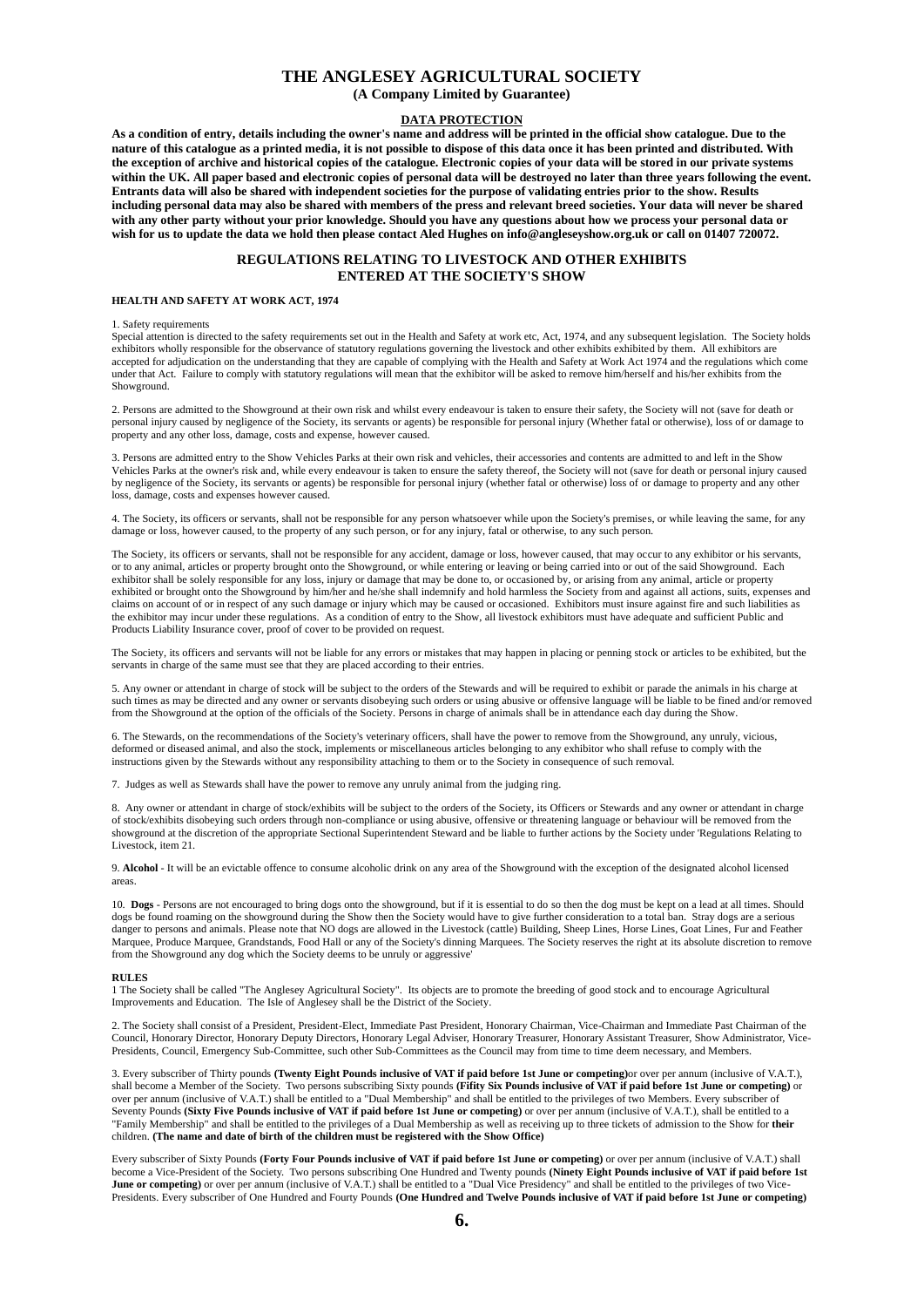or over per annum (inclusive of V.A.T.), shall be entitled to a "Family Vice Presidency" and shall be entitled to the privileges of a Dual Vice Presidency as well as receiving up to three tickets of admission to the Show for **their** children. **(The name and date of birth of all children must be registered with the Show Office)**

No person who shall have been excluded from this or any other Agricultural Society shall be allowed to become a Member of this Society for two years after he/she shall be so excluded.

4. Subscriptions shall be considered due and payable on the 31st March in each year unless written notice of withdrawal shall have been given to the Show Administrator prior to that date. A Member who has not paid his/her subscription for the current year will not be entitled to vote at any meeting and will not be entitled to entry fees at reduced rates.

#### **Instructions to pay via Direct Debit must be received by the end of February in the current year (Direct Debit instructions received after this date will commence on or around 31st March the following year). Payment via cash/cheque/P.O. will not be accepted after the 30th of July in the current year.**

The rights and privileges of a Member shall be personal to him/herself and are not transferable or transmissible.

In the case of a Firm, one subscription shall entitle the partners therein to the joint rights and privileges of one individual Member, and any one Partner shall be entitled to exercise such rights and enjoy such privileges on behalf of the Firm, or nomination by such firm

5. The Annual General Meeting of the Society shall be held as soon as possible after 31st October in each year and at such meeting the Members shall elect the President, the President Elect, Chairman of the Council, Vice-Chairman and the Officials, and Members of the Council. A voting paper bearing more than eight, or less than eight votes, will be declared invalid.

6. The Annual General Meeting shall consist of all Members, Vice-Presidents and Officials.

7. The Council shall consist of all the Society's Officials, twenty four elected Members, together with the Immediate Past President, the Immediate Past Chairman, the Chief Stewards, Honorary Life Vice-Presidents and the Chairman/Superintendent Steward of each section. One third of the elected Members shall retire each year and shall not be eligible for re-election for a period of twelve months. Membership of the Policy Sub-Committee shall be confined to the elected Members and the Show Officials. The Council shall decide on the date of the next Show, consider all the Society's financial matters, examine and pass accounts for payment, appoint an emergency Sub-Committee to act on the days of the Show or during any other emergency, make all arrangements as to the Show Ground and generally arrange any other business in connection with the Show.

8. Each sectional Sub-Committee shall, for its respective section, appoint a Chairman each year who will also be the Superintendent Steward of the Section, prepare draft prize lists and consider the names of Judges submitted by the Breed Societies, or, in the absence of such submissions, nominate Judges for the approval of the Council.

9. At any Committee Meeting five, and at a General Meeting eleven, Members shall form a quorum for the transaction of business.

10. An Annual Balance Sheet, made up to 31st October in each year, shall be prepared by the Show Administrator and Treasurer and submitted to the Auditors, with vouchers, before the Annual General Meeting and, after audit, shall be laid before such General Meeting.

11. Members will be allowed to compete in all Classes (except Horse Jumping) in which they are eligible, on payment of one half the entrance fees prescribed for non - members

12. Any proposals of new rules, or suggestions for alterations to the old rules, shall be made and decided upon at the Annual General Meeting, provided that notices of such proposals or suggestions are handed to the Show Administrator not later than 31st October in each year, or at a Special Meetings of the Members, such Meeting to be called by a requisition signed by not less than five Members and sent to the Show Administrator not less than fourteen days before such Meeting is required to be held.

### **REGULATIONS RELATING TO LIVESTOCK**

#### 1**. OWNERSHIP OF EXHIBITS**

All exhibits for competition must be the "bone-fide" property of the exhibitor on the day of the Show.

#### 2. **OPEN AND DISTRICT CLASSES**

All Classes are open unless otherwise specified. "District Classes" are confined to the District of the Society, viz., the Isle of Anglesey.

#### 3. **ENTRIES IN MORE THAN ONE CLASS**

An animal shall be allowed to enter in as many Classes as it is eligible to compete (unless otherwise stated). Exhibitors will, however enter more than one Class at their own risk, and the time tables etc., will NOT be re-arranged when there is a possibility of the timing of competitions coinciding. REQUESTS FOR CLASSES OR THE GRAND PARADE TO BE HELD BACK, WILL NOT BE ENTERTAINED.

#### 4. **CERTIFICATE OF ENTRY**

Unless otherwise stated in the Schedule, all persons intending to exhibit stock for competition must send the Certificate of Entry in the prescribed form, to the Show Administrator of the Society BY THE CLOSING DATE STIPULATED ON PAGE 1. The name, age, colour and pedigree of each animal must be stated. **The Society reserves the right to refuse entries by any exhibitor in any section without having to give any reason.**

#### 5. **PAYMENT OF MEMBERSHIP SUBSCRIPTION**

Members whose subscriptions have not been paid at the time their entries are made will not be entitled at the reduced Member's rate.

#### 6. **TIME WHEN EXHIBITS ARE REQUIRED ON THE SHOWGROUND**

All stock intended for exhibition **MUST** be on the Ground by 9.00 p.m. on Monday prior to the Show. unless the judging commences earlier or later as shown on the page. All Dairy and Beef Exhibits **MUST** be on the Ground on Monday prior to the Show.

#### 7. **POSITION AND REMOVAL OF EXHIBITS**

All the exhibits must be placed in the respective position assigned to them and must remain on exhibition in such a position **until at least 4.30 p.m.**, except animals taking part in the Grand Parade, which may be taken off immediately afterwards. Any person found interfering with or removing any exhibit before the hour named without written permission of the Show Administrator will be dealt with under Regulation No 21.

#### **CATTLE MUST REMAIN ON THE SHOWGROUND FOR BOTH DAYS AND MUST NOT BE REMOVED UNTIL AFTER 4.30 p.m. ON THE SECOND DAY OF THE SHOW.**

#### 8. **LABELS, NUMBERS & EXHIBITORS' ADMISSION TICKETS**

Previous to the Show, a numbered label or card corresponding with the entry in the Show Catalogue will be forwarded to all exhibitors, but should this fail to arrive, through any cause, the exhibits should be brought or sent to the Show Ground along with the number of the Class in which such exhibits are entered and the exhibitor's name and address attached thereto. Tickets of admission to the Show Ground will be allocated as follows:

#### **Cattle**

| <b>Number of Exhibit/s</b> | <b>Exhibitor Two-Day Ticket/s</b> |
|----------------------------|-----------------------------------|
|                            |                                   |
|                            |                                   |
|                            |                                   |
|                            |                                   |
| 5 & Over                   |                                   |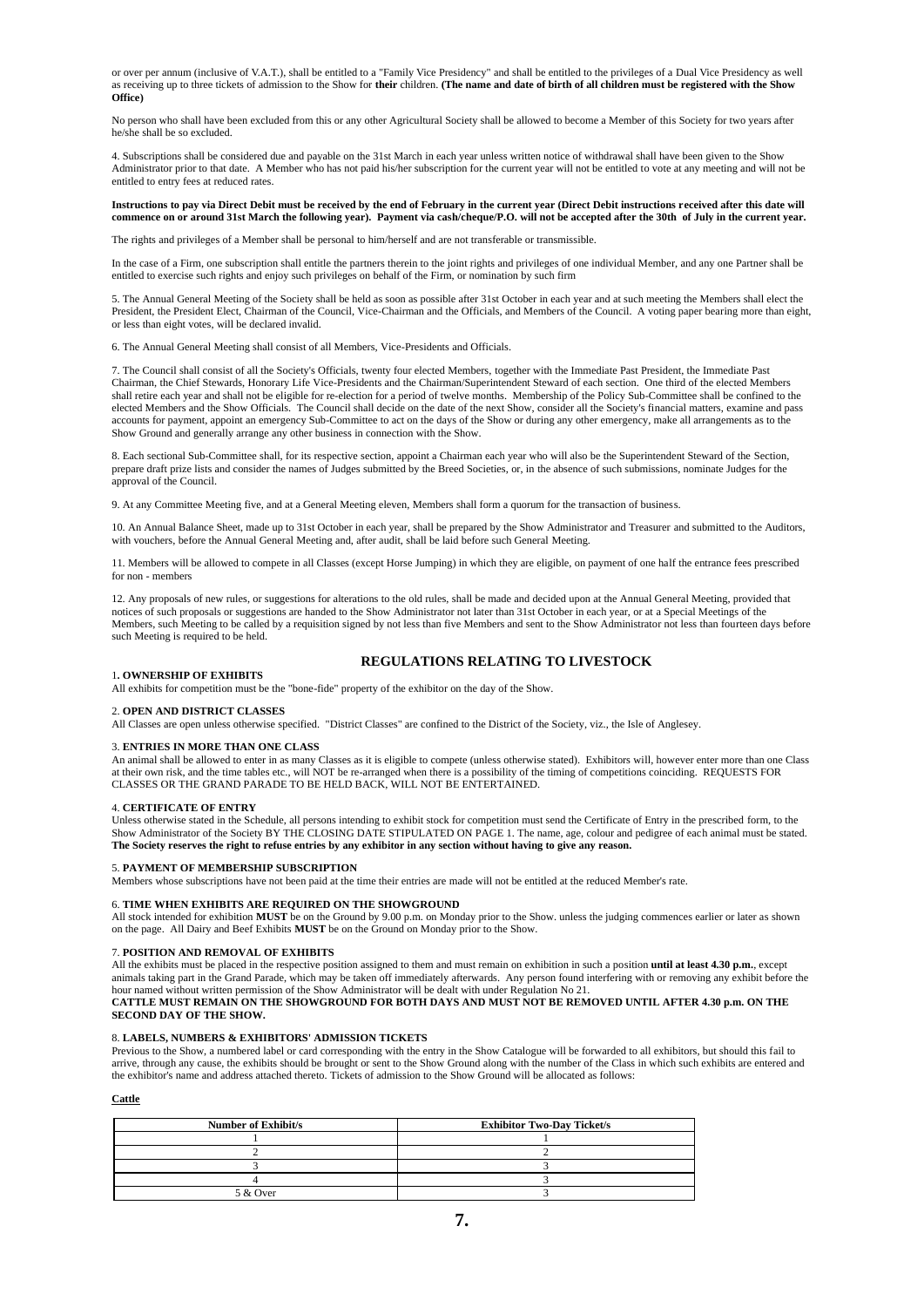#### **Sheep and Pigs**

| <b>Number of Exhibit/s</b> | <b>Exhibitor One-Day Ticket/s</b> |
|----------------------------|-----------------------------------|
|                            |                                   |
|                            |                                   |
|                            |                                   |
|                            |                                   |
| 5 & Over                   |                                   |

#### 9. **MARKING OR DISTINGUISHING EXHIBITS**

Until the prizes have been awarded in any Class, the exhibits will be distinguished only by the Official numbers affixed thereon, which will be supplied by the Show Administrator prior to the opening of the Show. These numbers will correspond with the respective numbers in the Show Catalogue. Any other method of identifying any exhibit, or indicating ownership, **is strictly prohibited**. The Committee will not be responsible unless the entry of exhibits is on the form and published in the Show Catalogue.

### 10. **JUDGING RINGS**

Judging Rings will be provided for all animals and no one shall be allowed therein during judging, except the Judges, Stewards, and the persons in charge of stock.

#### 12. **INTERFERENCE WITH JUDGES**

Any person interfering with the Judges, Stewards or Show Officials shall be removed from the Show Ground and, if an exhibitor, shall be disqualified from taking any prize. In all classes the judge's decision shall be final. Any protest must be lodged in accordance with item 18 in the Society's General Rules & Regulations.

#### 13. **THIRD PRIZE**

In any Class in which a third prize is not scheduled and there are not less than eight exhibits, the Judge shall be empowered, provided there is sufficient merit, and subject to the approval of the Committee, to award a third prize.

#### 14. **CHALLENGE CUPS AND TROPHIES**

The Challenge Cups and Trophies are the sole property of the Society until they are won outright.

Challenge Cups or Trophies must returned to the Show Office **before the 30th April** of the succeeding Show, and holders shall give an undertaking to return it in a sound, untarnished and clean condition. **Exhibitors who do not return cups/trophies by this date may be prohibited from exhibiting at future Shows. THE SOCIETY RESERVES THE RIGHT TO OCCASIONALLY WITHHOLD THE PRESENTATION OF CUPS AND TROPHIES FOR VALUATION OR SIMILAR PURPOSES.**

#### **CUPS/TROPHIES WILL NOT BE AVAILABLE FOR COLLECTION UNTIL AFTER THE GRAND PARADE.**

#### 15. **INSTRUCTIONS TO JUDGES**

In awarding prizes, Judges are instructed to add a reserve number in each instance (provided there is sufficient merit) stating the next best exhibit in case any exhibit to which a prize has been awarded should be disqualified. Classes are to be strictly judged in the order listed in the schedule.

#### 16. **AWARDING OF PRIZES**

The Judges will be instructed not to award any prize, reserve number or commendation unless the exhibits possess sufficient merit.**The Society reserves the right not to award any prize or commendation to any animal which contravenes the animal welfare regulations.**

#### 17. **VETERINARY REFEREE**

A qualified Veterinary Surgeon shall be appointed annually by the Council. He shall, at the request of the Judges or Stewards of any Class, examine the stock exhibited in such Class and any animal which he may report to be suffering from hereditary disease, or to be of an age or size other than that required by the conditions of the Class, shall be disqualified and he or the Stewards also as soon as possible and within one week of the day of the Show report to the Show Administrator every exhibitor who may have, in their opinion, broken any rule or regulation of the Society.

#### 18. **PROTESTS**

Any person may submit a protest. All protests shall be made in writing to the Show Administrator within one hour of the judging of the particular Class. All protests must be accompanied by a deposit of Twenty-Five Pounds, which amount shall be returned to the depositor if the protest is substantiated, otherwise to be forfeited to the Society.

#### 19. **HEARING OF PROTESTS**

A meeting of the Council shall, if necessary, be convened within fourteen days of the second day of the Show to receive the reports of the Veterinary Surgeon and Steward and to hear protests. Their decision thereon shall be final. No prize money shall be paid before the expiration of a period of fourteen days.

#### 20. **PENALTIES**

If, on considering any protest, or the report of the Veterinary Surgeon or of any Stewards made without protest, it be proved to the satisfaction of the Council that any exhibitor has wilfully given a false certificate of entry for competition, or has obtained a prize through imposition or miss-statement contrary to the Rules and Regulations of the Society, or, if within seven days after the Show, whether a protest may have been entered or not, an irregularity on the part of any exhibitor or his/her servant which would disqualify such exhibitor from competing or receiving a prize awarded to him/her be discovered and proved to the satisfaction of the Council, the Council shall have the power to with-hold any prize awarded and to exclude such exhibitor from competing at the Society's Shows for two years from such exclusion. The Councils decision thereon shall be final.

#### 21. **POWERS OF THE COUNCIL**

All disputes regarding the Rules and Regulations of the Society, together with all questions, the consideration of which is not otherwise provided for, shall be referred to the Council, whose decision thereon shall be final.

### 22. **TENTS, CARAVANS AND OTHER VEHICLES USED FOR ACCOMMODATION**

Exhibitors bringing tents/caravans to the Show **must** request a 'Caravan Label' and enclose a fee of £24.00 (inc. Vat) with the application form. All persons staying in the tent/caravan **must** have a valid admission ticket, or proof thereof, for the period that the caravan is on the Showground.

All tents, caravans and other vehicles used for accommodation brought on to the Showground must be parked 3 metres apart and must comply with all current fire regulations. Local Fire Authority Officers will have powers to re-position and inspect all tents, caravans and other vehicles used for accommodation on the Showground. Persons not complying with the regulations to the satisfaction of the Fire Authority Officer will be removed from the Showground.

All tents, caravans and other vehicles used for accommodation **MUST** be sited in the designated areas.

#### 23. **VEHICLE CHECKS**

Officials and Stewards reserve the right to inspect all vehicles on arrival at the Showground.

#### 24. **ELECTRICITY**

**Only 16amp connections will be permitted in the cattle building.** All cable extensions, connecting couplings and appliances **must** carry a P.A.T. Test Certificate (portable appliance test) valid for the duration of the Show. A photocopy of the test certificate(s) **must** be made available to Show Officials if requested**. The Society will be empowered to refuse electrical connection if a valid test certificate is not produced.**

#### 25. **SUBSTITUTE JUDGES**

Should a judge be prevented from fulfilling his engagement for any reason, the Administrator and Superintendent Steward of the relevant section reserve the right to appoint a substitute.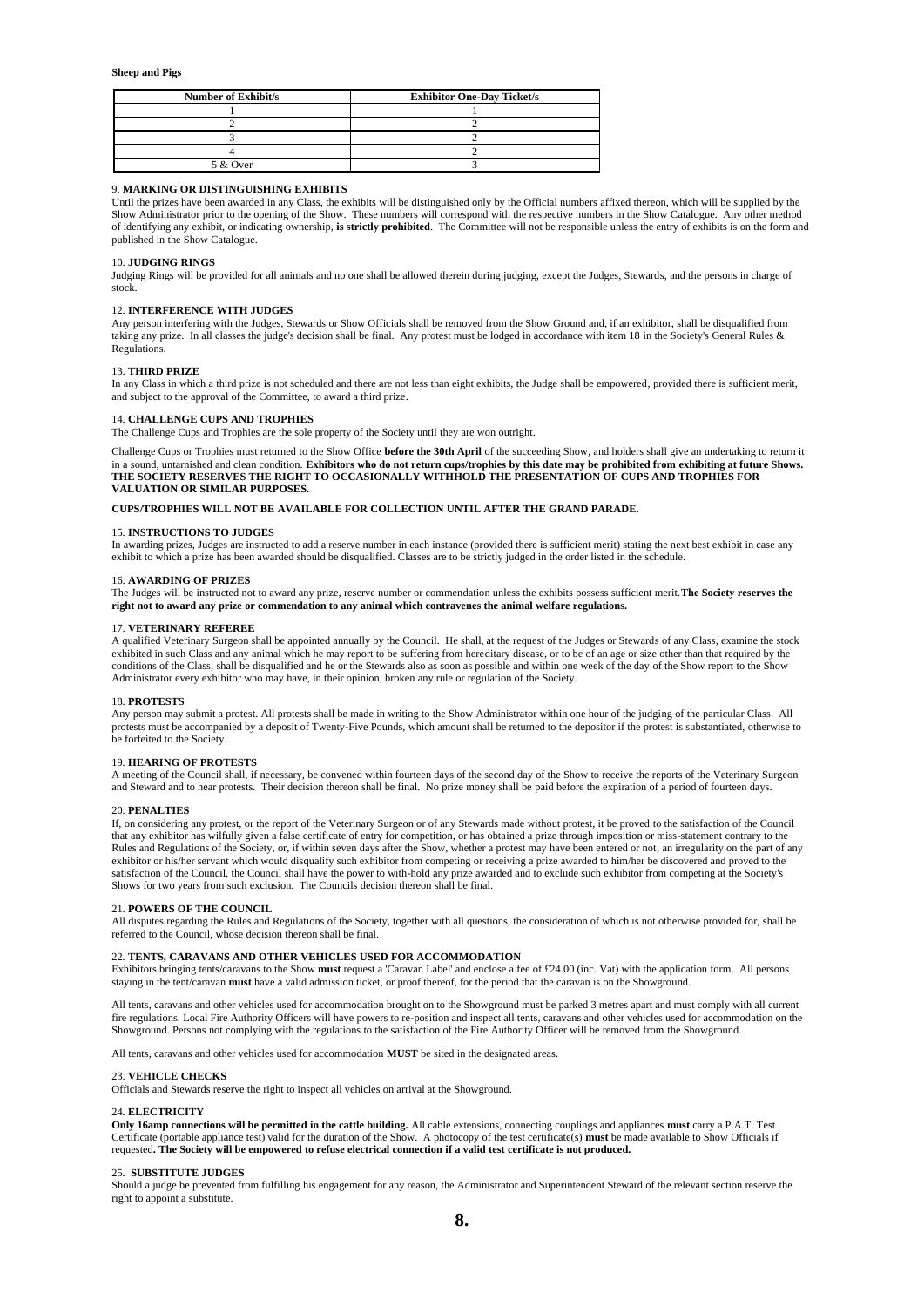#### 26. **PENS/STALLS**

The Society reserves the right to limit the number of pens and/or stalls allocated to an exhibitor/s if necessary.

27. The Society reserves the right to have animals inspected by a Veterinary Officer and to further carry out investigations/tests where necessary.

#### **GENERAL CONDITIONS**

This schedule is issued conditionally upon the Show being held and subject to all persons attending the Show abiding to the Rules, Orders and Regulations of the Welsh Government and the Animal and Plant Health Agency, or any Special Regulations of the Society's Council.

The individual Identification Number of animals **must** be entered on the entry form otherwise entries will not be accepted. The Identification number **must** correspond with the ear tag on the animals on Show day.

#### 28. **SPECIAL CONDITIONS - CATTLE**

(a) All animals entered for competition, except in the Commercial Beef Classes, must be entered or certified as eligible to be entered in their respective Society's Herd Book or Grading-up Register.

(b) All Bulls must have a ring or clap attached to the nose and led by their attendant, with a competent second person standing in readiness to assist if necessary.

(c) **All Cattle must be brought secured with a halter to the satisfaction of the Stewards of the Section or they will not be admitted to the Show Ground. The Superintendent Steward of the Section is empowered to disqualify from the Judging Ring any animal which, in his opinion, does not satisfactorily comply with this condition. Exhibitors will be responsible for any person handling their animals on the Showground. Superintendent Stewards as well as Stewards shall have the power to instruct the removal from the showground any exhibit that may be unruly, vicious or prove a danger to other animals, exhibitors or the general public.**

(d) All prize winners in the Cattle Section (except such as may be exempted in writing by the Show Administrator) shall take part in the Grand Parade.

(e) No animal may be entered in more than one Section, e.g. Welsh Black and Commercial Cattle.

(f) Milking facilities will be available but exhibitors must provide their own units.

(g) Dairy Cattle Exhibitors are to be given priority to use the cattle wash on the Tuesday and Beef Cattle Exhibitors given priority to use the facility on the Wednesday. The washing of cattle inside the building is strictly forbidden.

(h) Cattle **MUST** remain on the Showground for both days and **MUST NOT** be removed until after 4.30 p.m. on the second day of the Show

(i) **Substitutions: Substitutions are permitted in the cattle section. Exhibitors must inform the Show Office of any substitutions that are made by 4pm on the Friday prior to the show. (NO SUBSTITUTIONS WILL BE ACCEPTED AFTER THIS TIME/DATE). The Substituted animal must be entered in the same class/es as the original animal.**

(j) Breed Plan Cards will be supplied for all cattle. However, they will not be pre-printed with the relevant information. These cards **MUST** be completed and displayed above the cattle stalls during the show.

(k) Cattle Stalls - The Society reserve the right to reduce the number of cattle stalls originally booked by an exhibitor if the total number of stalls booked exceeds the capacity of the building. The Superintendent Stewards of the Cattle will act on behalf of the Society where necessary. Exhibitors' who fail to arrive with their exhibits that a stall has been booked for, shall forfeit their stall, with no refund given. The Society will re-allocate the stall/s as appropriate.

#### 29. **SPECIAL CONDITIONS - SHEEP**

(a) Exhibitors' must ensure that they comply with the requirements of national legislation for Recording Identification and Movement of sheep in force at the time of the Show. **Please note that the Showground is not a Central Point Recording Centre (CPRC). Exhibitors are therefore required to record the individual tag numbers down on their AML1 document. It is the exhibitors' responsibility to ensure that the AML1 document is fully completed. The movement licence must be FULLY completed prior to arrival and handed to the Superintendent Steward on arrival at the Showground. A new AML1**  form will be issued on departure from the Showground between 4pm and 5pm on both days in the Superintendent Stewards Office. (Exhibitors who are unsure of the requirements are advised to contact their local Animal Health Division Office for further information).

(b) Sheep and Lambs shall not be artificially coloured.

(c) All Sheep entered for competition in the Breed Classes must have been registered by their respective Societies.

(d) All Sheep entered for competitions will be subject to any Welsh Government Order governing the dipping of Sheep.

(e) Sheep may be only entered in their own breed classes and are not permitted to enter any other section.

(f) Exhibitors with a **CERTIFICATE OF OFFICIAL STATUS** in respect of Maedi Visna **MUST** stipulate their status on the entry form. A photocopy of the **VALID CERTIFICATE OF OFFICIAL STATUS MUST** be handed in to the Superintendent Steward on arrival and prior to unloading.

#### 30. **SPECIAL CONDITIONS - PIGS**

#### (a) **Movement Licensing and Documentation**

Movements of pigs to/from shows must comply with the reporting requirements in Articles 12 & 16 of PRIMO 2011.- The old 4 page paper AML2 forms -must not be used after 1st April 2012. Moves to this show must therefore be pre-notified via the new electronic pig movement licensing system ('eAML2'). Copies of the new Haulier Summary movement document, which must accompany pigs throughout the journey to the Show and their return journey to the premises of origin, can be obtained from the 'eAML2' system directly when pre-notifying the move online on www.eaml2.org.uk or alternatively from the eAML2 Bureau Service, which will pre-notify the movement onto the 'eAML2' system on the exhibitor's behalf, and then send the appropriate number of copies of the Haulier Summary document to accompany the animals in transit.

#### **Contact details for the eAML2 Bureau Service**

Stoneleigh Park, Kenilworth, Warwickshire CV8 2TL

- phone 0844 335 8400
- $\Box$  fax 0247 669 2405 or
- email eaml2@bpex.org.uk

Please allow enough time to receive your documents through the post before the show.

#### **ANIMALS ENTERING THE SHOWGROUND MUST PRESENT THE FOLLOWING DOCUMENTS AT THE VETERINARY INSPECTION POINT:**

From 1 April 2012 only the eAML2 'Haulier Summary Sheet' can be used as a movement document. Exhibitors must ensure they have a valid 'Haulier Summary Sheet' for transport on to the showground that includes an individual movement reference in the top right hand corner, which is automatically created when the movement is set up on eAML2.

Exhibitors without access to a computer on their premises must ensure they keep a copy of the Haulier Summary for their records.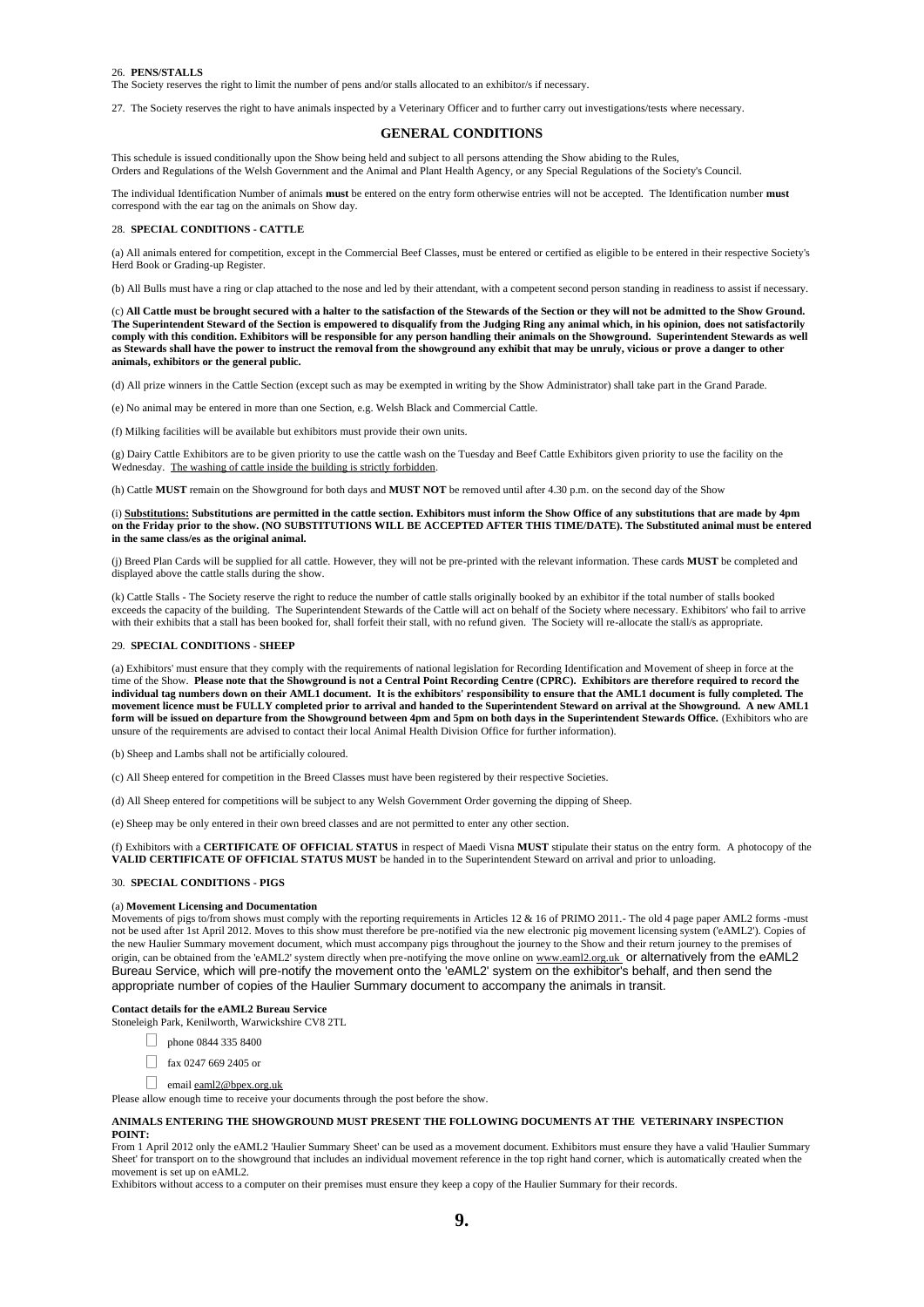#### **ANIMALS LEAVING THE SHOWGROUND MUST PRESENT THE FOLLOWING DOCUMENTS AT THE DEPARTURE GATE:**

From 1 April 2012 only the eAML2 'Haulier Summary Sheet' can be used. Exhibitors must ensure that they can demonstrate a copy of the printed 'Haulier Summary Sheet' with an individual movement reference at the departure gate of the Showground.

Failure to comply with Primo 2011 and obtain a correct movement document could cause pigs to be detained at the Showground for a period of 21 days.

Any pigs that are sold, or are otherwise disposed of, or are not returning to premises of origin, must leave the show accompanied by a Haulier Summary movement document validated with an individual movement reference. In case of sale the buyer needs to copy the movement reference of the seller onto the Haulier Summary. The receiving keeper must then confirm receipt of the animals either online on www.eaml2.org.uk or to the eAML2 Bureau Service, within 3 days of the animals' arrival at their premises.

Compliance with the terms of the General Licence for the movement of Pigs requires: A.Either isolation of the pigs for 20 days after movement from the Show, in a Welsh Government approved isolation facility, OR:

B.20-day standstill on the movement of pigs from the premises of destination (other than movement of pigs for immediate slaughter). If being exported direct to another EU Member State, the equivalent certification in accordance with the appropriate Trade Directive in force at the time must be obtained from the Exports team at AHVLA Carlisle (01228 403600).

Pigs from Northern Ireland should be accompanied by certification provided by the Department of Agriculture for Northern Ireland, including additional certification of freedom from Aujesky's Disease.

#### **Identification**

Pigs moving to shows must comply with the identification requirements in Articles 7 & 9 of the Pigs (Records, Identification and Movement) Order 2011 ('PRIMO 2011').

(b) All Pigs entered for competition in the Breed Classes must have been registered in a published volume or accepted for entry in a forthcoming volume of the British Pig Association's Herd Book or British Lop Pig Society's Herd Book. (It is not sufficient for an animal to be "eligible for registration")

Animals registered in a Grading Register of a Herd Book are not eligible for entry in Agricultural Show Classes.

#### **The ear number, registered name, Herd Book number and date of birth of each pig, also the name and Herd Book number of sire and dam, must be supplied for printing in the catalogue together with the name of the breeder in cases where the exhibitor is not also the breeder.**

(c) At all Shows in 2018, female pigs (all breeds) born before 1 January 2017 shall be eligible to compete only if in the six calendar months prior to the Show they have farrowed, suckled and reared to four weeks of age, a litter of pigs.

(d) At All Shows in 2018 female pigs born on or after 1 January and before 1 July in the year before the Show must within 18 months of their date of birth have farrowed, suckled and reared to four weeks of age a litter of pigs.

(e) Boars of two years of age and over (all breeds) are to be certified as having sired at least three live litters within the twelve months preceding the first day of the Show. The pigs comprising such litters are to have been litter notified in the British Pig Association's Herd Book or proof of their birth must have been given to the Association.

(f) Boars aged twelve months or more at the time of exhibition must have their tusks cut prior to the Show.

(g) All boars must be shown by two competent adult handlers who are equipped with protective boards.

(h) The use of artificial colouring, whitening and/or powder on pigs as well as the removal or addition of spots by artificial means is prohibited (white wood flour is permitted).

(i) The Pig Section shall be subject to any Welsh Government control measures relative to any notifiable disease that may be in force at the time of the Show.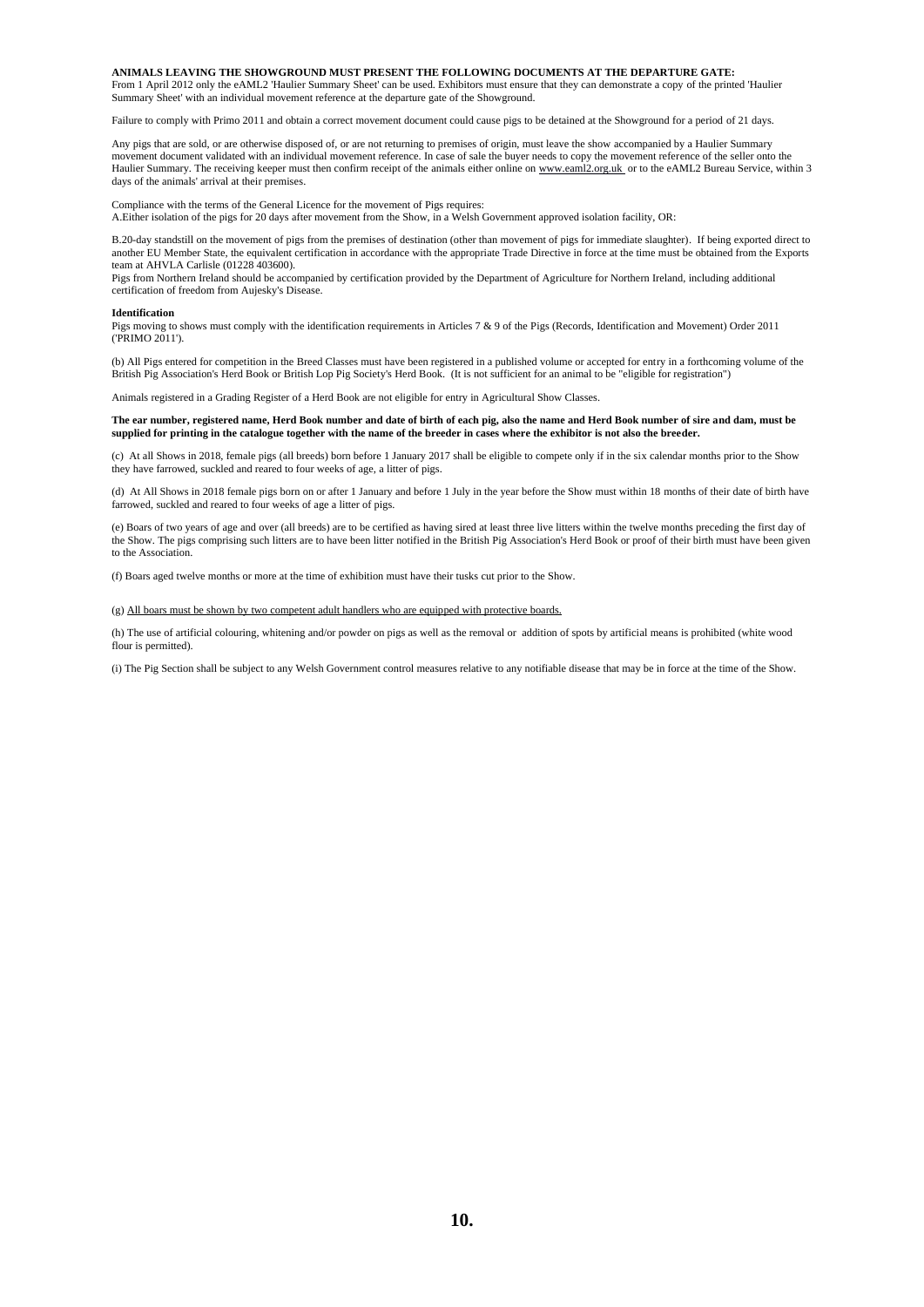### **ADRANNAU GWARTHEG CATTLE SECTIONS**

**PLEASE NOTE -** FOR SAFETY REASONS, THE CATTLE PAVILION WILL BE CLOSED TO THE GENERAL PUBLIC DURING JUDGING ON BOTH DAYS.

For Special Conditions - see page 8. **Please note "Regulations relating to livestock No.24 - Electricity".**

**PLEASE NOTE REGULATIONS 27 (I) SUBSTITUTIONS& (J) BREED PLAN CARDS**

**The individual Identification Number of animals must be entered on the entry form otherwise entries will not be accepted. The Identification number must correspond with the ear tag on the animals on Show day.**

**DAIRY AND BEEF CATTLE ARE REQUIRED TO BE PRESENT ON THE SHOWGROUND FOR BOTH DAYS. ALL EXHIBITS MUST BE STALLED BY 9.00 p.m. ON MONDAY EVENING 8th AUGUST 2022. MAXIMUM STALL SIZE PER ANIMAL - 4ft.**

**Dairy Cattle Exhibitors are to be given priority to use the cattle wash on the Tuesday and Beef Cattle Exhibitors given priority to use the facility on the Wednesday.**

**STRAW ALLOCATION -** Straw will be scattered on the Monday morning prior to the Show and then topped up after cleansing each Show day.

**STALL FEES – A fee of £20 + VAT will be charged for each stall. A stall must be booked for EACH exhibit. Stall fee will be refunded if the exhibit is forwarded for judging at the Show.**

MILKING FACILITIES will be made available, but exhibitors must provide their own units.

The Classes in each section will be judged strictly in the order they are printed in the Schedule and Show Catalogue.

### **CLOSING DATE FOR ENTRIES IN ALL CATTLE SECTION MONDAY 25th JULY 2022**

#### **CATTLE PASSPORTS**

Passports (CPP 1) are required for all bovine born on or after 1st July 1996. The passport must accompany the animals and remain on the Showground for the duration of the animal's attendance. The movement to and from the Show should be entered on the passport. The passport should be completed in the usual way for any other movements of the animals. A continuation passport should be applied for in good time before or during the Show season.

### **CATTLE IDENTIFICATION DOCUMENTS**

All male cattle must be accompanied by a CID. A bull may not leave the holding either for hire, for service or to attend at a Show if it is subject to a BSPS claim and within the retention period.

### **WARBLE FLY ERADICATION**

Cattle affected with Warbles ARE NOT ALLOWED IN THE SHOW even if they are accompanied by a declaration of treatment Form C

### **BOVINE TUBERCULOSIS**

Exhibitors must complete the declaration form to confirm that the animals being exhibited have been TB tested in accordance with Welsh Government rules and that they are eligible to attend the Show.

**S.310** THE HOGIA BRYN ALAW CHALLENGE SHIELD, kindly presented by Hogia Bryn Awel, Bryn Awel, Tyn Lon, Holyhead, Anglesey for the BEST PRESENTED CATTLE STALL (DAIRY or BEEF) IN THE CATTLE BUILDING This class will be judged over the duration of the Show by the Immediate Past President of the Society Mr Hugh Roberts. Prize Money: 1st - £50; 2nd - £30; 3rd - £20. Presentation will take place at 12noon (approx.) on the second day of the Show.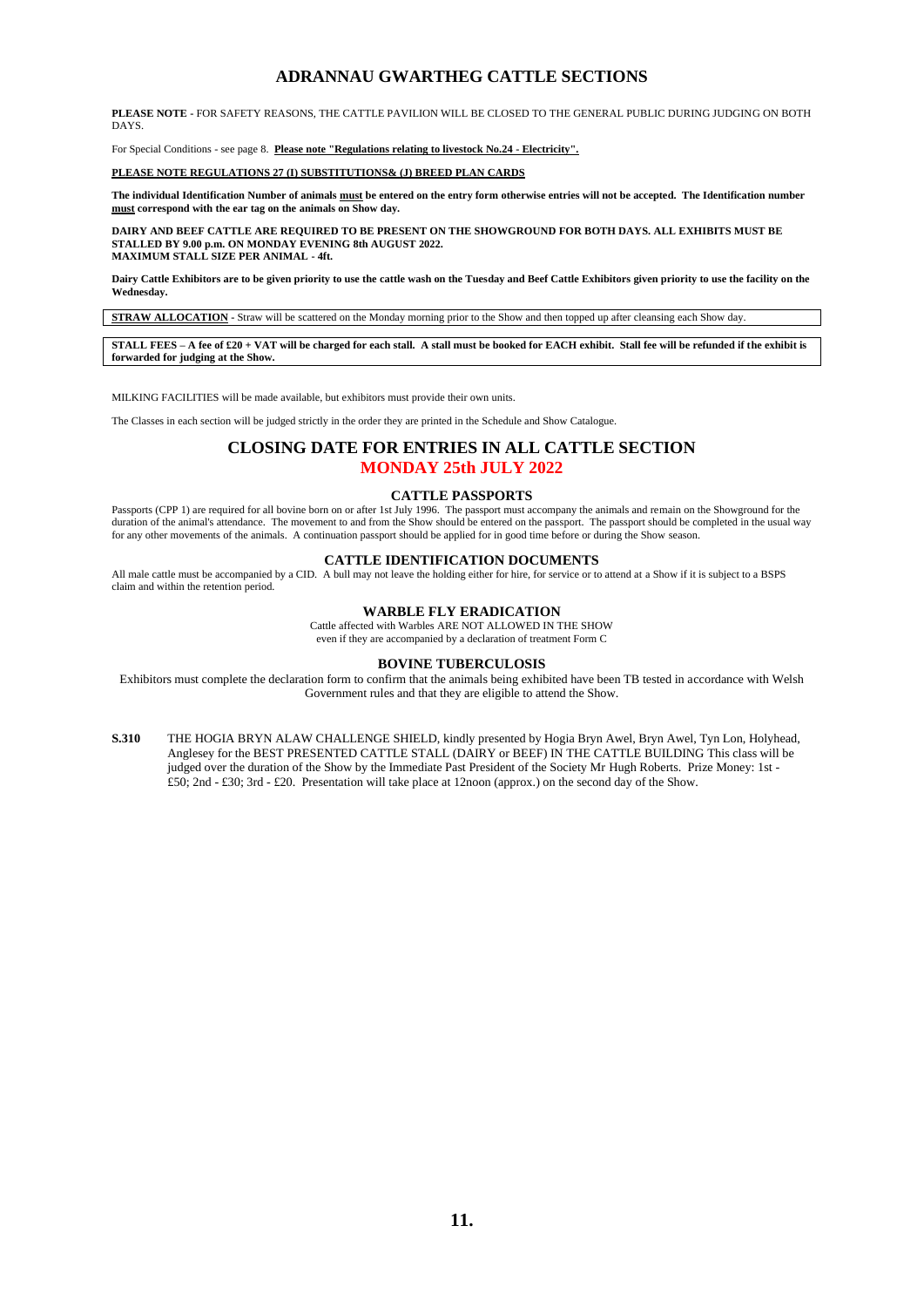### **GWARTHEG GODRO (DIWRNOD CYNTAF) DAIRY BREED CATTLE (FIRST DAY)**

### **CLOSING DATE FOR ENTRIES MONDAY 25th JULY 2022**

**PLEASE NOTE: DAIRY EXHIBITORS ARE KINDLY REQUESTED TO BRING A WHEELBARROW TO TRANSPORT MANURE TO THE DISPOSAL POINT OUTSIDE REAR OF THE CATTLEBUILDING. This will avoid the need to use machinery to clear the manure and prevent the concrete becoming slippery.**

Highest Placed Anglesey Exhibitor- The Highest placed Anglesey exhibitor in each class in all Dairy Cattle classes will receive a special rosette. The Highest Placed Anglesey Exhibitor in each class will then compete in the special 'Highest Placed Anglesey Exhibitor' class in each breed. The Champion Highest Placed Anglesey Exhibitor in each breed with then go forward to compete in the Inter-Breed Highest Placed Anglesey Exhibitor (No prize money)

### **GWARTHEG HOLSTEIN - HOLSTEIN CATTLE**

To be judged under the rules of Holstein UK.

**Beirniad/Judge: Mr Simon Davies, Carmarthenshire**

**PRIZES AND ENTRY FEES (unless otherwise stated)** 1st £30, 2nd £25, 3rd £20, 4th £15,

**Entry Fee: Members £10.00 each entry. Non-Members £16.00 each entry.**

- **311. JUNIOR HEIFER, born on or after 1st January 2019. (If over 10 entries forwarded on the day of the Show, the Superintendent Steward will reserve the right to divide this class according to age. The winner of this class will also receive the HOLSTEIN UK JUNIOR CHAMPION ROSETTE**
- **S312** THE CEFN COCH CHALLENGE CUP, kindly presented by Mr & Mrs W C & H Williams, Cefn Coch, Llanfechell, Amlwch, Anglesey plus AAS SPECIAL ROSETTE for the Best Junior Heifer.
- 
- **313. HEIFER, in calf not more than 3 years old on day of Show.**
- **314. DRY COW, born on or after 1st January 2015.**
- **315. DRY COW, born on or before 31st December 2014. 316. HEIFER, in milk. (If over 10 entries forwarded on the day of the Show, the Superintendent Steward will reserve the right to divide this class according to age)**
- 
- **317. COW, in milk, second calver.**
- **318. COW, in milk, third calver.**
- **319. COW, in milk, fourth calver and over.**
- **320. PAIR OF FEMALES, bred by the exhibitor. 321. AAS GROUP CHAMPIONSHIP ROSETTE - for the best Group of three Holstein Cattle, the property of the same exhibitor. 1st £50, 2nd £25.**
- **S.322** HOLSTEIN UK BEST UDDER ROSETTE presented to the exhibitor of the Holstein with the best udder in Show. (Best Udder from the in-milk classes)
- **S.323** AAS CHAMPIONSHIP ROSETTE for the Champion Holstein Heifer (1st & 2nd Prize winners from classes 311.313 & 316 eligible) The winner of this class will be eligible to compete in the Inter Breed Champion Heifer class. Champion £50, Reserve £25
- **S.324** THE CAE MAWR PERPETUAL SILVER CHALLENGE TROPHY kindly presented in memory of the late Mr Victor C. Wilde J.P., Cae Mawr, Dwyran a Past President of the Society, and AAS SPECIAL ROSETTE - for the best cow or Heifer, in milk or in calf, bred by the exhibitor. The winner of this class will also receive the HOLSTEIN UK BEST EXHIBITOR BRED ROSETTE.
- **S.325** HOLSTEIN UK CHAMPION EXHIBITOR BRED ROSETTE, for the best animal bred by the exhibitor.

### **S.326 PENCAMPWR - CHAMPION**

**THE GLEBEDALE CHALLENGE TROPHY, kindly re-presented by J & V Barlow, Minshull Hall, Church Minshull, Nantwich, AAS CHAMPIONSHIP ROSETTE, and THE HOLSTEIN UK CHAMPIONSHIP AWARD ROSETTE - for the Champion Holstein exhibit. Champion £50, Reserve £25**

**The Reserve Champion will also receive AAS RESERVE CHAMPION ROSETTE and THE HOLSTEIN RESERVE CHAMPIONSHIP AWARD ROSETTE**

**S.328** AAS SPECIAL ROSETTE - for the best Holstein female, bred by an Anglesey exhibitor. (Winner to compete in the Inter-Breed Best Female Bred by an Anglesey exhibitor class)

SEE ALSO INTER BREED DAIRY CATTLE CHAMPIONSHIP

### **GWARTHEG AYRSHIRE CATTLE**

### **Beirniad/Judges: Mr Iwan Thomas, Llanelli**

Animals entered must be registered in the Ayrshire Cattle Society Herd Book and be at least **51% Ayrshire blood.** If Black and White in colour, animals must be registered in the Herd Book's Full Pedigree Ayrshire Section and be 100% Ayrshire blood. (Note: Percentages are shown on all registration certificates)

#### **PRIZES AND ENTRY FEES (unless otherwise stated)**

1st £30, 2nd £25, 3rd £20, 4th £15,

**Entry Fee: Members £10.00 each entry. Non-Members £16.00 each entry.**

**329. MAIDEN HEIFER**

**330. HEIFER, in-calf, born on or after 1st January 2019.**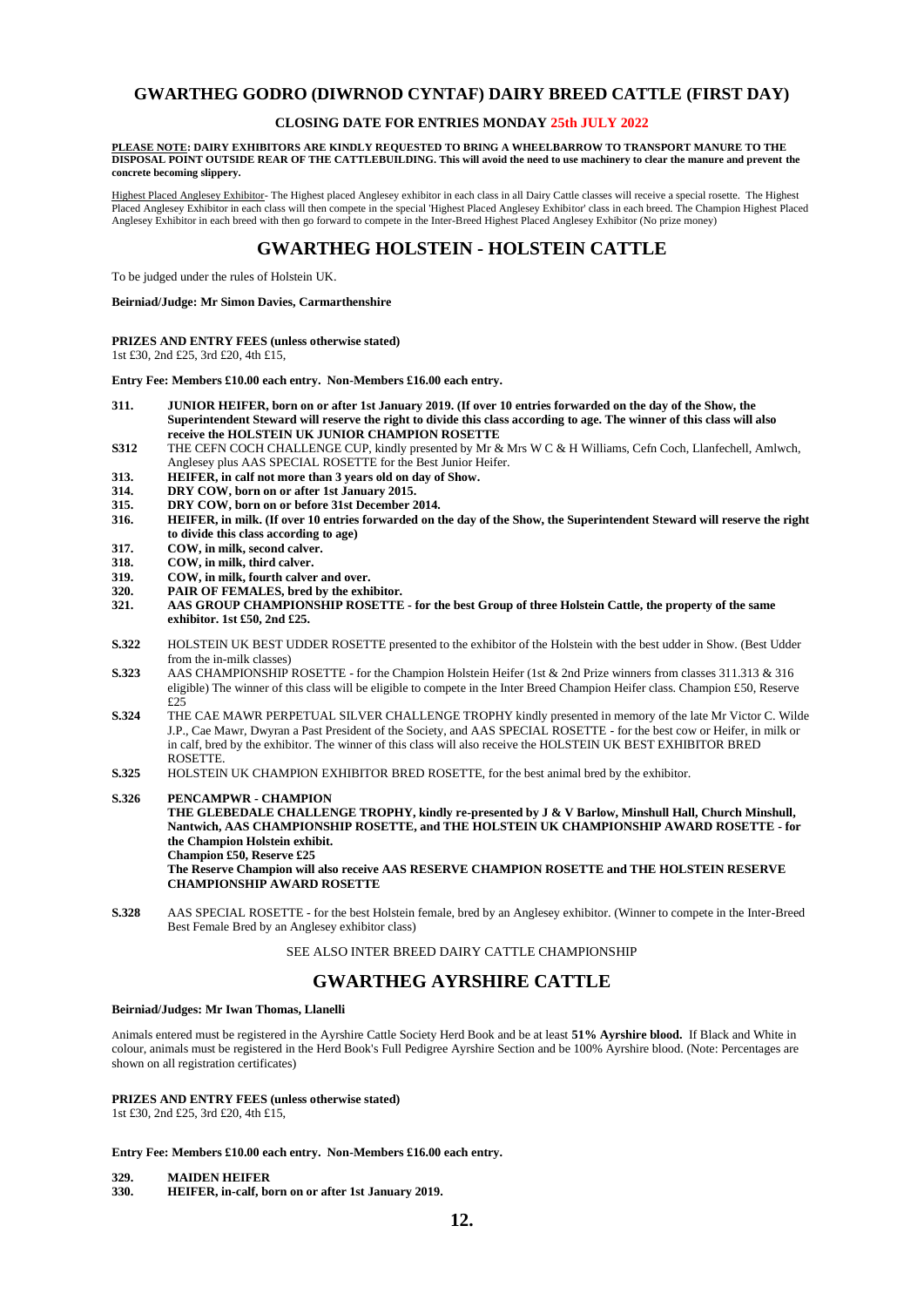- **331. COW, in-calf, born in or before 2017.**
- **332. COW, in-milk, second or third calver.**
- **333. HEIFER, in-milk with its first calf, born on or after 1st January 2019.**
- **334. COW, in-milk, born in or before 2017.**
- **335. COW, in-calf or in-milk, born in or before 1st January 2012.**
- **336. AYRSHIRE COW, with daughter.**
- 
- **337. PAIR OF FEMALES, bred by the exhibitor. 338. PROGENY GROUP OF THREE ANIMALS, sired by the same bull, the property of the same exhibitor. Rosettes kindly sponsored by Cattle Services (Ayr) Ltd.**
- **S.339** AAS CHAMPIONSHIP ROSETTE for the Champion Ayrshire Heifer. The winner of this class will be eligible to compete in the Inter Breed Champion Heifer class. Champion £50, Reserve £25
- **340. AYRSHIRE CATTLE SOCIETY'S CHAMPIONSHIP ROSETTE and AAS GROUP CHAMPIONSHIP ROSETTE - for the best Group of three Ayrshire Cattle, the property of the same exhibitor. Rosettes kindly sponsored by Cattle Services (Ayr) Ltd. 1st £50, 2nd £25**

#### **S.341 PENCAMPWR - CHAMPION AAS CHAMPIONSHIP ROSETTE - for the Champion Ayrshire exhibit. Champion £50, Reserve £25**

**S.342** AAS SPECIAL ROSETTE - for the best Ayrshire female, bred by an Anglesey exhibitor. (Winner to compete in the Inter-Breed Best Female Bred by an Anglesey exhibitor class.

SEE ALSO INTER BREED DAIRY CATTLE CHAMPIONSHIP

### **GWARTHEG JERSEY - JERSEY CATTLE**

**Beirniad/Judge: TBC**

**PRIZES AND ENTRY FEES (unless otherwise stated)** 1st £30, 2nd £25, 3rd £20, 4th £15,

**Entry Fee: Members £10.00 each entry. Non-Members £16.00 each entry.**

- **344. YEARLING HEIFER, born on or after 1st January 2021.**
- **345. HEIFER, in-calf.**
- **346. COW, in-calf.**
- **347. HEIFER, in-milk.**
- **348. COW, in-milk.**
- **S.349** AAS CHAMPIONSHIP ROSETTE for the Champion Jersey Heifer. The winner of this class will be eligible to compete in the Inter Breed Champion Heifer class. Champion £50, Reserve £25
- **350. AAS GROUP CHAMPIONSHIP ROSETTE - for the best group of three Jersey Cattle, the property of the same exhibitor. 1st £50, 2nd £25**
- **S.351 PENCAMPWR - CHAMPION AAS CHAMPIONSHIP ROSETTE - for the Champion Jersey exhibit. Champion £50, Reserve £25**
- **S.352** JERSEY CATTLE SOCIETY OF THE UNITED KINGDOM SPECIAL ROSETTE for the best Jersey Cow or Heifer, registered in the Herd Book, bred by the exhibitor, and who is a member of the Jersey Cattle Society.
- **S.354** AAS SPECIAL ROSETTE for the best Jersey female, bred by an Anglesey exhibitor. (Winner to compete in the Inter-Breed Best Female, bred by an Anglesey exhibitor class.)

SEE ALSO INTER BREED DAIRY CATTLE CHAMPIONSHIP

### **Non Pedigree and Cross-bred Cattle**

**Beirniad/Judge: TBC**

**PRIZES AND ENTRY FEES (unless otherwise stated) 1st £30, 2nd £25, 3rd £20, 4th £15,** 

**Entry Fee: Members £10.00 each entry. Non-Members £16.00 each entry.**

**354A Maiden Heifer 354B In milk Heifer 354C Dry Cow**

**354D Cow in-milk**

**S.354E PENCAMPWR – CHAMPION AAS CHAMPIONSHIP ROSETEE – for the champion Non Pedigree and Crossbred Cattle exhibit. Champion £50, Reserve £25**

SEE ALSO INTER BREED DAIRY CATTLE CHAMPIONSHIP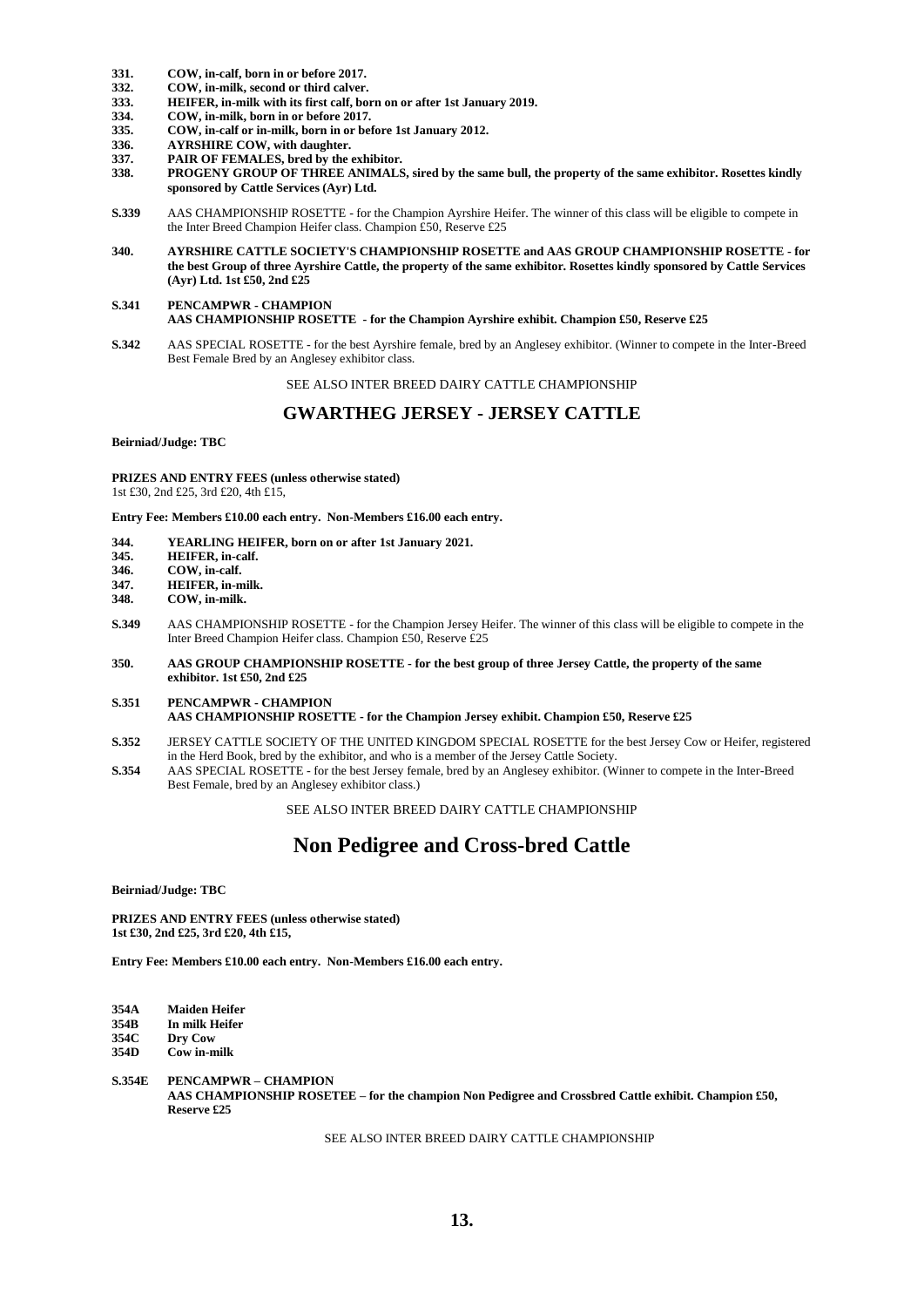### **LLAW-WYR IEUAINC - YOUNG HANDLERS**

(Handling skills only to be judged)

#### **Beirniad/Judge: Mr Simon Davies, Carmarthenshire**

ALL ANIMALS MUST HAVE BEEN ENTERED BY THE CLOSING DATE OF ENTRIES.

- **S.355** YOUNG HANDLER 5 years old up to 11 years old on day of Show ANY DAIRY CALF, under 8 months. (Handlers 8 years old and under **MUST** be accompanied by a competent adult)
- **S.356** YOUNG HANDLER under 16 but over 11 years old on day of Show ANY DAIRY ANIMAL, under 12 months.<br>**S.357** YOUNG HANDLER 16 years old up to 21 years old on day of Show ANY DAIRY ANIMAL.
- **S.357** YOUNG HANDLER 16 years old up to 21 years old on day of Show ANY DAIRY ANIMAL

#### **S.358 PENCAMPWR - CHAMPION**

**AAS CHAMPIONSHIP ROSETTE - for the Champion Dairy Young Handler.**

### **DOSBARTH CFFI YNYS MÔN - ANGLESEY YFC CLASS**

ALL ANIMALS MUST HAVE BEEN ENTERED BY THE CLOSING DATE OF ENTRIES.

#### **Beirniad/Judge: Mr Simon Davies, Carmarthenshire**

**S.359** DAIRY HEIFER, any breed, under 12 months on day of Show. 50 points for Showing, 50 points for knowledge. Points will be awarded in this class towards THE CLEIFIOG ISAF CHALLENGE SHIELD, kindly presented by The Hughes Family, Cleifiog Isaf, Valley, Anglesey to the YFC Club with the highest number of points in all YFC classes at this Show.

### **DOSBARTH LLO AGORED - OPEN CALF CLASS**

Confined to exhibitors under 26 years old

**Beirniad/Judge: Mr Simon Davies, Carmarthenshire**

**PRIZES AND ENTRY FEES (unless otherwise stated)** 1st £20, 2nd £15, 3rd £10, 4th £5,

**Entry Fee: Members £10.00 each entry. Non-Members £16.00 each entry.**

- **360. CALF, under 8 months.**
- **361. CALF, 8 months to 12 months.**
- **S.362 PENCAMPWR - CHAMPION**

**THE MON JERSEY CHALLENGE CUP, kindly presented by Emma Hughes, Cefn Coch, Llanfechell, Ynys Mon and AAS CHAMPIONSHIP ROSETTE - for the Champion calf.**

### **DOSBARTH GODRO COFRESTREDIG - MILK RECORDED CLASS**

(open to Pedigree and Non-Pedigree Animals)

**Beirniad - Judges Production: TBC Inspection: TBC**

**PRIZES AND ENTRY FEES (unless otherwise stated)** 1st £30, 2nd £25, 3rd £20, 4th £15,

**Entry Fee: Members £10.00 each entry. Non-Members £16.00 each entry.**

**363. THE H.R.M. HUGHES, PENRHOS, BODEDERN, CHALLENGE CUP kindly presented by the Late Mr H.R.M. Hughes OBE, Rhos Angharad, Penrhos, Bodedern, a Past President of the Society for the BEST MILK RECORDED ANIMAL based on Production and Inspection.**

**Production will be assessed as follows: Five points given for every decimal point of fat % over breed standards. Five points given for every decimal point protein % over breed standards. Ten points given for every 453.6kgs over breed standards.**

**Average calving interval must not exceed 420 days.**

| <b>BREED STANDARDS(Wales)</b>  | <b>DIM</b> | 305 Yield | Fats% | Protein% |
|--------------------------------|------------|-----------|-------|----------|
| Holstein                       | 330        | 7691      | 4.18  | 3.27     |
| Avrshire                       | 304        | 6169      | 4.20  | 3.30     |
| Jersey                         | 293        | 4737      | 5.71  | 3.85     |
| <b>BREED STANDARD(England)</b> | <b>DIM</b> | 305 Yield | Fat%  | Protein% |
| Holstein                       | 327        | 7966      | 4.04  | 3.24     |
| Avrshire                       | 310        | 6025      | 4.05  | 3.33     |
| Jersev                         | 313        | 5132      | 5.62  | 3.86     |
| Friesian                       | 326        | 6352      | 4.13  | 3.36     |

**Animals entered in this Class may also compete in their respective Breed Classes.**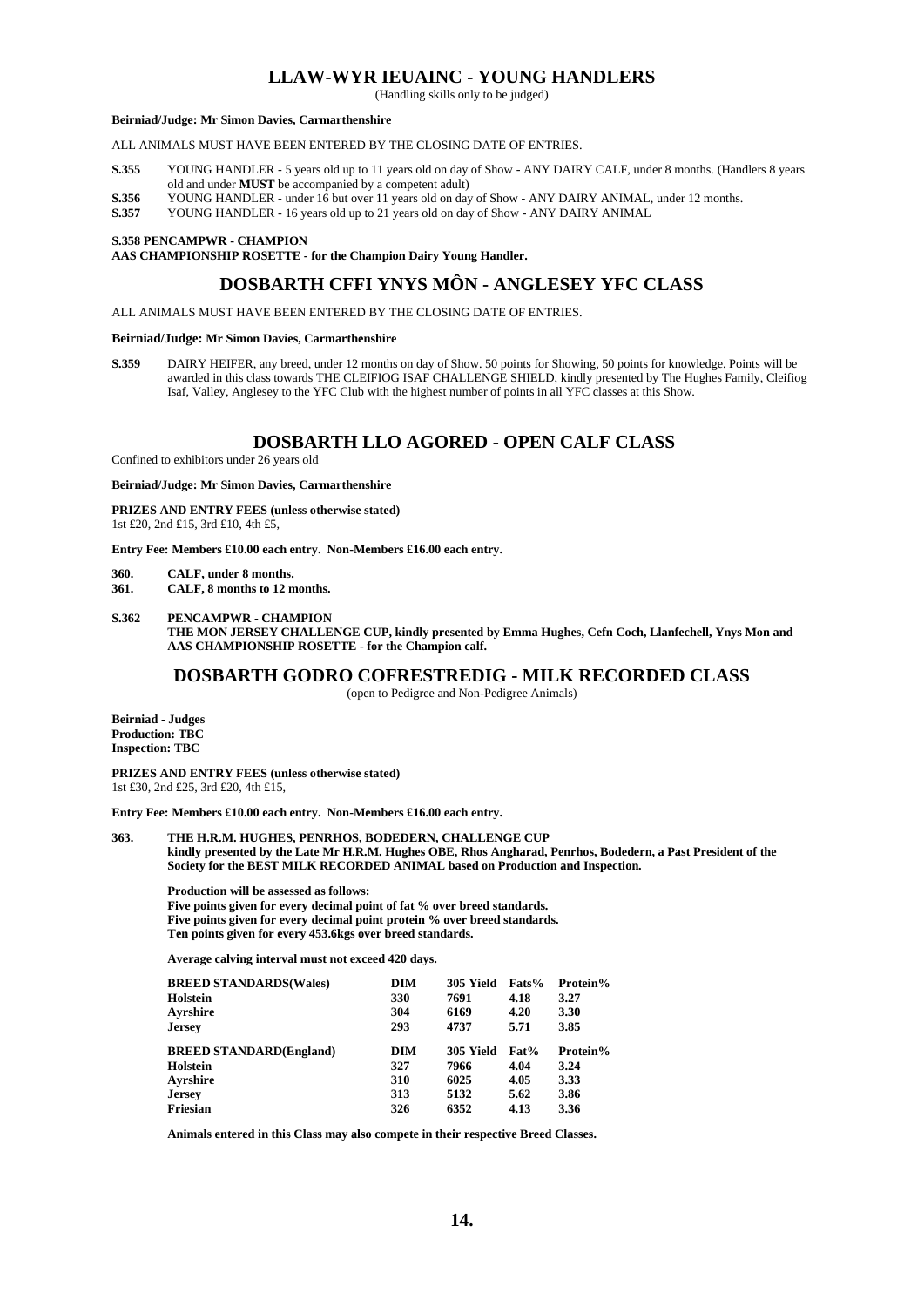### **PENCAMPWRIAETH BRIDIAU GWARTHEG GODRO INTER-BREED DAIRY CATTLE CHAMPIONSHIP**

To be judged by all three Breed Judges, but none to judge their own breed. The points awarded by each Judge will be made public. In the event of a tie, the Judge not involved with the tie will be selected as a referee.

The Inter Breed Dairy Cattle Championship Classes are confined to PEDIGREE ANIMALS ONLY.

- 
- **S.364 AAS INTER-BREED DAIRY CATTLE CHAMPIONSHIP SASH. Champion £60, Reserve £40 S.365 THE THOMAS RICHARD JONES "RICH FFERM" MEMORIAL SHIELD, kindly presented in memory of the late Mr Thomas Richard Jones (ex Coleg Pencraig Farm Manager) by Julia, Emma & Mark Jones (Cae Rhos, Capel Mawr) PLUS AAS SASH for the BEST INTER-BREED FEMALE BRED BY AN ANGLESEY EXHIBITOR. Champion £50, Reserve £30**
- **S.367 AAS INTER-BREED HEIFER CHAMPIONSHIP SASH - for the Best Inter-Breed Heifer.**
- **S.368 AAS INTER-BREED DAIRY GROUP CHAMPIONSHIP SASH - for the best Inter-Breed Group, comprising of Cow inmilk, Cow in-Calf, Heifer in-milk and Heifer in-calf. Champion £80, Reserve £40**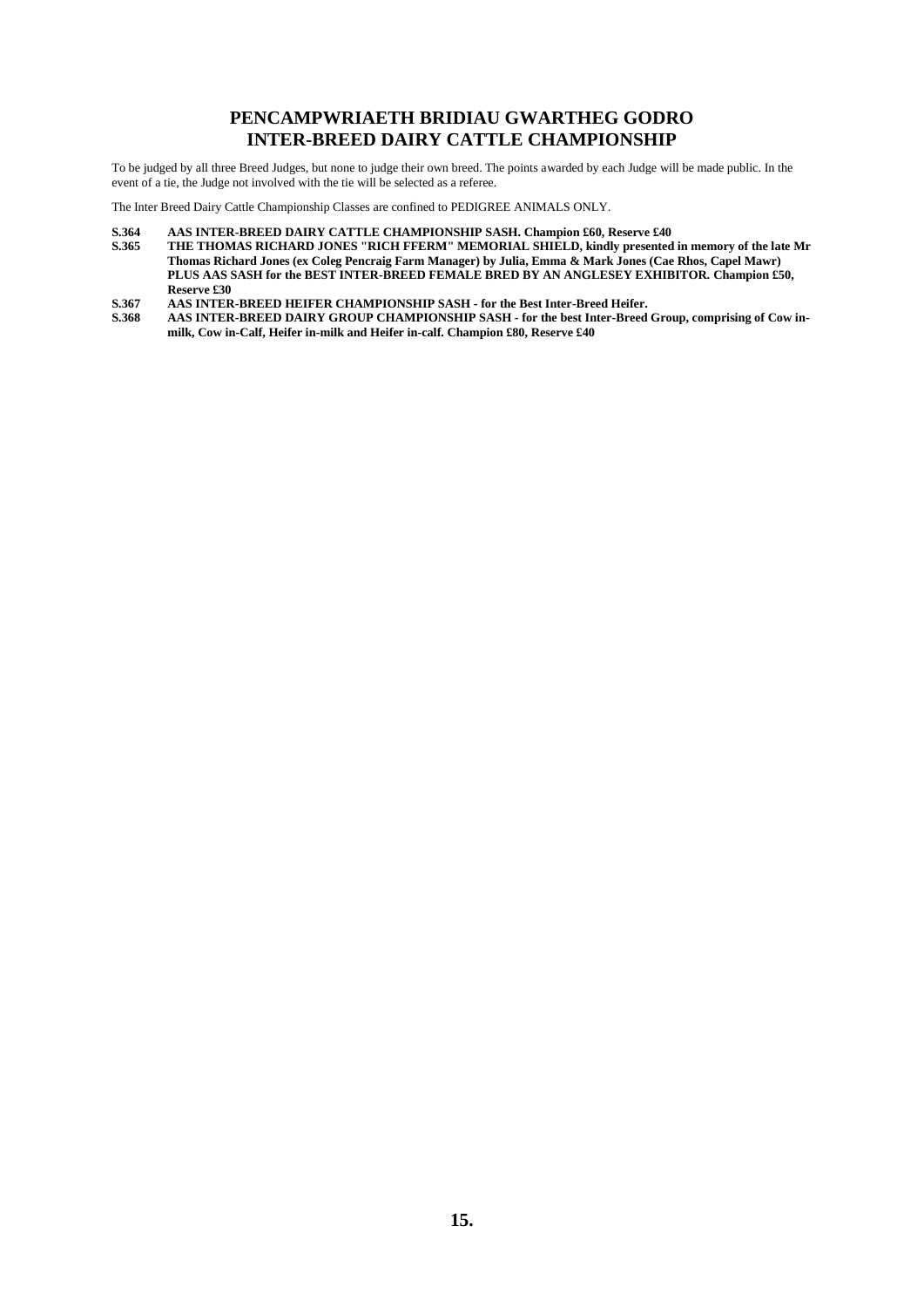### **GWARTHEG BIFF- BEEF CATTLE (AIL DDIWRNOD/SECOND DAY)**

### **CLOSING DATE FOR ENTRIES MONDAY 25th JULY 2022**

### **BEEF BREEDS WITH LESS THAN EIGHT EXHIBITS WILL BE PLACED IN THE ANY OTHER PURE BEEF**

### **BREED SECTION**

### **GWARTHEG DUON CYMREIG - WELSH BLACK CATTLE**

#### **Beirniad/Judge: Mr Meredydd Jones, Bala**

**PRIZES AND ENTRY FEES (unless otherwise stated)** 1st £30, 2nd £25, 3rd £20, 4th £15,

**Entry Fee: Members £10.00 each entry. Non-Members £16.00 each entry.**

- **369. BULL, born on or before 1st January 2021**
- **370. BULL, born after 1st January 2021**
- **371. COW, in-milk or in-calf**
- **373. HEIFER, born on or before 1st January 2021**
- **374. HEIFER, born after 1st January 2021**
- **S.375** THE ALDERMAN O. PARRY-JONES MEMORIAL PERPETUAL CUP kindly presented in memory of Alderman O. Parry-Jones by his immediate family and AAS CHAMPION MALE ROSETTE - for the Champion and Reserve Champion Bull.
- **S.376** AAS SPECIAL ROSETTE for the best bull or heifer, born after 1st January 2021. The winner of this class to compete for the Junior Inter-Breed Championship.
- **S.377** AAS CHAMPION FEMALE ROSETTE for the Champion and Reserve Champion Female.

#### **S.378 PENCAMPWR - CHAMPION THE PENRHOS CHALLENGE CUP presented by the late Rt. Hon. Lord Sheffield, AAS CHAMPIONSHIP ROSETTE and AAS ENGRAVED GOBLET - for the Champion Welsh Black exhibit. Champion £50, Reserve £25.**

- **S.379** THE DAVID JONES MEMORIAL CUP, kindly presented in memory of David Jones, late of Cefn Coch, Llansadwrn plus AAS CHAMPIONSHIP ROSETTE for the Champion Anglesey exhibitor.
- **S.380** AAS SPECIAL ROSETTE for the BEST PAIR of animals, property of the same exhibitor. The winner will compete in the Supreme Pair of Beef Cattle
- **S.381 AAS GROUP CHAMPIONSHIP ROSETTE - for the best Group of three Welsh Black Cattle, the property of the same exhibitor. 1st £50, 2nd £25,**
- **S.382** THE MEYRICK CHALLENGE CUP subscribed for by the tenants of the Bodorgan Estate and others, in memory of the late Sir George Meyrick, Bart. and AAS GROUP CHAMPIONSHIP ROSETTE - for the best Group of four Welsh Black Cattle.

SEE ALSO INTER BREED BEEF CATTLE CHAMPIONSHIP

### **GWARTHEG HENFFORDD - HEREFORD CATTLE**

#### **Beirniad/Judge: Mr David Heath, Chester**

**PRIZES AND ENTRY FEES (unless otherwise stated)**

1st £30, 2nd £25, 3rd £20, 4th £15,

**Entry Fee: Members £10.00 each entry. Non-Members £16.00 each entry.**

- **383. BULL, born on or before 1st January 2021**
- **384. BULL, born after 1st January 2021**
- **385. COW, in-calf or in-milk.**
- **386. HEIFER, born on or before 1st January 2021**
- **387. HEIFER, born after 1st January 2021**
- **S.388** AAS CHAMPION FEMALE ROSETTE for the best female.<br> **S.389** AAS CHAMPION MALE ROSETTE for the best bull
- **S.389** AAS CHAMPION MALE ROSETTE for the best bull.
- **S.390** AAS SPECIAL ROSETTE for the best bull or heifer, born after 1st January 2021.The winner of this class to compete for the Junior Inter-Breed Championship.
- **S.391 PENCAMPWR - CHAMPION THE H P ASTLEY MEMORIAL CHALLENGE CUP, kindly presented by his family, plus THE HCS CHAMPIONSHIP ROSETTE - for the Champion Hereford exhibit. Champion £50, Reserve £25.**
- **S.392** AAS SPECIAL ROSETTE for the best exhibitor bred exhibit.
- **S.393** AAS SPECIAL ROSETTE for the BEST PAIR of animals, property of the same exhibitor. The winner will compete in the Supreme Pair of Beef Cattle
- **S.394 THE DENDOR CHALLENGE CUP (Lower Hope) kindly re-presented by Messrs Nicholas & Heath, Sheaf Farm, Tarvin, Cheshire and AAS CHAMPIONSHIP ROSETTE - for the best group of three Hereford Cattle, the property of the same exhibitor. 1st £50, 2nd £25**

### SEE ALSO INTER BREED BEEF CATTLE CHAMPIONSHIP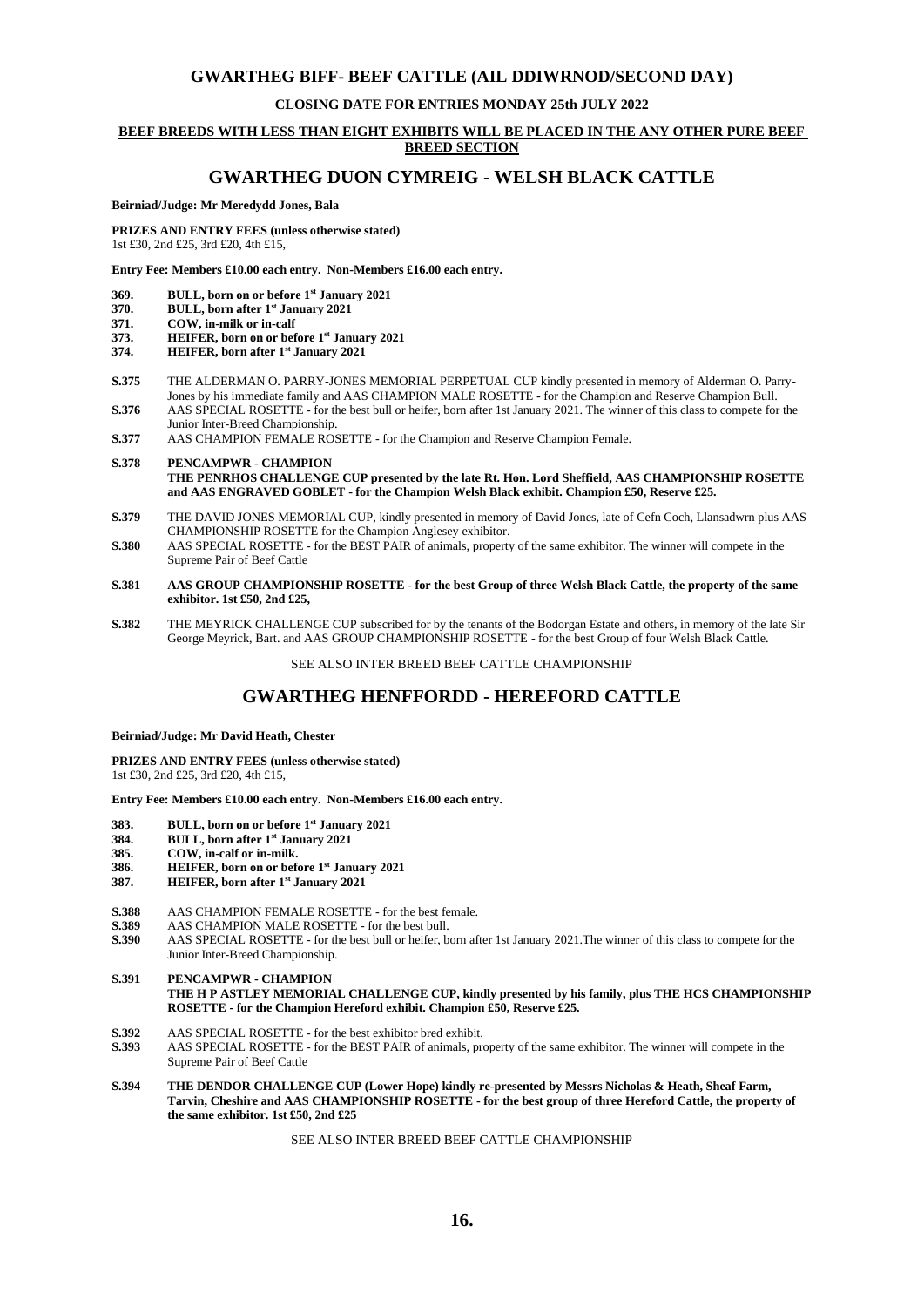### **GWARTHEG CHAROLAIS PRYDEINIG - BRITISH CHAROLAIS CATTLE**

### **Beirniad/Judge: Mr David Heath, Chester**

**PRIZES AND ENTRY FEES (unless otherwise stated)** 1st £30, 2nd £25, 3rd £20, 4th £15

**Entry Fee: Members £10.00 each entry. Non-Members £16.00 each entry.**

- **395. BULL, born on or before 1st January 2021**
- **396. BULL, born after 1st January 2021**
- **397. COW, in-calf or in-milk.**
- **398. HEIFER, born on or before 1st January 2021**
- **399. HEIFER, born after 1st January 2021**
- **S.400** AAS CHAMPION FEMALE ROSETTE for the best female.<br>**S.401** AAS CHAMPION MALE ROSETTE for the best bull.
- **S.401** AAS CHAMPION MALE ROSETTE for the best bull.
- **S.402** AAS SPECIAL ROSETTE for the best bull or heifer, born after 1st January 2021. The winner of this class to compete for the Junior Inter-Breed Championship.

#### **S.403 PENCAMPWR - CHAMPION**

**BCCS CHAMPION ROSETTE, SASH & PLAQUE AWARD, AAS CHAMPIONSHIP ROSETTE - for the Champion British Charolais exhibit. Champion £50, Reserve £30**

- **S.404** AAS SPECIAL ROSETTE for the BEST PAIR of animals, property of the same exhibitor. The winner will compete in the Supreme Pair of Beef Cattle
- **S.405 AAS GROUP CHAMPIONSHIP ROSETTE - for the best group of three British Charolais Cattle, the property of the same exhibitor. 1st £50, 2nd £25**
- **S.406** AAS SPECIAL ROSETTE for the best Bull, Cow or Heifer, bred by an Anglesey Exhibitor.

SEE ALSO INTER BREED BEEF CATTLE CHAMPIONSHIP

### **GWARTHEG LIMOSIN PRYDEINIG - BRITISH LIMOUSIN CATTLE**

**Beirniad/Judge: Mr Gareth Roberts, Gaerwen**

**PRIZES AND ENTRY FEES (unless otherwise stated)** 1st £30, 2nd £25, 3rd £20, 4th £15

**Entry Fee: Members £10.00 each entry. Non-Members £16.00 each entry.**

- **407. BULL, born on or before 1st January 2021**
- **408. BULL, born after 1st January 2021**
- **409. COW, in-calf or in-milk**
- **410. HEIFER, born on or before 1st January 2021**
- **411. HEIFER, born after 1st January 2021**
- **S.412** AAS SPECIAL ROSETTE for the best Bull, Cow or Heifer, bred by an Anglesey Exhibitor.
- **S.413** AAS SPECIAL ROSETTE for the Best Bull or Heifer, born after 1st January 2021. The winner of this class to compete for the Junior Inter-Breed Championship.
- **S.414** AAS CHAMPION FEMALE ROSETTE for the best female.<br>**S.415** AAS CHAMPION MALE ROSETTE for the best bull
- **S.415** AAS CHAMPION MALE ROSETTE for the best bull.
- **S.416 PENCAMPWR - CHAMPION THE BLCS CHAMPIONSHIP ROSETTE, AAS CHAMPIONSHIP ROSETTE - for the Champion British Limousin exhibit. Champion £50, Reserve £25**
- **S.417** AAS SPECIAL ROSETTE for the BEST PAIR of animals, property of the same exhibitor. The winner will compete in the Supreme Pair of Beef Cattle
- **S.418 AAS GROUP CHAMPIONSHIP ROSETTE - for the best group of three British Limousin Cattle, the property of the same exhibitor. 1st £50, 2nd £25**

SEE ALSO INTER BREED BEEF CATTLE CHAMPIONSHIP

### **GWARTHEG GLAS PRYDEINIG - BRITISH BLUE CATTLE**

**Beirniad/Judge: Mr J Barber, Congleton**

**PRIZES AND ENTRY FEES (unless otherwise stated)** 1st £30, 2nd £25, 3rd £20, 4th £15,

**Entry Fee: Members £10.00 each entry. Non-Members £16.00 each entry.**

- **419. BULL, born on or before 1st January 2021**
- **420. BULL, born after 1st January 2021**
- **421. COW, in-calf or in-milk**
- **422. HEIFER, born on or before 1st January 2021**
- **423. HEIFER, born after 1st January 2021**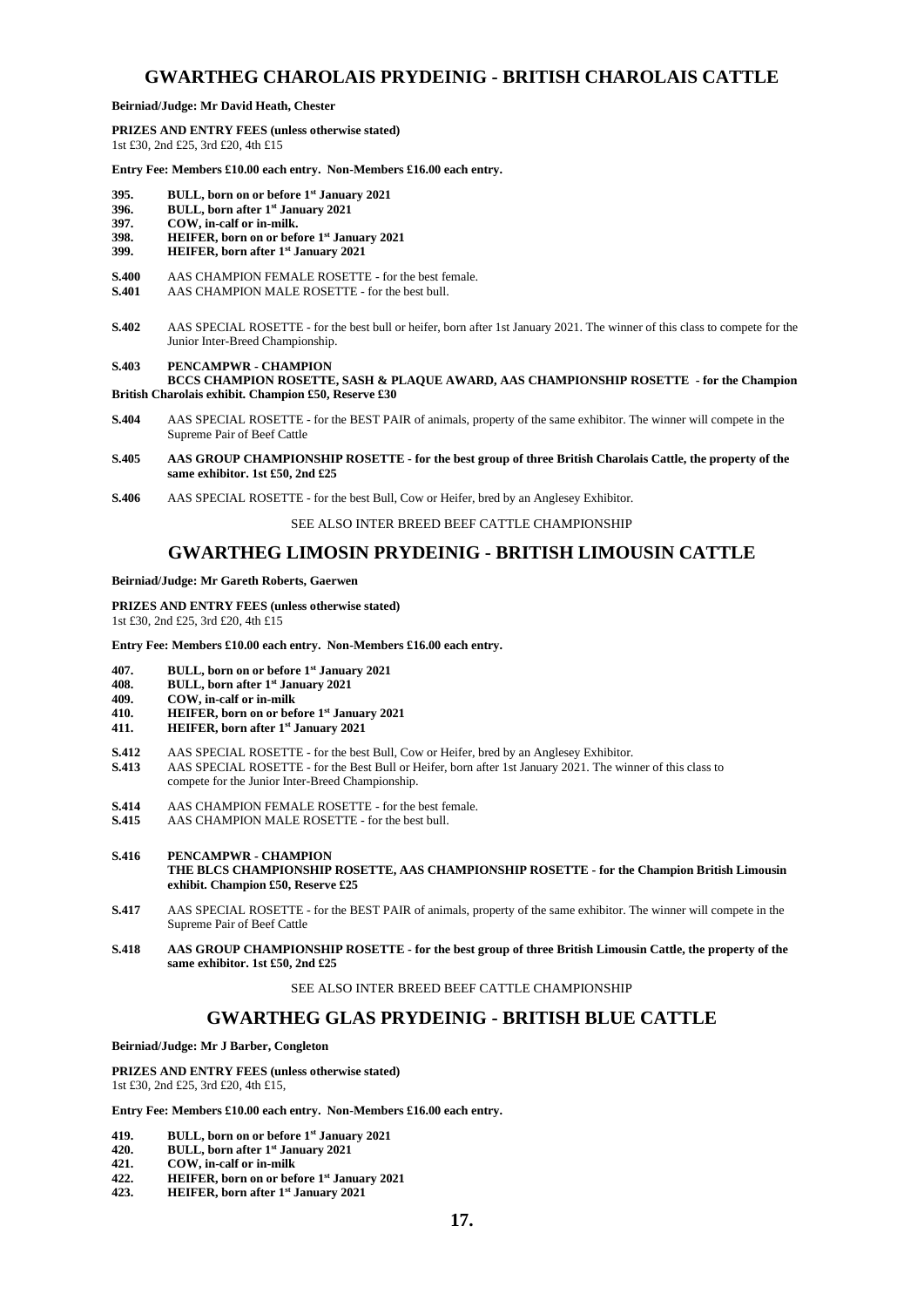- **S.424** AAS SPECIAL ROSETTE for the best Bull or Heifer, born after 1st January 2021. The winner of this class to compete for the Junior Inter-Breed Championship.
- **S.425** AAS CHAMPION FEMALE ROSETTE for the best female.<br>**S.426** AAS CHAMPION MALE ROSETTE for the best bull.
- **S.426** AAS CHAMPION MALE ROSETTE for the best bull.
- **S.427** AAS SPECIAL ROSETTE for the best Bull, Cow or Heifer, bred by an Anglesey Exhibitor.
- **S.428 PENCAMPWR - CHAMPION BBCS CHAMPIONSHIP ROSETTE, AAS CHAMPIONSHIP ROSETTE - for the Champion British Blue exhibit. Champion £50, Reserve £25**
- **S.429** AAS SPECIAL ROSETTE for the BEST PAIR of animals, property of the same exhibitor. The winner will compete in the Supreme Pair of Beef Cattle.
- **S.430 AAS GROUP CHAMPIONSHIP ROSETTE - for the best group of three British Blue Cattle, the property of the same exhibitor. 1st £50, 2nd £25**

### SEE ALSO INTER BREED BEEF CATTLE CHAMPIONSHIP

### **UNRHYW FRID PUR BIFF ARALL - ANY OTHER PURE BEEF BREED**

This Section will be cancelled unless sufficient entries are received.

### **Beirniad/Judge: Mr David Heath, Chester**

### **PRIZES AND ENTRY FEES (unless otherwise stated)**

1st £30, 2nd £25, 3rd £20, 4th £15,

**Entry Fee: Members £10.00 each entry. Non-Members £16.00 each entry.**

- **431. BULL, born on or before 1st January 2021**
- **432. BULL, born after 1st January 2021**
- **433. COW, in-calf or in-milk**
- **434. HEIFER, born on or before 1st January 2021**
- **435. HEIFER, born after 1st January 2021**
- **S.436** AAS SPECIAL ROSETTE for the best Bull or Heifer, born after 1st January 2021. The winner of this class to compete for the Junior Inter-Breed Championship.
- **S.437** AAS CHAMPION FEMALE ROSETTE for the best female.
- **S.438** AAS CHAMPION MALE ROSETTE for the best bull.

#### **S.439 PENCAMPWR - CHAMPION AAS CHAMPIONSHIP ROSETTE - for the Champion Any Other Pure Breed exhibit. Champion £50, Reserve £25**

- **S.440** AAS SPECIAL ROSETTE for the BEST PAIR of animals (same breed), property of the same exhibitor. The winner will compete in the Supreme Pair of Beef Cattle.
- **S.441 AAS GROUP CHAMPIONSHIP ROSETTE - for the best group of three Any Other Pure Breed Cattle, the property of the same exhibitor. 1st £50, 2nd £25**

SEE ALSO INTER BREED BEEF CATTLE CHAMPIONSHIP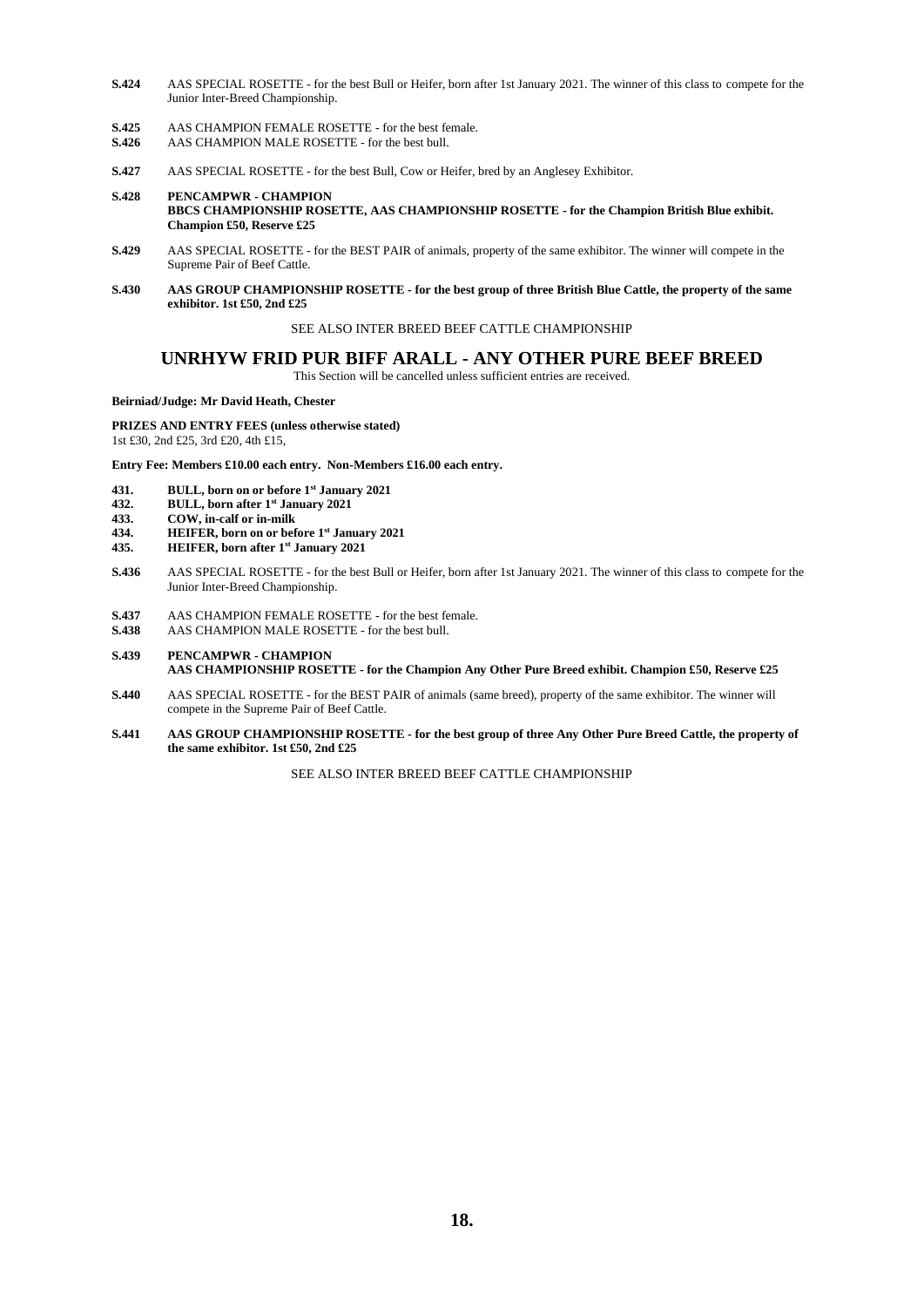### **GWARTHEG BIFF MASNACHOL - COMMERCIAL BEEF CATTLE**

Exhibits in this Section are not eligible for entry in any other Section. All animals must be halter-led.

**PLEASE NOTE:** Cattle in this section will be weighed before 10am on Tuesday 9<sup>th</sup> August 2022 (first day of the Show).

### **Beirniad/Judge: Mr J Wilkinson, North Yorkshire**

**PRIZES AND ENTRY FEES (unless otherwise stated)** 1st £30, 2nd £25, 3rd £20, 4th £15,

**Entry Fee: Members £10.00 each entry. Non-Members £16.00 each entry.**

- 
- **442. BABY BEEF STEER, under 425kg.**
- **443. BABY BEEF HEIFER, under 425kg. 444. HEIFER, ANY BREED or CROSS.** Confined to Members of Ynys Mon Young Farmers Clubs. Animal not eligible to compete in the Open Classes
- **445. STEER, ANY BREED or CROSS.** Confined to Members of Ynys Mon Young Farmers Clubs. Animal not eligible to compete in the Open Classes.

Points will be awarded in classes 444 & 445 towards THE CLEIFIOG ISAF CHALLENGE SHIELD, kindly presented by The Hughes Family, Cleifiog Isaf, Valley, Anglesey to the YFC Club with the highest number of points in all YFC classes at this Show.

- **446. COW, any breed with SUCKLING CALF, born on or after 1st January 2022.**
- **447. BARREN HEIFER, any breed or cross. This class may be split according to weight at the Show and at the Superintendent Steward discretion.**
- **448. STEER, any breed or cross. This class may be split according to weight at the Show and at the Superintendent Steward discretion.**
- **449. HEIFER, confined to Anglesey Exhibitors. (Must not have been exhibited in any of the previous classes).**
- **450. STEER, confined to Anglesey Exhibitors. (Must not have been exhibited in any of the previous classes) The overall winner (Exhibitor) from the above two classes will not be eligible to compete in wither of the two classes at next year's Show.**
- **451. BEST ANGLESEY BEEF EXHIBIT, for the best Commercial exhibit that has been born and bred on Anglesey and finished on a F.A.W.L holding on Anglesey. THE TRISANT CHALLENGE CUP, kindly presented by G & E Jones & Co, Ty Gwyn, Llantrisant, Holyhead, Anglesey**

**will be presented to the winner of this class.**

- **452. PAIR OF STEERS or PAIR OF HEIFERS.**
- **453. PAIR OF ANIMALS.**
- **454. AAS GROUP CHAMPIONSHIP ROSETTE - for the best group of three Commercial Beef Cattle, the property of the same exhibitor.**
- **S.455** AAS CHAMPION ROSETTE for the Champion Baby Beef (Winner from classes 442 and 443). Winner £30, Reserve £20.
- **S.456** AAS CHAMPION FEMALE ROSETTE for the best Heifer.<br>**S.457** AAS CHAMPION MALE ROSETTE for the best Steer
- **S.457** AAS CHAMPION MALE ROSETTE for the best Steer.<br> **S.458** AAS CHAMPIONSHIP ROSETTE for the Champion Y
- **S.458** AAS CHAMPIONSHIP ROSETTE for the Champion YFC Heifer or Steer. Winner £50, Reserve £25<br>**S.459** AAS CHAMPIONSHIP ROSETTE for the best Anglesey exhibit. (Winner form classes 449 and 450).
- **S.459** AAS CHAMPIONSHIP ROSETTE for the best Anglesey exhibit. (Winner form classes 449 and 450). Winner £50, Reserve £25

**S.460 PENCAMPWR - CHAMPION** 

**AAS CHAMPIONSHIP ROSETTE - for the Champion Commercial Beef exhibit. Champion £50, Reserve £25.** 

### SEE ALSO INTER BREED BEEF CATTLE CHAMPIONSHIP

### **DOSBARTHIADAU LLAW-WYR IEUAINC - YOUNG HANDLER CLASSES (Points awarded for handling skills only)**

ALL ANIMALS MUST HAVE BEEN ENTERED BY THE CLOSING DATE OF ENTRIES.

#### **Beirniad/Judge: Mr Gwyn Roberts, Glan Conwy**

NO ENTRY FEE

- **S.461** ANGLESEY YOUNG HANDLER 5 years old up to 11 years old on Show day. ANY BEEF CALF, up to 8 months old. (Handler 8 years old and under **MUST** be accompanied by a competent adult)
- **S.462** YOUNG HANDLER 5 years old and up to 11 years old on Show day. ANY BEEF CALF, under 2 years old. (Handler 8 years old and under **MUST** be accompanied by a competent adult)
- **S.463** YOUNG HANDLER Over 11 years old up to 15 years old on Show day ANY BEEF ANIMAL.
- **S.464** YOUNG HANDLER Over15 years old but under 21 years old on Show day ANY BEEF ANIMAL

### **S.465 AAS CHAMPIONSHIP ROSETTE, for the best handler from Classes S462, S463 & S464**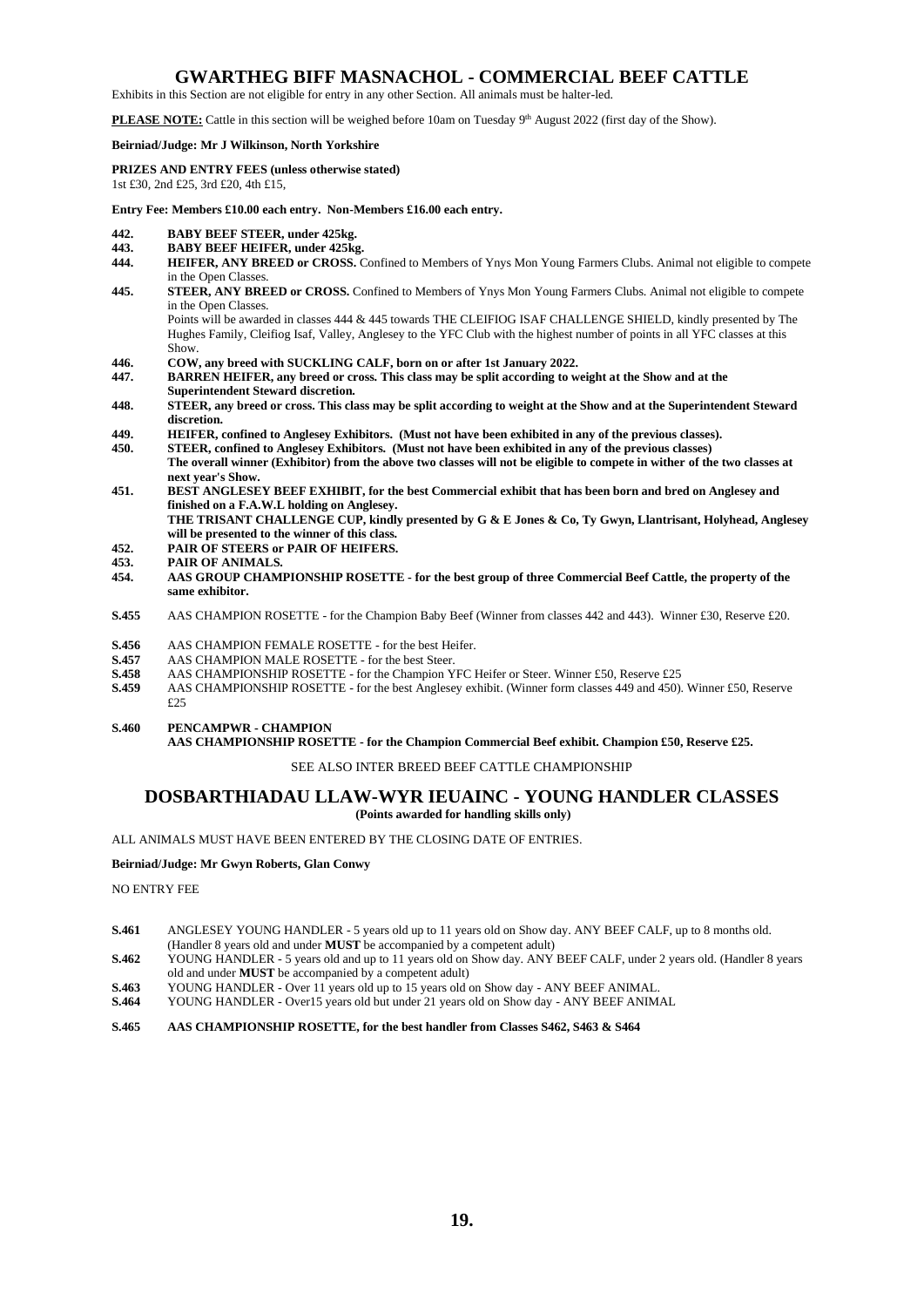### **PRIF BENCAMPWRIAETH GWARTHEG BIFF SUPREME BEEF CATTLE CHAMPIONSHIP**

(Welsh Black, Hereford, British Charolais, British Limousin, British Blue, Other Pure Beef Breeds & Commercial Beef Cattle)

### **Beirniad/Judge: Mr Gwyn Roberts, Glan Conwy**

- **S.466 THE MAEN ERYR PERPETUAL CHALLENGE CUP kindly presented by the late Mr H.O. Davies, Maen Eryr, Tregaian and AAS SUPREME CHAMPION SASH - for the SUPREME INDIVIDUAL CHAMPION exhibit in the Beef Cattle Section. Champion £50, Reserve £25.**
- **S.467 AAS SUPREME PAIR OF BEEF CATTLE SASH (for Pedigree Beef Pairs) for winners in the Pair class in all pedigree breed sections.**
- **S.468 AAS SUPREME GROUP CHAMPIONSHIP SASH - for the SUPREME GROUP of THREE BEEF ANIMALS, the property of the same exhibitor. Champion £80, Reserve £40.**
- **S.469 HER GWPAN - FFERAM GYD - CHALLENGE CUP, kindly presented by the Hughes Family, Fferam Gyd, Rhosgoch, Ynys Mon, plus AAS CHAMPIONSHIP SASH - for the SUPREME JUNIOR INTER-BREED CHAMPION exhibit, born after 1st January 2021**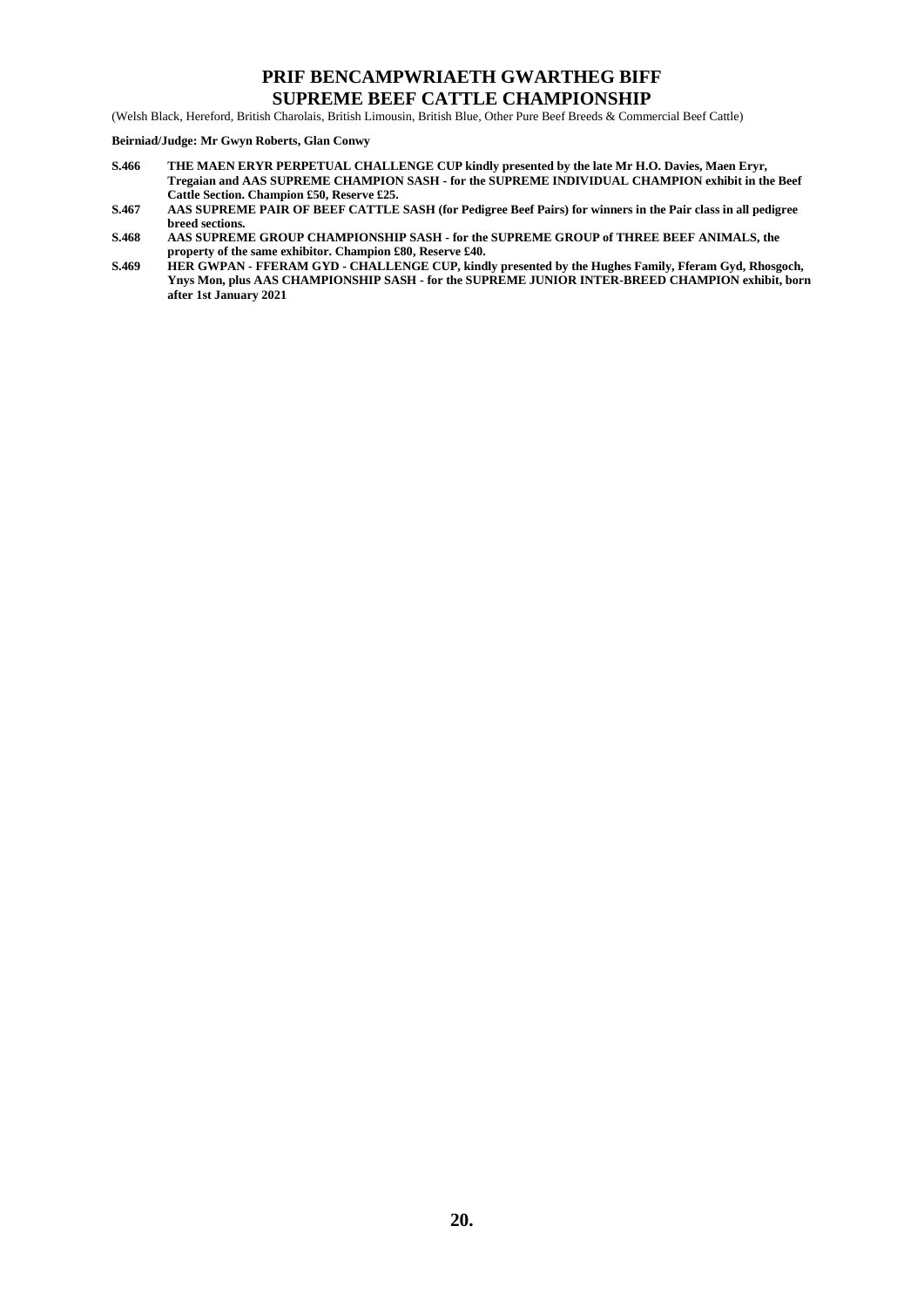# **ADRAN DEFAID (DIWRNOD CYNTAF) SHEEP SECTION (FIRST DAY)**

### **CLOSING DATE FOR ENTRIES: MONDAY 25th JULY 2022**

**The individual Identification Number of animals must be entered on the entry form. The Identification number must correspond with the ear tag on the animals on Show day.**

**All Sheep must be judged in the Rings provided.**

**MAEDI/VISNA ACCREDITED FLOCK SCHEME**

**The Sheep Section will consist of accredited and non-accredited status. MAEDI VISNA AND NON MAEDI VISNA ENTRIES WILL BE ACCEPTED FOR EVERY BREED PLEASE NOTE REGULATION No 28 (e) ON PAGE 9.**

**THERE WILL BE NO FACILITIES FOR SUPERVISED LOWER OR HIGHER STATUS.**

**ENTRY FORMS MUST BE CLEARLY MARKED ACCREDITED OR NON-ACCREDITED.**

A **VALID PHOTOCOPY OF THECERTIFICATE OF OFFICIAL STATUS MUST** be handed in to the Superintendent Steward on arrival and prior to unloading.

**PLEASE NOTE: A LIMITED AMOUNT OF STRAW WILL BE AVAILABLE**

|                                           | <b>Prizes</b> (unless otherwise stated)<br>1 st |            | 2rd |
|-------------------------------------------|-------------------------------------------------|------------|-----|
|                                           | £10                                             | £7         | £5  |
| Individual Champion<br>Group Championship | £30<br>£20                                      | £20<br>£10 |     |

If less than 2 entries are received in the Ram Classes- **the Ram and Shearling Ram Classes will be combined.** This also appertains to the two Ewe Classes. Lamb classes will not be amalgamated.

The Superintendent Steward reserves the right to amalgamate Breed Classes if entries warrant.

Exhibits entered in the Wiltshire Horn, Suffolk, British Charollais, Texel, Oxford Down, Ryeland, Jacob, Beltex & Southdown, Zwartbles, Blue Texel, Dutch Spotted, Any Other Lowland Breeds of Sheep & Cross-Bred Sheep Sections will be judged on the FIRST DAY, Tuesday 9th August.

Exhibits entered in the Blue Faced Leicester, Welsh Mountain - Pedigree Section, Lleyn, North Country Cheviot (Park & Hill Types), Kerry Hill, Welsh Mountain (Hill Flock), Black Welsh Mountain, Welsh Hill Speckled Faced, Welsh Mountain Badger Faced Sheep, British Rare/Minority Breeds, Valais Blacknose, Any Other Hill or Mountain Breeds of Sheep and Butcher's Lambs Sections, will be judged on the SECOND DAY, Wednesday 10th August.

Exhibitors wishing to stay overnight on the Tuesday **MUST** inform the Superintendent Steward within 14 days of the Show.

All judging (unless otherwise stated) will commence at 10.00am on the respective day.

Exhibits may only enter in their Breed Class which are listed above and are not permitted to enter in any other section.

### **DEFAID CORNIOG WILTSHIRE - WILTSHIRE HORN SHEEP**

#### **Beirniad/Judge: Mrs Hannah Royle, Rugby**

**Entry Fee: Members £4.00 each entry. Non-Members £7.00 each entry.**

- **470. RAM, two shear and upwards.**
- **471. SHEARLING RAM.**
- **472. RAM LAMB**
- **473. EWE, that has reared lambs during the current season.**
- **474. SHEARLING EWE**
- **475. EWE LAMB**
- **476. THE W T EDWARDS MEMORIAL CUP , kindly presented by Mrs Edwards, Glasgrug in memory of the late Mr W T Edwards and AAS GROUP CHAMPIONSHIP ROSETTE - for the best group of three Wiltshire Horn Sheep, comprising of a Male and Two Females, the property of the same exhibitor already entered and shown in the above classes. Winner £20, Reserve £10.**
- **S.477 THE DAVID JONES MEMORIAL CUP**, presented in memory of David Jones, late of Cefn Coch, Llansadwrn plus AASCHAMPIONSHIP ROSETTE - For the best male exhibit.
- **S479** AAS CHAMPIONSHIP ROSETTE For the best female exhibit.
- **S.480 PENCAMPWR - CHAMPION THE GLANTRAETH RESTAURANT CHAMPIONSHIP TROPHY, kindly presented by Mr R Iolo Owen MBE, Y Gorlan, Glantraeth, Bodorgan, Ynys Mon and AAS CHAMPIONSHIP ROSETTE, for the Champion Wiltshire Horn Sheep exhibit. Champion £30, Reserve £20.**
- **S.481** THE DORIC CHALLENGE CUP. kindly presented by Mr Alan Rees, Llanelli and AAS SPECIAL ROSETTE for the exhibitor who has gained the highest number of points in the Wiltshire Horn Sheep Section.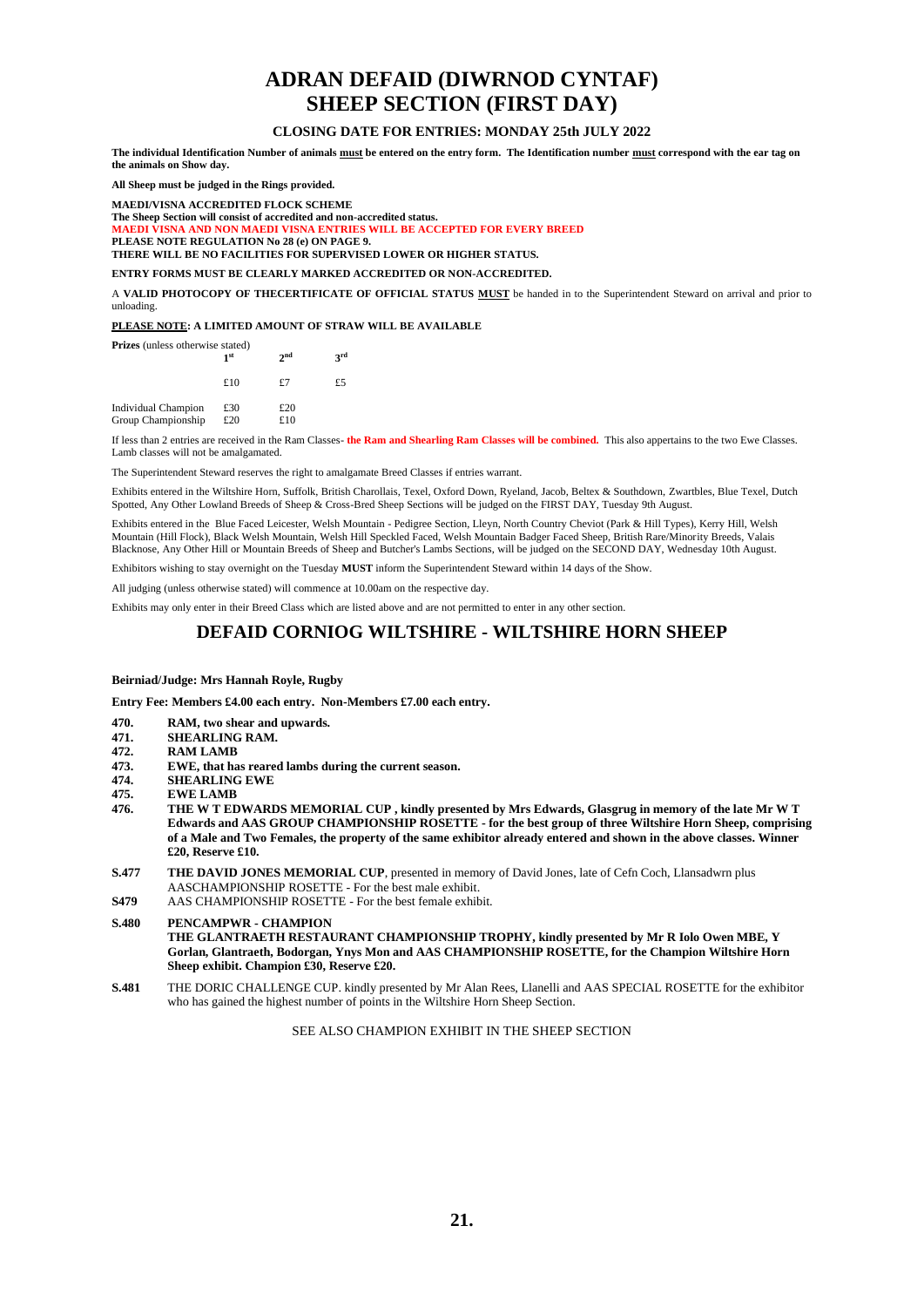### **DEFAID SUFFOLK - SUFFOLK SHEEP**

**Beirniad/Judge: Mr Elfed Williams, Llanfairpwll**

**Entry Fee: Members £4.00 each entry. Non-Members £7.00 each entry.**

- **482. RAM, two shear and upwards**
- **483. SHEARLING RAM**
- **484. RAM LAMB**
- **485. RAM LAMB, untrimmed**
- **486. EWE, that has reared lambs during the current season.**
- **487. SHEARLING EWE.**
- **488. EWE LAMB**
- **489. AAS GROUP CHAMPIONSHIP ROSETTE - for the best group of three Suffolk Sheep, comprising of a Male and Two Females the property of the same exhibitor, already entered and shown in the above classes. 1st £20, 2nd £10.**
- **S.490** AAS CHAMPIONSHIP ROSETTE For the best male exhibit.
- **S.491** AAS CHAMPIONSHIP ROSETTE For the best female exhibit.

**S.492 PENCAMPWR - CHAMPION**

THE NORTH WALES SUFFOLK SHEEP BREEDERS CHALLENGE CUP, kindly presented by the Members of the N **W Suffolk Breeders' Association, \*SSS BEST EXHIBIT ROSETTE and AAS CHAMPIONSHIP ROSETTE - For the Champion Suffolk Sheep exhibit. Champion £30, Reserve £20.**

**(\*Provided there are three or more entries in each Class. The Best Exhibit must be from a Registered Flock. Registered Flock number must be stated on entry form.)**

### SEE ALSO CHAMPION EXHIBIT IN THE SHEEP SECTION

### **DEFAID CHAROLLAIS PRYDEINIG BRITISH CHAROLLAIS SHEEP**

**Beirniad/Judge: Mr Brian Davies, Brecon**

**Entry Fee: Members £4.00 each entry. Non-Members £7.00 each entry.**

- 
- **493. RAM, two shear and upwards**
- **494. SHEARLING RAM**
- **495. RAM LAMB 496. EWE, that has reared lambs during the current season.**
- **497. SHEARLING EWE**
- **498. EWE LAMB**
- **499. AAS GROUP CHAMPIONSHIP ROSETTE - for the best group of three Charollais Sheep, comprising of a Male and Two Females the property of the same exhibitor, already entered and shown in the above classes. 1st £20, 2nd £10.**
- **S.500** AAS CHAMPIONSHIP ROSETTE For the best male exhibit **S.501** AAS CHAMPIONSHIP ROSETTE For the best female exhibit
- **S.501** AAS CHAMPIONSHIP ROSETTE For the best female exhibit.

**S.502 PENCAMPWR - CHAMPION CSS CHAMPIONSHIP ROSETTE and AAS CHAMPIONSHIP ROSETTE, for the Champion Charollais Sheep exhibit. Champion £30, Reserve £20.**

SEE ALSO CHAMPION EXHIBIT IN THE SHEEP SECTION

### **DEFAID TEXEL - TEXEL SHEEP**

Animals entered in this Section must be in natural condition; no dressing is allowed. Face and legs may be washed. Sheep must be bare clipped on or after April 1st.

The North Wales Texel Breeders Club offers a Rosette for Best Ewe Lamb or Ram Lamb bred by a club member.

#### **Beirniad/Judge: Mr John Ll Owen, Bryngwran**

**Entry Fee: Members £4.00 each entry. Non-Members £7.00 each entry.**

- **503. RAM, two shear and upwards**
- **504. SHEARLING RAM**
- 
- **505. RAM LAMB 505A PERFORMANCE RECORDED RAM LAMB**<br>**506.** EWE, that has reared lambs during the currer
- **506. EWE, that has reared lambs during the current season**
- **507. SHEARLING EWE**
- **508. EWE LAMB**
- **509. AAS GROUP CHAMPIONSHIP ROSETTE - for the best group of three Texel Sheep, comprising of a Male and Two Females, the property of the same exhibitor, already entered and shown in the above classes. 1st £20, 2nd £10.**
- **S.510** AAS CHAMPIONSHIP ROSETTE for the best male exhibit **S.511** AAS CHAMPIONSHIP ROSETTE for the best female exhib
- **S.511** AAS CHAMPIONSHIP ROSETTE for the best female exhibit.

**S.512 PENCAMPWR - CHAMPION**

**TSS CHAMPIONSHIP ROSETTE and AAS CHAMPIONSHIP ROSETTES, for the Champion & Reserve Champion Texel Sheep exhibit. Champion £30, Reserve £20.**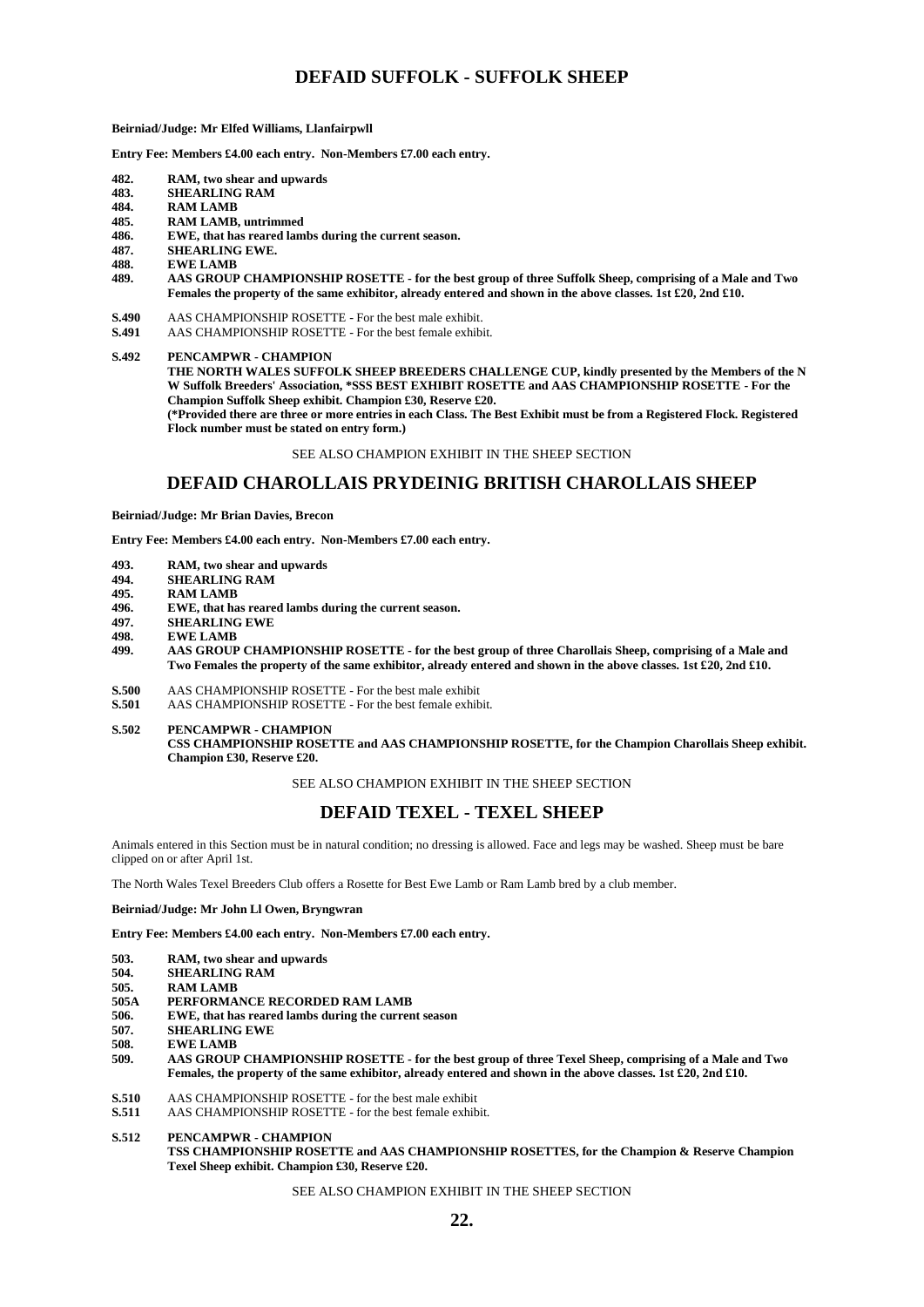### **DEFAID DOWN RHYDYCHEN - OXFORD DOWN SHEEP**

All Sheep other than lambs must have been bare shorn after 1st February in the current season. Sheep entered must be in their natural colour. No artificial colours to be allowed. Entrants must be fully paid up members of the Association.

### **Beirniad/Judge: Mr O T Jones, Llangefni**

**Entry Fee: Members £4.00 each entry. Non-Members £7.00 each entry.**

- **513. RAM, two shear and upwards**
- **514. SHEARLING RAM**
- **515. RAM LAMB**
- **516. EWE, that has reared lambs during the current season**
- **517. SHEARLING EWE**
- **518. EWE LAMB**
- **519. AAS GROUP CHAMPIONSHIP ROSETTE - for the best group of three Oxford Down Sheep, comprising of a Male and Two Females, the property of the same exhibitor, already entered and shown in the above classes. 1st £20, 2nd £10. This class is kindly sponsored by O T JONES**
- 
- **S.520** AAS CHAMPIONSHIP ROSETTE For the best male exhibit.<br>**S.521** THE ORAMEC PERPETUAL CUP presented by MSD AGVE **S.521** THE ORAMEC PERPETUAL CUP presented by MSD AGVET through their local agent Mr J. Humphreys, and AAS CHAMPIONSHIP ROSETTE - For the best female.

### **S.522 AAS CHAMPIONSHIP ROSETTE for the Champion Oxford Down Sheep exhibit. Champion £30, Reserve £20.**

SEE ALSO CHAMPION EXHIBIT IN THE SHEEP SECTION

### **DEFAID RYELAND SHEEP**

**Beirniad/Judge: Mrs Ann Davies, Brecon**

**Entry Fee: Members £4.00 each entry. Non-Members £7.00 each entry.**

- 
- **523. RAM, two shear and upwards 524. SHEARLING RAM**
- **525. RAM LAMB**
- **526. EWE, that has reared lambs during the current season**
- **527. SHEARLING EWE**
- **528. EWE LAMB**
- **529. AAS GROUP CHAMPIONSHIP ROSETTE - for the best group of three Ryeland Sheep, comprising of a Male and Two Females, the property of the same exhibitor, already entered and shown in the above classes. 1st £20, 2nd £10.**
- **S.530** AAS CHAMPIONSHIP ROSETTE For the best male exhibit **S.531** AAS CHAMPIONSHIP ROSETTE For the best female exhibit
- **S.531** AAS CHAMPIONSHIP ROSETTE For the best female exhibit
- **S.532 PENCAMPWR - CHAMPION THE W J HOMES MEMORIAL CUP kindly presented by Mr & Mrs F A Jones and AAS CHAMPIONSHIP ROSETTE, for the Champion Ryeland Sheep exhibit. Champion £30, Reserve £20.**

SEE ALSO CHAMPION EXHIBIT IN THE SHEEP SECTION

### **DEFAID BELTEX SHEEP**

All sheep entered to be fully registered and shown under the auspices of the Beltex Sheep Society

**Beirniad/Judge: Mr Andrew Wood,** 

**Entry Fee: Members £4.00 each entry. Non-Members £7.00 each entry.**

- 
- **533. RAM, two shear and upwards 534. SHEARLING RAM.**
- **535. RAM LAMB**
- **536. EWE, that has reared a lamb during the current season.**
- **537. SHEARLING EWE.**
- **538. EWE LAMB.**
- **539. ASS GROUP CHAMPIONSHIP ROSETTE - for the best group of three Beltex Sheep, comprising of a Male and Two Females, the property of the same exhibitor, already entered and shown in the above classes. 1st £20, 2nd £10.**
- **S.540** BSS and AAS CHAMPIONSHIP ROSETTE For the best male exhibit.<br>**S.541** BSS and AAS CHAMPIONSHIP ROSETTE For the best female exhibit.
- **S.541** BSS and AAS CHAMPIONSHIP ROSETTE For the best female exhibit.
- **S.542 PENCAMPWR - CHAMPION BSS CHAMPIONSHIP ROSETTE and AAS CHAMPIONSHIP ROSETTE, for the Champion Beltex Sheep exhibit. Champion £30, Reserve £20.**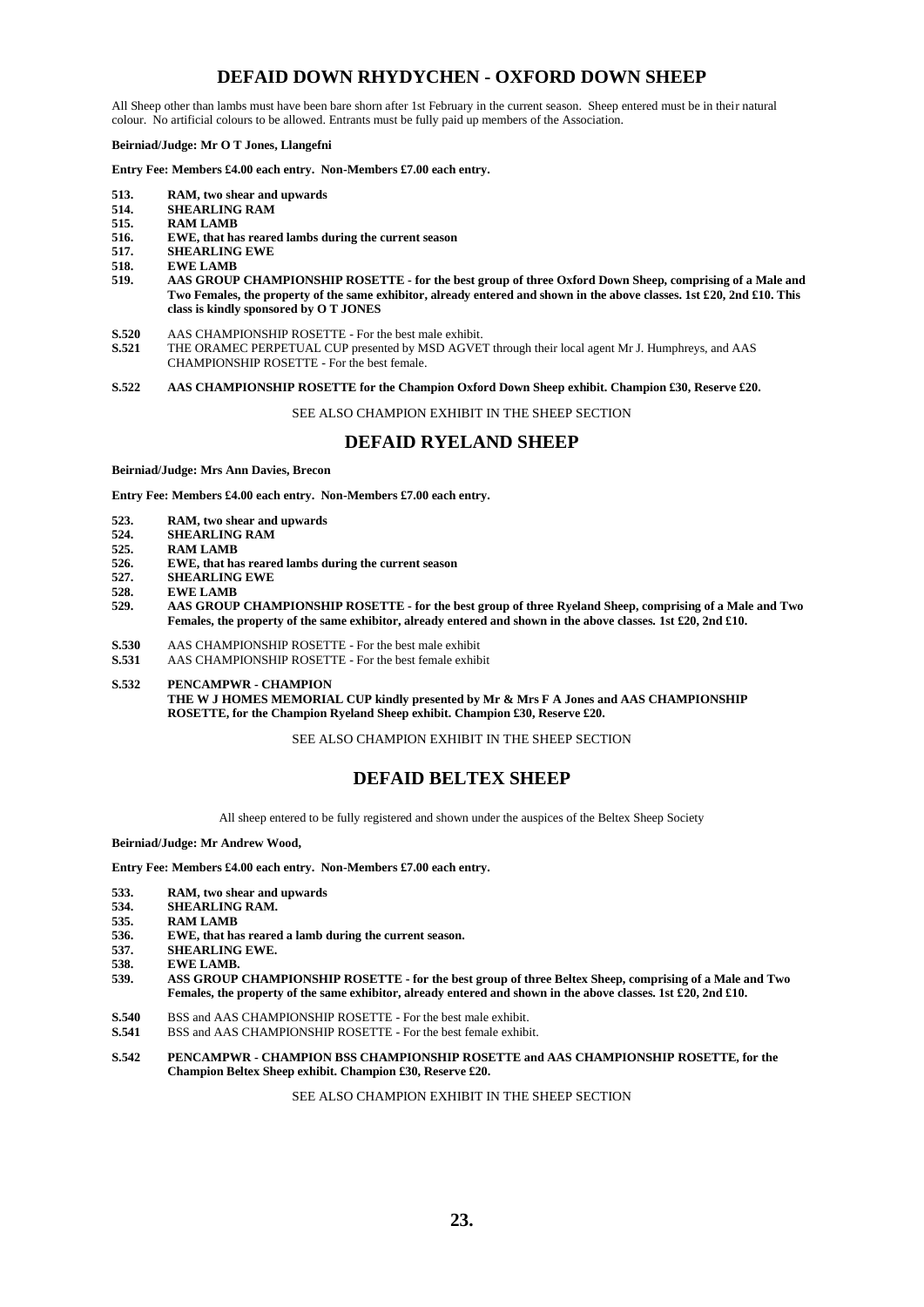### **DEFAID SOUTHDOWN SHEEP**

All animals must be owned by the exhibitor for a minimum of 4 months prior to the date of the Show.

**Beirniad/Judge: Mr O. T Jones, Llangefni**

**Entry Fee: Members £4.00 each entry. Non-Members £7.00 each entry.**

- **543. RAM, two shear and upwards.**
- **544. SHEARLING RAM, to be shorn on or after February 1st.**
- **545. RAM LAMB born in the current year**
- **546. EWE, that has reared lamb/s in the current season**
- **547. SHEARLING EWE, to be shorn on or after February 1st.**
- **548. EWE LAMB born in the current year**
- **549. AAS GROUP CHAMPIONSHIP ROSETTE - for the best group of three Southdown Sheep, comprising of a Male and Two Females, the property of the same exhibitor, already entered and shown in the above classes. 1st £20, 2nd £10.**
- **S.550** AAS CHAMPIONSHIP ROSETTE For the best male exhibit
- **S.551** AAS CHAMPIONSHIP ROSETTE For the best female exhibit
- **S.552 THE T JONES & L T ROWLANDS PERPETUAL TROPHY kindly presented by T Jones & L T Rowlands, 39 Maes Merddyn, Gaerwen, Ynys Môn, SSS CHAMPIONSHIP ROSETTE and AAS CHAMPIONSHIP ROSETTE, for the Champion Southdown Sheep exhibit. Champion £30, Reserve £20.**

SEE ALSO CHAMPION EXHIBIT IN THE SHEEP SECTION

### **DEFAID ZWARTBLES SHEEP**

**Beirniad/Judge: Mrs Olwen Hughes-Owen, Llannerchymedd**

**Entry Fee: Members £4.00 each entry. Non-Members £7.00 each entry.**

- **553. RAM, two shears and upwards**
- **554. SHEARLING RAM**
- **555. RAM LAMB**
- **556. EWE, that has reared lambs in the current season**
- **557. SHEARLING EWE**
- **558. EWE LAMB**
- **559. AAS GROUP CHAMPIONSHIP ROSETTE - for the best group of three Zwartbles Sheep, comprising of a Male and Two Females, the property of the same exhibitor, already entered and shown in the above classes. 1st £20, 2nd £10.**
- **S.560** AAS CHAMPIONSHIP ROSETTE For the BEST MALE exhibit.
- **S.561** AAS CHAMPIONSHIP ROSETTE For the BEST FEMALE exhibit
- **S.562 PENCAMPWR - CHAMPION Her Darian Cynefin Challenge Trophy, kindly presented by Mr & Mrs R Owen & Family, Geirn, Llanerchymedd, Ynys Mon and AAS CHAMPIONSHIP ROSETTE, for the Champion Zwartble Sheep exhibit. Champion £30, Reserve £20.**

SEE ALSO CHAMPION EXHIBIT IN THE SHEEP SECTION

### **DEFAID TEXEL GLAS - BLUE TEXEL SHEEP**

Animals entered in this Section must be in natural condition. Face and legs may be washed. Sheep must be bare clipped on or after April 1st.

**Beirniad/Judge: Mr Andrew Bailey, Leyburn**

**Entry Fee: Members £4.00 each entry. Non-Members £7.00 each entry.**

- **563. RAM, two shear and upwards**
- **564. SHEARLING RAM**
- **565. RAM LAMB**
- **566. EWE, that has reared lambs during the current season**
- **567. SHEARLING EWE**
- **568. EWE LAMB**
- **569. AAS GROUP CHAMPIONSHIP ROSETTE - for the best group of three Blue Texel Sheep, comprising of a Male and Two Females, the property of the same exhibitor, already entered and shown in the above classes. 1st £20, 2nd £10.**
- **S.570** AAS CHAMPIONSHIP ROSETTE for the best male exhibit.
- **S.571** AAS CHAMPIONSHIP ROSETTE for the best female exhibit

**S.572 PENCAMPWR - CHAMPION AAS CHAMPIONSHIP ROSETTE, for the Champion Blue Texel Sheep exhibit. Champion £30, Reserve £20.**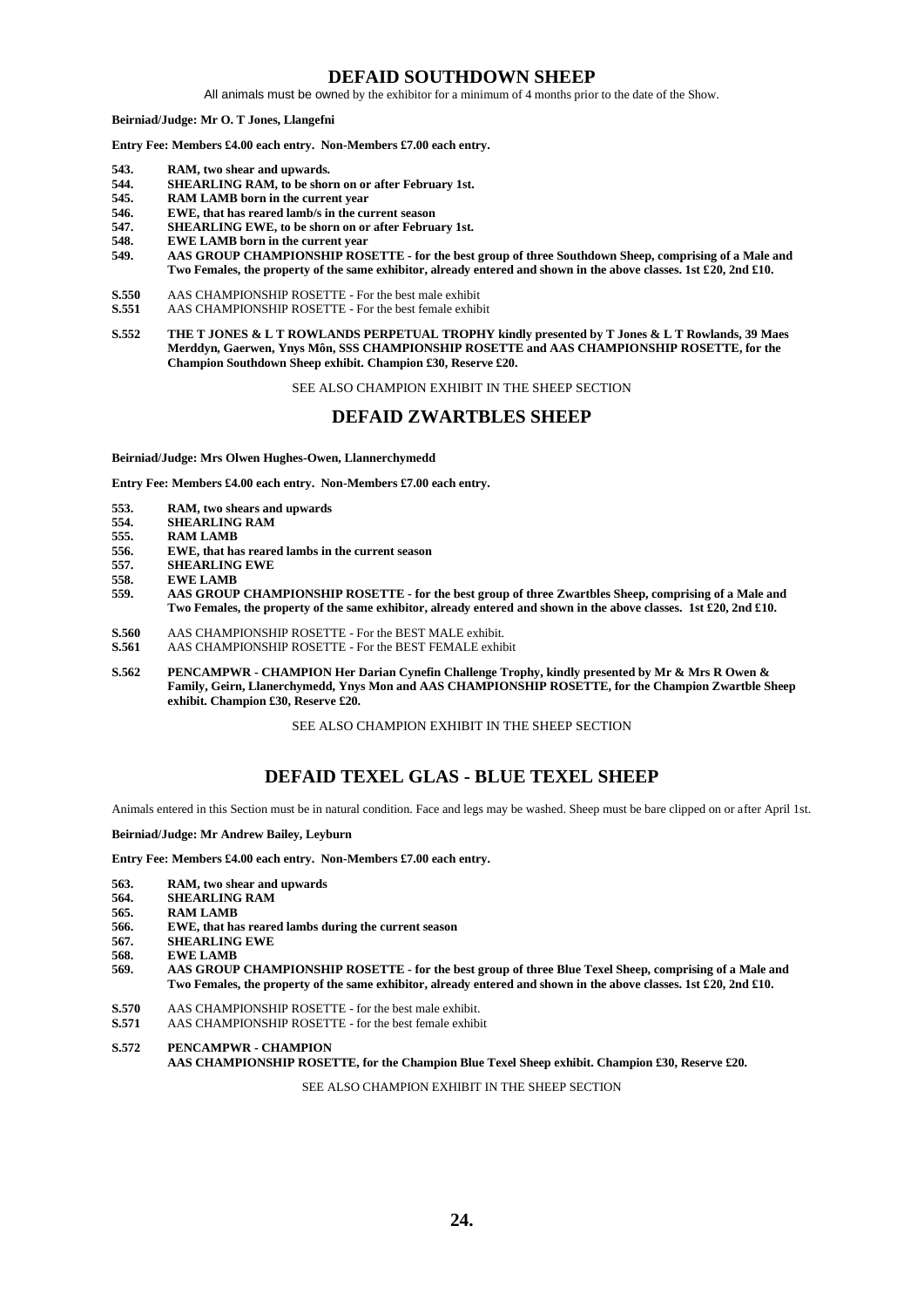### **DUTCH SPOTTED SHEEP**

**Beirniad/Judge: Mr Andrew Wood,** 

**Entry Fee: Members £4.00 each entry. Non-Members £7.00 each entry.**

- **573. RAM, two shear and upwards**
- **574. SHEARLING RAM**
- **575. RAM LAMB**
- **576. EWE, that has reared lambs during the current season**
- **577. SHEARLING EWE**
- **578. EWE LAMB**
- **579. AAS GROUP CHAMPIONSHIP ROSETTE - for the best group of three Dutch Spotted Sheep, comprising of a Male and Two Females, the property of the same exhibitor, already entered and shown in the above classes. 1st £20, 2nd £10.**
- **S.580** AAS CHAMPIONSHIP ROSETTE for the best male exhibit.
- **S.581** AAS CHAMPIONSHIP ROSETTE for the best female exhibit
- **S.582 PENCAMPWR - CHAMPION AAS CHAMPIONSHIP ROSETTE, for the Champion Dutch Spotted Sheep exhibit. Champion £30, Reserve £20.**

SEE ALSO CHAMPION EXHIBIT IN THE SHEEP SECTION

### **UNRHYW FRID ARALL O DDEFAID - BRIDIAU ISELDIR ANY OTHER BREED OF SHEEP - LOWLAND BREEDS (see SPECIAL CONDITION No 28)(BREEDS TO BE STIPULATED ON ENTRY FORM)**

**Beirniad/Judge: Mr Andrew Bailey, Leyburn**

**Entry Fee: Members £4.00 each entry. Non-Members £7.00 each entry.**

- **583. RAM, two shear and upwards.**
- **584. SHEARLING RAM**
- **585. RAM LAMB**
- **586. EWE, having reared in current season**
- **587. SHEARLING EWE**
- **588. EWE LAMB**
- **589. AAS GROUP CHAMPIONSHIP ROSETTE - for the best group of three Any Other Breed Sheep - Lowland Breed comprising of a Male and Two Females, the property of the same exhibitor, already entered and shown in the above classes. 1st £20, 2nd £10**
- **S.590** AAS CHAMPIONSHIP ROSETTE For the best male exhibit.<br>**S.591** AAS CHAMPIONSHIP ROSETTE For the best female exhib
- **S.591** AAS CHAMPIONSHIP ROSETTE For the best female exhibit.
- **S.592 PENCAMPWR - CHAMPION ASS CHAMPIONSHIP ROSETTE, for the Champion Any Other Breed of Sheep - Lowland Breed. Champion £30, Reserve £20.**
- **S.593** THE CIBA-GEIGY PERPETUAL SHEPHERDS CROOK, kindly presented by Ciba-Geigy, and AAS SPECIAL ROSETTE for the best male British Rouge de L'Ouest exhibit in this section.
- **S.594** THE HOECHST ANIMAL HEALTH CUP, kindly presented by Hoechst Animal Health Products, and AAS SPECIAL ROSETTE for the best female British Rouge de L'Ouest exhibit in this section.

SEE ALSO CHAMPION EXHIBIT IN THE SHEEP SECTION

### **DEFAID CROESFRID CROSS BRED SHEEP**

**Beirniad/Judge: Mr Iolo Ellis, Moelfre Bach**

**Entry Fee: Members £4.00 each entry. Non-Members £7.00 each entry.**

- **595. RAM, two shear and upwards**
- **596. Shearling Ram**
- **597. Ewe, 2year old and over**
- **598. Shearling Ewe**
- **599. Ewe Lamb**
- **598. AAS GROUP CHAMPIONSHIP ROSETTE - for the best group of three Cross Bred Sheep, comprising of an ewe lamb, shearling ewe and ewe 2yr old and over, the property of the same exhibitor, already entered and shown in the above classes. 1st £20, 2nd £10.**
- **S.599** AAS CHAMPIONSHIP ROSETTE For the best male exhibit.
- **S.600** AAS CHAMPIONSHIP ROSETTE For the best female exhibit.

### **S.601 PENCAMPWR - CHAMPION AAS CHAMPIONSHIP ROSETTE, for the Champion Cross Bred Sheep Exhibit. Champion £30, Reserve £20.**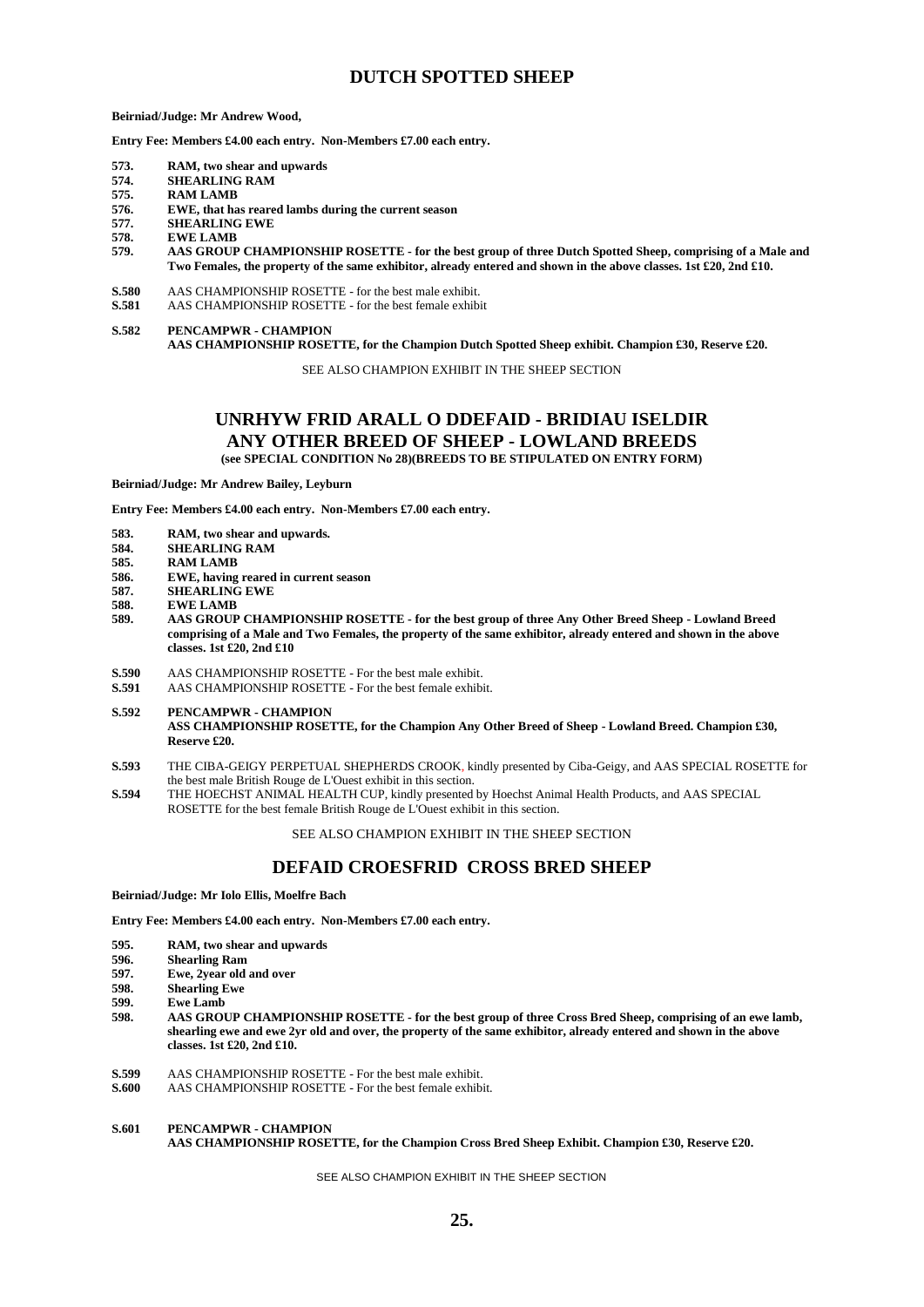# **CYSTADLEUAETH BUGAIL IEUAINC - JUNIOR SHEPHERD COMPETITION**

**(Lowland Sheep Breeds Only)**

**NO ENTRY FEE** Prizes: Rosettes to all competitors

**Beirniad/Judge: Mr Geraint Jones, Ystrad Meurig**

To be led on halter or neck collar.

Entries are accepted from both accredited and non-accredited sheep. **To be judged on handling skills only.** 

### **Please state the FULL NAME and AGE of the handler on the Application Form.**

- **602.** UNDER 6 YEARS OLD ON SHOW DAY, lamb under 12 months.<br>**603.** UNDER 7 YEARS OLD ON SHOW DAY, lamb under 12 months. **603.** UNDER 7 YEARS OLD ON SHOW DAY, lamb under 12 months.<br>**604.** UNDER 8 YEARS OLD ON SHOW DAY, lamb under 12 months.
- 
- **604.** UNDER 8 YEARS OLD ON SHOW DAY, lamb under 12 months.<br>**605.** 8 YEARS OLD AND UP TO 10 YEARS OLD ON SHOW DAY, la
- **605.** 8 YEARS OLD AND UP TO 10 YEARS OLD ON SHOW DAY, lamb under 12 months. **606.** 11 YEARS OLD AND UP TO AND INCLUDING 14 YEARS OLD ON SHOW DAY, animal any age (No Rams)

**S.607 PENCAMPWR - CHAMPION**

**HER DARIAN FFESTIN A MARGARET CRAIGLE CHALLENGE SHIELD Amlwch, plus AAS CHAMPIONSHIP ROSETTE, for the CHAMPION JUNIOR SHEPHERD (Lowland Sheep Breeds) £20**

### **PRIF BENCAMPWRAIETH YR ADRAN DDEFAID SUPREME CHAMPION EXHIBIT OF THE SHEEP SECTION**

**Please note - Breed Champions who fail to come forward to compete in the Supreme Championships will forfeit ALL the prize money won in the Sheep section at the Show.**

**Beirniad/Judge: Mr Geraint Jones, Ystrad Meurig**

- **S.606 PRIF BENCAMPWR UNIGOL - SUPREME INDIVIDUAL CHAMPION SUPREME INDIVIDUAL CHAMPIONSHIP SASH Champion £50, Reserve £25**
- **S.606A PRIF BENCAMPWR PȂR – SUPREME CHAMPION PAIR. SUPREME PAIR CHAMPIONSHIP SASH. Champion £50, Reserve £25**
- **S.607 PRIF BENCAMPWR GRWP - SUPREME CHAMPION GROUP SUPREME GROUP OF THREE CHAMPIONSHIP SASH THE NICK PRITCHARD MEMORIAL CHALLENGE SHIELD - HER DARIAN GOFFA NICK PRITCHARD will also be presented to the SUPREME CHAMPION GROUP, originally presented by Mrs Alwen Pritchard & Family, Llanerchymedd in memory of her late husband, and re-presented by Mr & Mrs G C Watson, 11 Eastbrook Hill, Ketering, Northants. Champion £50, Reserve £25**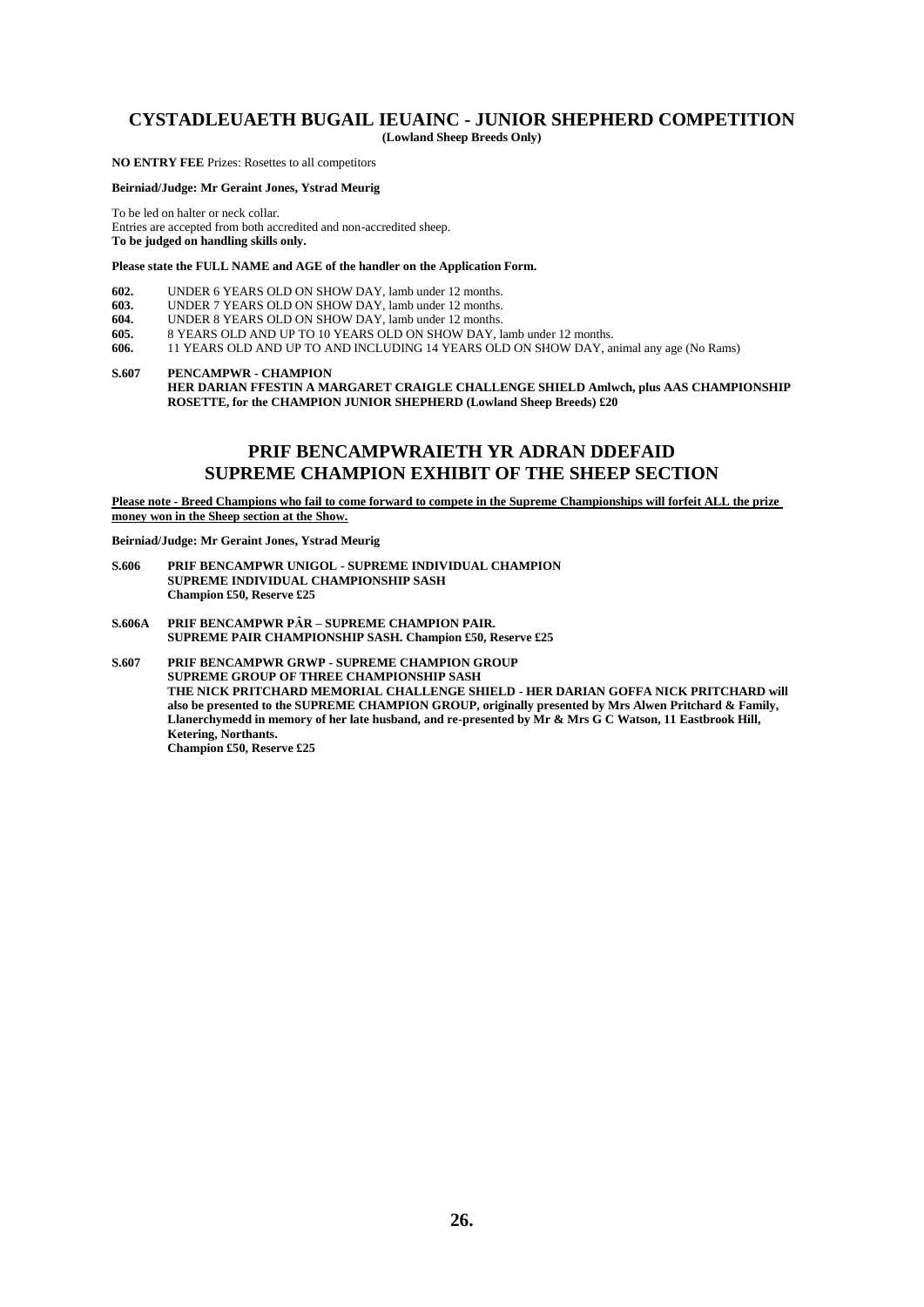## **ADRANNAU DEFAID (AIL DDIWRNOD) SHEEP SECTION (SECOND DAY)**

### **DEFAID WYNEBLAS CAERLYR - BLUEFACED LEICESTER SHEEP**

### **Beirniad/Judges: Mr M Davies, Dinbych**

**Entry Fee: Members £4.00 each entry. Non-Members £7.00 each entry.**

- **608. RAM, two shear and upwards.**
- **609. SHEARLING RAM**
- **610. RAM LAMB**
- **611. EWE, that has reared lambs during the current season**
- **612. SHEARLING EWE**
- **613. EWE LAM**
- **614. AAS GROUP CHAMPIONSHIP ROSETTE - for the best group of three Bluefaced Leicester Sheep, comprising of a Male and Two Females, the property of the same exhibitor, already entered and shown in the above classes. 1st £20, 2nd £10.**
- **S.615** AAS CHAMPIONSHIP ROSETTE For the best male exhibit.<br>**S.616** AAS CHAMPIONSHIP ROSETTE For the best female exhibi
- **S.616** AAS CHAMPIONSHIP ROSETTE For the best female exhibit.

### **S.617 PENCAMPWR - CHAMPION**

THE CHALLENGE SHIELD, kindly presented jointly by Mr A Thomas, Bodfardden Wen & Mr & Mrs M Roberts, **Myfyrian Isaf plus AAS CHAMPIONSHIP ROSETTE, for the Champion Bluefaced Leicester Sheep exhibit. \*BFLSBA CHAMPIONSHIP ROSETTE will also be awarded to the Champion. (\*This offer is conditional on there being 40 registered entries). Champion £30, Reserve £20.**

SEE ALSO CHAMPION EXHIBIT IN THE SHEEP SECTION

### **DEFAID PEDIGRI MYNYDD CYMREIG WELSH MOUNTAIN PEDIGREE SHEEP**

RAM OF THE YEAR COMPETITION - Points will be awarded at this Show towards the "J.O. Pritchard Memorial Trophy" of the Welsh Mountain - Pedigree Section.

FEMALE OF THE YEAR COMPETITION - Points will be awarded at this Show towards the "H L & O E Roberts Trophy" of the Welsh Mountain - Pedigree Section.

#### **Beirniad/Judge: Mr J H Williams, Brynsiencyn**

**Entry Fee: Members £4.00 each entry. Non-Members £7.00 each entry.**

- **618. RAM, two shear and upwards**
- **619. SHEARLING RAM**
- **620. RAM LAMB**
- **621. EWE, that has reared lambs during the current season.**
- **622. SHEARLING EWE**
- **623. EWE LAMB**
- **624. AAS GROUP CHAMPIONSHIP ROSETTE - for the best group of three Welsh Mountain Pedigree Sheep, comprising of a Male and Two Females, the property of the same exhibitor, already entered and shown in the above classes. 1st £20, 2nd £10.**
- **S.625** AAS CHAMPIONSHIP ROSETTE For the best male exhibit.<br>**S.626** AAS CHAMPIONSHIP ROSETTE For the best female exhib
- **S.626** AAS CHAMPIONSHIP ROSETTE For the best female exhibit.

**S.627 PENCAMPWR - CHAMPION**

**HER DLWS MAES Y NEUADD TREFOR CHALLENGE TROPHY, kindly presented by Mr R G Williams, Maes-y-Neuadd, Trefor, Caernarfon plus AAS CHAMPIONSHIP ROSETTE, for the Champion Welsh Mountain Pedigree Sheep exhibit. Champion £30, Reserve £20.**

### SEE ALSO CHAMPION EXHIBIT IN THE SHEEP SECTION

### **DEFAID MYNYDD CYMREIG WELSH MOUNTAIN SHEEP (Hill Flock Section)**

### **Beirniad/Judge:**

**Entry Fee: Members £4.00 each entry. Non-Members £7.00 each entry.**

- **628. RAM, two shear and upwards**
- **629. SHEARLING RAM**
- **630. RAM LAMB**
- **631. GROUP OF THREE RAMS, the property of the same exhibitor, bearing identical ear marks.**
- **632. EWE, that has reared lambs during the current season**
- **633. SHEARLING EWE**
- **634. EWE LAMB**
- **635. AAS GROUP CHAMPIONSHIP ROSETTE - for the best group of three Welsh Mountain Sheep (Hill Flock), comprising of a Male and Two Females, the property of the same exhibitor, already entered and shown in the above classes. 1st £20, 2nd £10.**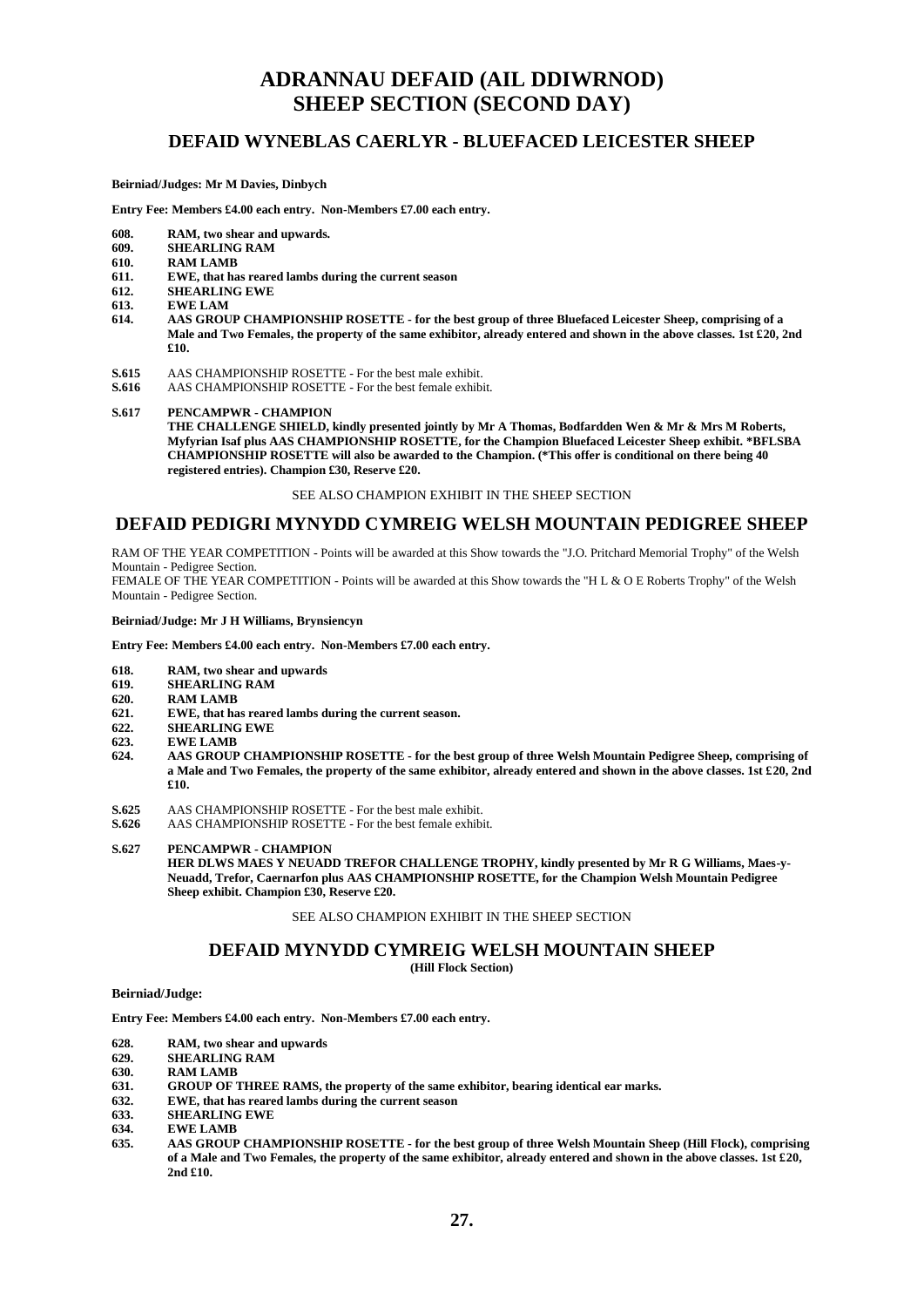**S.636** AAS CHAMPIONSHIP ROSETTE - For the best male exhibit **S.637** AAS CHAMPIONSHIP ROSETTE - For the best female exhibit

**S.637** AAS CHAMPIONSHIP ROSETTE - For the best female exhibit

### **S.638 PENCAMPWR - CHAMPION AAS CHAMPIONSHIP ROSETTE, for the Champion Welsh Mountain Sheep (Hill Flock) exhibit. Champion £30, Reserve £20.**

#### SEE ALSO CHAMPION EXHIBIT IN THE SHEEP SECTION

### **DEFAID LLEYN - LLEYN SHEEP**

All animals to be shown untrimmed. Light brushing only accepted. Any washing to be confined to the head and legs. All animals to be sheared bare after 1st May. All animals shown must be tagged.

**Beirniad/Judge: TBC**

**Entry Fee: Members £4.00 each entry. Non-Members £7.00 each entry.**

- **639. RAM, two shear and upwards**
- **640. SHEARLING RAM**
- *RAM LAMB*
- **642. EWE, that has reared lambs during the current season**
- **643. SHEARLING EWE**
- **644. EWE LAMB**
- **645. AAS GROUP CHAMPIONSHIP ROSETTE - for the best group of three Lleyn Sheep, comprising of a Male and Two Females, the property of the same exhibitor, already entered and shown in the above classes. 1st £20, 2nd £10.**
- **S.646** AAS CHAMPIONSHIP ROSETTE For the best male exhibit.<br> **S.647** AAS CHAMPIONSHIP ROSETTE For the best female exhibi
- **S.647** AAS CHAMPIONSHIP ROSETTE For the best female exhibit.
- **S.648 PENCAMPWR - CHAMPION**

**AAS CHAMPIONSHIP ROSETTE, for the Champion Lleyn Sheep exhibit. Champion £30, Reserve £20.**

SEE ALSO CHAMPION EXHIBIT IN THE SHEEP SECTION

### **DEFAID JACOB SHEEP**

(All Sheep to be shown to Breed Society Rules)

**Beirniad/Judge: Mrs D Jones, Maesteilio**

**Entry Fee: Members £4.00 each entry. Non-Members £7.00 each entry.**

- **649. RAM, two shear and upwards.**
- **650. SHEARLING RAM**
- 
- **651. RAM LAMB 652. EWE, that has reared a lamb/lambs during the current season**
- **653. SHEARLING EWE**
- **654. EWE LAMB**
- **655. AAS GROUP CHAMPIONSHIP ROSETTE - for the best group of three Jacob Sheep, comprising a Male and Two Females, the property of the same exhibitor, already entered and shown in the above classes. 1st £20, 2nd £10.**
- **S.656** AAS CHAMPIONSHIP ROSETTE For the best male exhibit.<br>**S.657** AAS CHAMPIONSHIP ROSETTE For the best female exhib
- **S.657** AAS CHAMPIONSHIP ROSETTE For the best female exhibit
- **S.658 PENCAMPWR - CHAMPION JSS CHAMPIONSHIP ROSETTE and AAS CHAMPIONSHIP ROSETTE, for the Champion Jacob Sheep exhibit. Champion £30, Reserve £20.**

SEE ALSO CHAMPION EXHIBIT IN THE SHEEP SECTION

### **DEFAID TORDDU-TORWEN MYNYDD CYMREIG BADGER FACE WELSH MOUNTAIN SHEEP**

**Beirniad/Judge: Mr G H Jones, Nefyn**

**Entry Fee: Members £4.00 each entry. Non-Members £7.00 each entry.**

- **659. RAM, two shear and upwards**
- **660. SHEARLING RAM**
- **661. RAM LAMB**
- **662. EWE that has reared lambs during the current season**
- **663. SHEARLING EWE**
- **664. EWE LAMB**
- **665. AAS GROUP CHAMPIONSHIP ROSETTE - for the best group of three Badger Face Welsh Mountain Sheep, comprising of a Male and Two Females, the property of the same exhibitor, already entered and shown in the above classes. 1st £20, 2nd £10.**
- **S.666** AAS CHAMPIONSHIP ROSETTE For the best male exhibit.<br>**S.667** AAS CHAMPIONSHIP ROSETTE For the best female exhib
- **S.667** AAS CHAMPIONSHIP ROSETTE For the best female exhibit.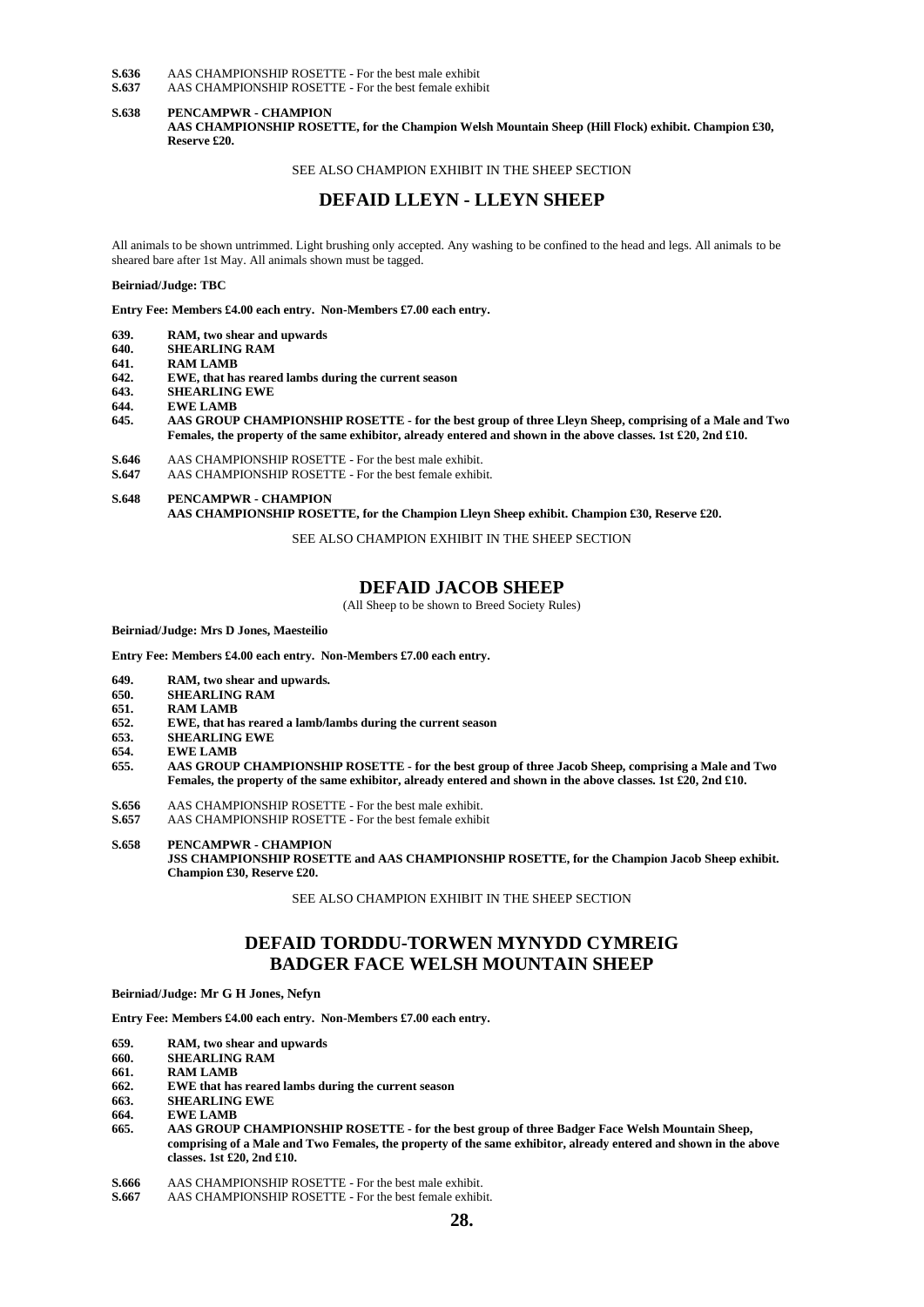**S.668 PENCAMPWR - CHAMPION**

**AAS CHAMPIONSHIP ROSETTE, for the Champion Badger Face Welsh Mountain Sheep exhibit. Champion £30, Reserve £20.**

SEE ALSO CHAMPION EXHIBIT IN THE SHEEP SECTION

### **DEFAID PENFRITH BRYNIAU CYMRU WELSH HILL SPECKLED FACED SHEEP**

**Beirniad/Judge: Mr Gwyndaf Roberts, Welshpool**

**Entry Fee: Members £4.00 each entry. Non-Members £7.00 each entry.**

- **669. RAM, two shear and upwards**
- **670. SHEARLING RAM**
- **671. RAM LAMB**
- **672. EWE, two shears or over, that has reared lambs during the current season.**
- **673. SHEARLING EWE**
- **674. EWE LAMB**
- **675. ASS GROUP CHAMPIONSHIP - for the best group of three Welsh Hill Speckled Faced Sheep, comprising of a Male and Two Females, the property of the same exhibitor, already entered and shown in the above classes. 1st £20, 2nd £10.**
- **S.676** AAS CHAMPIONSHIP ROSETTE For the best male exhibit.<br>**S.677** AAS CHAMPIONSHIP ROSETTE For the best female exhib
- **S.677** AAS CHAMPIONSHIP ROSETTE For the best female exhibit.
- **S.678 PENCAMPWR - CHAMPION**

SEE ALSO CHAMPION EXHIBIT IN THE SHEEP SECTION

### **DEFAID CHEVIOT TIROEDD Y GOGLEDD (Teip Parc) NORTH COUNTRY CHEVIOT (Park Type) SHEEP**

**Beirniad/Judge: Mr Carwyn Harris, Caerfyrddin**

**Entry Fee: Members £4.00 each entry. Non-Members £7.00 each entry.**

- **679. RAM, two shears and upwards**
- **680. SHEARLING RAM**
- **681. RAM LAMB**
- **682. EWE, that has reared lambs during the current season**
- **683. SHEARLING EWE**
- **684. EWE LAMB**<br>**685. AAS GROUP**
- **685. AAS GROUP CHAMPIONSHIP - for the best group of three North Country Cheviot (Park Type) Sheep, comprising of a Male and Two Females, the property of the same exhibitor, already entered and shown in the above classes. 1st £20, 2nd £10.**
- **S.686** AAS CHAMPIONSHIP ROSETTE For the best male exhibit
- **S.687** AAS CHAMPIONSHIP ROSETTE For the best female exhibit

**S.688 PENCAMPWR - CHAMPION**

**The Williams & Goodwin / All Wales Auction Challenge Cup - Er cof Elgan Williams, Fron Felen, Henllan, kindly presented by Williams & Goodwin The Property People Ltd and All Wales Auction, Auctioneers, Estate & Letting Agents, 21-23 Church Street, Llangefni, Ynys Mon, LL77 7DU www.tppuk.com Plus NCCS CHAMPION ROSETTE and AAS CHAMPIONSHIP ROSETTE, for the Champion North Country Cheviot (Part Type) Sheep exhibit. Champion £30, Reserve £20.**

SEE ALSO CHAMPION EXHIBIT IN THE SHEEP SECTION

### **DEFAID CHEVIOT TIROEDD Y GOGLEDD (Teip Mynydd) NORTH COUNTRY CHEVIOT (Hill Type) SHEEP**

**Beirniad/Judge: Mr Carwyn Harris,** 

**Entry Fee: Members £4.00 each entry. Non-Members £7.00 each entry.**

- **689. RAM, two shear and upwards**
- **690. SHEARLING RAM**
- **691. RAM LAMB**
- **692. EWE, that has reared lambs during the current season**
- **693. SHEARLING EWE**
- **694. EWE LAMB**
- **695. AAS GROUP CHAMPIONSHIP - for the best group of three North Country Cheviot (Hill Type) Sheep, comprising of a Male and Two Females, the property of the same exhibitor, already entered and shown in the above classes. 1st £20, 2nd £10.**
- **S.696** AAS CHAMPIONSHIP ROSETTE For the best male exhibit **S.697** AAS CHAMPIONSHIP ROSETTE For the best female exhibit
- **S.697** AAS CHAMPIONSHIP ROSETTE For the best female exhibit.

**AAS CHAMPIONSHIP ROSETTE for the Champion Welsh Hill Speckled Faced Sheep exhibit. Champion £30, Reserve £20.**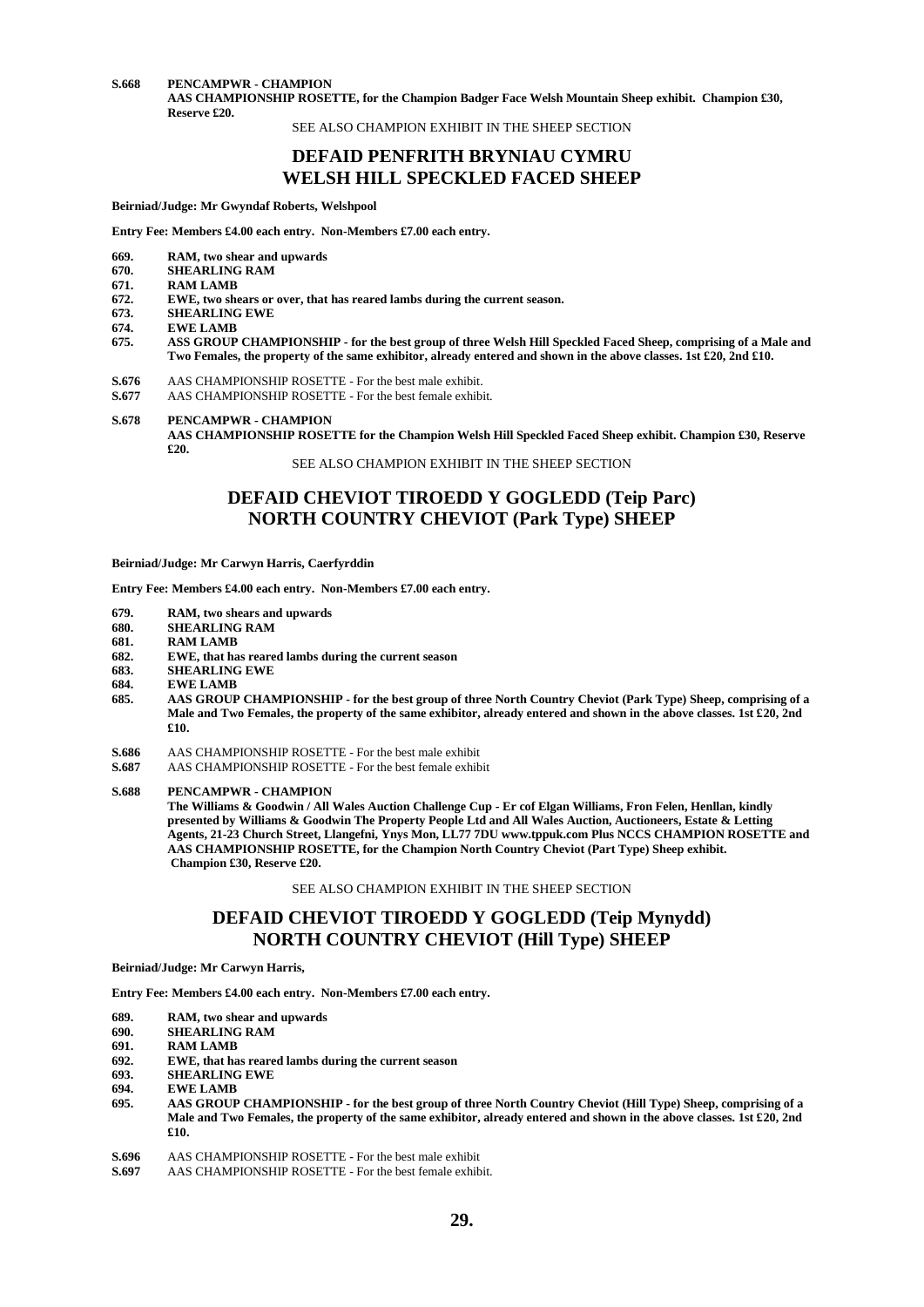#### **S.698 PENCAMPWR - CHAMPION AAS CHAMPIONSHIP ROSETTE Plus NCCS CHAMPION ROSETTE, for the Champion North Country Cheviot (Hill Type) Sheep exhibit. JG Animal Health Perpetual Trophy for the Welsh National NCC Hill type CHAMPION. Champion £30, Reserve £20.**

**S.699 CSS SPECIAL ROSETTE for the Best Hill**

SEE ALSO CHAMPION EXHIBIT IN THE SHEEP SECTION

### **DEFAID BRYNIAU CERI - KERRY HILL SHEEP**

**Beirniad/Judge: Mr Jim Rowe, Ludlow**

**Entry Fee: Members £4.00 each entry. Non-Members £7.00 each entry.**

- **700. RAM, two shears and upwards**
- **701. SHEARLING RAM**
- **702. RAM LAMB**
- **703. EWE, that has reared lambs during the current season. Exhibits must have been shorn bare after 1st May and be shown in natural state - untrimmed.**
- **704. SHEARLING EWE**
- 
- **705. EWE LAMB** THE JOHN HARRIS PERPETUAL CHALLENGE CUP, presented by the KHFBS and AAS GROUP **CHAMPIONSHIP ROSETTE - for the best group of three Kerry Hill Sheep, comprising of a Male and Two Females, the property of the same exhibitor, already entered and shown in the above classes. 1st £20, 2nd £10.**
- **S.707** AAS CHAMPIONSHIP ROSETTE For the best male exhibit
- **S.708** AAS CHAMPIONSHIP ROSETTE For the best female exhibit
- **S.709 PENCAMPWR - CHAMPION AAS CHAMPIONSHIP ROSETTE, for the Champion Kerry Hill Sheep exhibit. Champion £30, Reserve £20.**

#### SEE ALSO CHAMPION EXHIBIT IN THE SHEEP SECTION

### **DEFAID MYNYDD DUON CYMREIG - BLACK WELSH MOUNTAIN SHEEP**

**Beirniad/Judge: Mr Phillip Moyle, Llanbrynmair**

**Entry Fee: Members £4.00 each entry. Non-Members £7.00 each entry.**

- **710. RAM, two shear and upwards**
- **711. SHEARLING RAM**
- **712. RAM LAMB**
- **713. EWE, that has reared lambs during the current season.**
- **714. SHEARLING EWE**
- 
- **715. EWE LAMB 716. AAS GROUP CHAMPIONSHIP ROSETTE - for the best group of three Black Welsh Mountain Sheep, comprising of a Male, and Two Females, the property of the same exhibitor, already entered and shown in the above classes. 1st £20, 2nd £10.**
- **S.717** AAS CHAMPIONSHIP ROSETTE For the best male exhibit.
- **S.718** AAS CHAMPIONSHIP ROSETTE For the best female exhibit.
- **S.719 PENCAMPWR - CHAMPIONHER GWPAN DEFAID DUON GAER (The Gaer Black Sheep Challenge Cup), kindly presented by Mr & Mrs D & R Rowlands, Isallt, Gaerwen, \*BWMSBA CHAMPIONSHIP ROSETTE and AAS CHAMPIONSHIP ROSETTE, for the Champion Black Welsh Mountain Sheep exhibit. (\*Best Registered Exhibit) Champion £30, Reserve £20.**

#### SEE ALSO CHAMPION EXHIBIT IN THE SHEEP SECTION

### **DEFAID MYNYDD BALWEN CYMREIG - BALWEN WELSH MOUNTAIN SHEEP**

#### **Beirniad/Judge: Mrs D Jones, Llandeilo**

**Entry Fee: Members £4.00 each entry. Non-Members £7.00 each entry.**

- **720. RAM, two shear and upwards**
- **721. SHEARLING RAM**
- **722. RAM LAMB**
- **723. EWE, that has reared lambs during the current season.**
- **724. SHEARLING EWE**
- **725. EWE LAMB**
- **726. AAS GROUP CHAMPIONSHIP ROSETTE - for the best group of three Balwen Welsh Mountain Sheep, comprising of a Male, and Two Females, the property of the same exhibitor, already entered and shown in the above classes. 1st £20, 2nd £10.**
- **S.727** AAS CHAMPIONSHIP ROSETTE For the best male exhibit.
- **S.728** AAS CHAMPIONSHIP ROSETTE For the best female exhibit.
- **S.729 PENCAMPWR - CHAMPION**

**Rosettes for Champion and Reserve Balwen Sheep kindly presented by the Balwen Welsh Mountain Sheep Society and AAS CHAMPIONSHIP ROSETTE, for the Champion Balwen Welsh Mountain Sheep exhibit. Champion £30, Reserve £20.**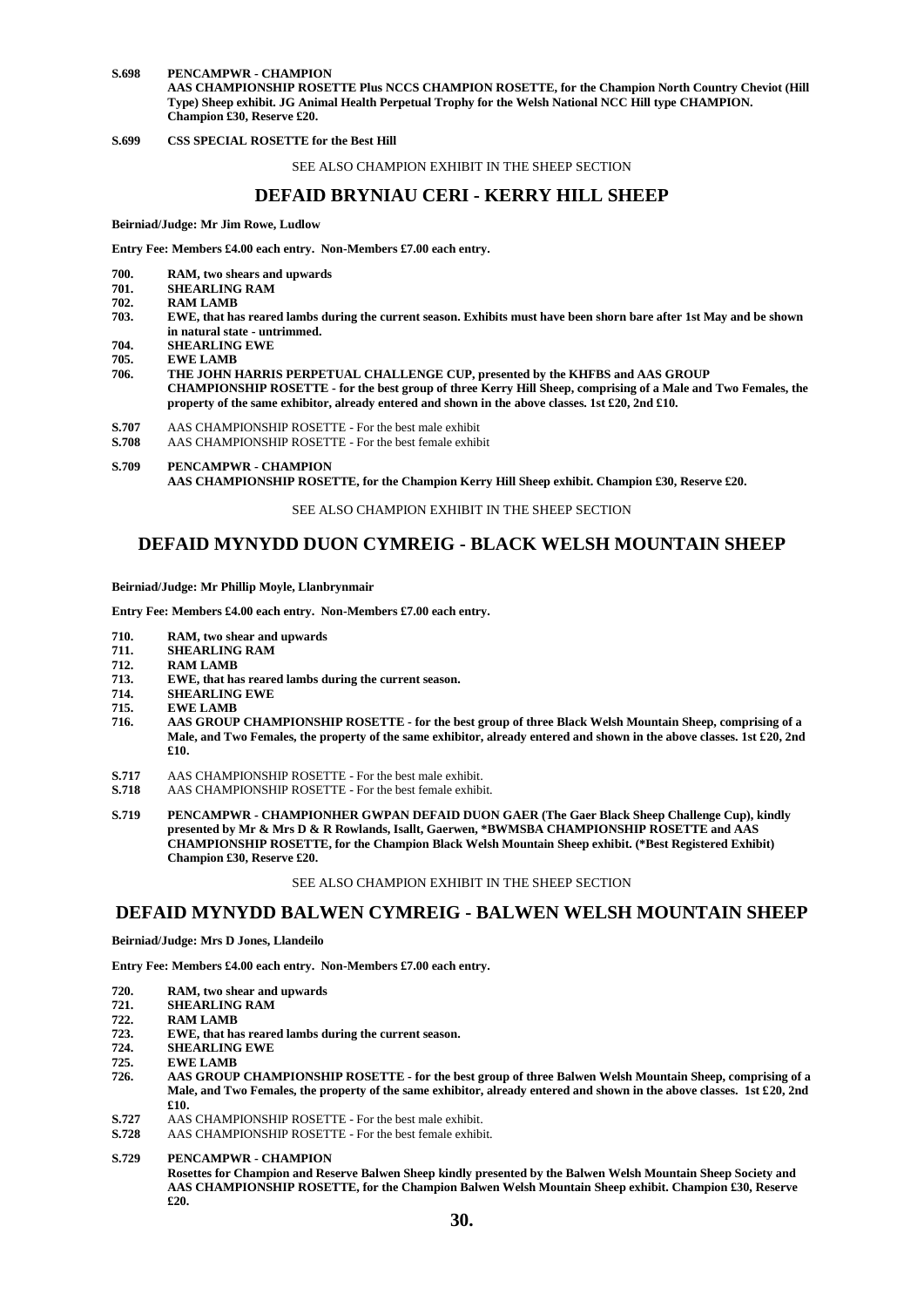SEE ALSO CHAMPION EXHIBIT IN THE SHEEP SECTION

## **DEFAID BRIDIAU CYNTEFIG PRYDEINIG BRITISH PRIMITIVE BREEDS OF SHEEP**

**(See SPECIAL CONDITIONS No. 28 (b)**

**(BREED OF SHEEP TO BE STIPULATED ON ENTRY FORM)**

**Beirniad/Judge: Mrs D Jones, Llandeilo**

**Entry Fee: Members £4.00 each entry. Non-Members £7.00 each entry.**

- **730. RAM, two shear and upwards**
- **731. SHEARLING RAM.**
- **732. RAM LAMB.**
- **733. EWE, that has reared lambs during the current season.**
- **734. SHEARLING EWE.**
- **735. EWE LAMB.**
- **736. AAS GROUP CHAMPIONSHIP ROSETTE - for the best group of three sheep of the same British Primitive Breed, comprising of a Male and Two Females, the property of the same exhibitor, already entered and shown in the above classes. 1st £20, 2nd £10.**
- **S.737** AAS CHAMPIONSHIP ROSETTE For the best male exhibit.<br>**S.738** AAS CHAMPIONSHIP ROSETTE For the best female exhibi
- **S.738** AAS CHAMPIONSHIP ROSETTE For the best female exhibit.
- **S.739 PENCAMPWR - CHAMPION**

**THE HANNAH EVANS CHALLENGE TROPHY kindly presented by Miss Hannah M. Evans, Bod Gwilym, Lôn Groes, Gaerwen and AAS CHAMPIONSHIP ROSETTE, for the Champion British Primitive Breed of Sheep exhibit. Champion £30, Reserve £20.**

SEE ALSO CHAMPION EXHIBIT IN THE SHEEP SECTION

### **DEFAID BRIDIAU ANGHYFFREDIN PRYDEINIG BRITISH RARE BREEDS OF SHEEP (See SPECIAL CONDITIONS No. 28 (b)**

### **(BREED OF SHEEP TO BE STIPULATED ON ENTRY FORM)**

**Beirniad/Judge: Mrs D Jones, Llandeilo**

**Entry Fee: Members £4.00 each entry. Non-Members £7.00 each entry.**

- **740. RAM, two shear and upwards**
- **741. SHEARLING RAM.**
- **742. RAM LAMB.**
- **743. EWE, that has reared lambs during the current season.**
- **744. SHEARLING EWE.**
- **745. EWE LAMB.**
- **746. AAS GROUP CHAMPIONSHIP ROSETTE - for the best group of three sheep of the same British Rare Breed, comprising of a Male and Two Females, the property of the same exhibitor, already entered and shown in the above classes. 1st £20, 2nd £10.**
- **S.747** AAS CHAMPIONSHIP ROSETTE For the best male exhibit.
- **S.748** AAS CHAMPIONSHIP ROSETTE For the best female exhibit.
- **S.749 PENCAMPWR - CHAMPION AAS CHAMPIONSHIP ROSETTE, for the Champion British Rare Breed of Sheep exhibit. Champion £30, Reserve £20.**
- **S.750** BGSS Rosette will be presented to the Best Galway Sheep exhibit at the Show.

SEE ALSO CHAMPION EXHIBIT IN THE SHEEP SECTION

### **LLAW-WYR IEUAINC BRIDIAU O DDEFAID ANGHYFFREDIN A PHRYDEINIG YOUNG HANDLER OF BRITISH RARE AND MINORITY BREEDS OF SHEEP**

Open to Young Handlers in the British Rare and Primitive Breeds of Sheep Section who are aged 5 - 12 years old on the Show day. **Please state the FULL NAME and AGE of the handler on the Application Form.**

#### **Beirniad/Judge: Mrs D Jones, Llandeilo**

- **S.751 BRITISH MINORITY OR PRIMITIVE SHEEP or LAMB, any age, to be led on a halter or neck collar.**
- **S.752 The Rare Breeds Survival Trust is delighted to pledge their support of the Young Handlers' class, by awarding 12 months membership of the Rare Breeds Survivors Club (RBSC) to the highest placed child aged 12 and under. For more information on the RBSC please contact Emily Roberts, Membership Officer on 02476698761.**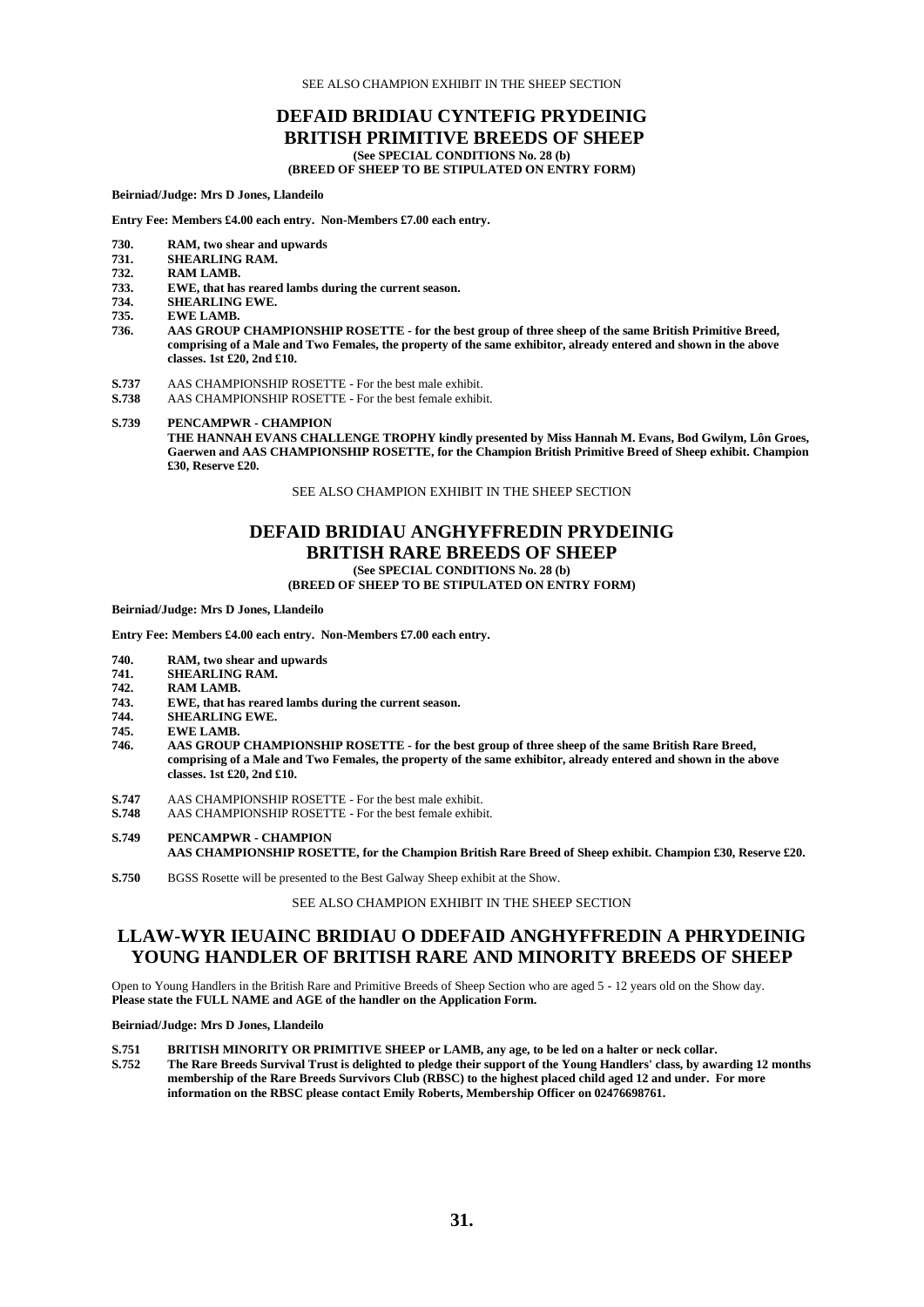### **UNRHYW FRID ARALL O DDEFAID - BRID BRYN NEU MYNYDD ANY OTHER BREED OF SHEEP - HILL OR MOUNTAIN BREED (see SPECIAL CONDITION No 28)**

**(BREEDS TO BE STIPULATED ON ENTRY FORM)**

**Beirniad/Judge: Mrs D Jones, Llandeilo**

**Entry Fee: Members £4.00 each entry. Non-Members £7.00 each entry.**

- **753. RAM, two shear and upwards.**
- **754. SHEARLING RAM**
- **755. RAM LAMB.**
- **756. EWE, having reared in current season.**
- **757. SHEARLING EWE.**
- **758. EWE LAMB.**
- **759. AAS GROUP CHAMPIONSHIP ROSETTE - for the best group of three Any Other Breed of Sheep - Hill or Mountain Breed, comprising of a Male and Two Females, the property of the same exhibitor, already entered and shown in the above classes. 1st £20, 2nd £10.**
- **S.760** AAS CHAMPIONSHIP ROSETTE For the best male exhibit
- **S.761** AAS CHAMPIONSHIP ROSETTE For the best female exhibit
- **S.762 PENCAMPWR - CHAMPION ASS CHAMPIONSHIP ROSETTE, for the Champion Any Other Breed of Sheep - Pure Hill or Mountain Breed. Champion £30, Winner £20.**

SEE ALSO CHAMPION EXHIBIT IN THE SHEEP SECTION

### **DEFAID VALAIS BLACKNOSE – VALAIS BLACKNOSE SHEEP**

#### **Beirniad/Judge: Phil Garrod,**

**Entry Fee: Members £4.00 each entry. Non-Members £7.00 each entry.**

- **763. RAM, two shear and upwards.**
- **764. SHEARLING RAM**
- **RAM LAMB.**
- **766. EWE, having reared in current season.**
- **767. SHEARLING EWE.**
- **768. EWE LAMB.**
- **769. AAS GROUP CHAMPIONSHIP ROSETTE - for the best group of three Any Other Breed of Sheep - Hill or Mountain Breed, comprising of a Male and Two Females, the property of the same exhibitor, already entered and shown in the above classes. 1st £20, 2nd £10.**
- **S.770** AAS CHAMPIONSHIP ROSETTE For the best male exhibit **S.771** AAS CHAMPIONSHIP ROSETTE For the best female exhibit
- **S.771** AAS CHAMPIONSHIP ROSETTE For the best female exhibit
- **S.772 PENCAMPWR - CHAMPION ASS CHAMPIONSHIP ROSETTE, for the Champion Any Other Breed of Sheep - Pure Hill or Mountain Breed. Champion £30, Winner £20.**

SEE ALSO CHAMPION EXHIBIT IN THE SHEEP SECTION

### **DEFAID HANNER FRID/MIWL CYMREIG - HALF BRED/WELSH MULE SHEEP**

**Beirniad/Judge: Mr M Davies, Denbigh**

**Entry Fee: Members £4.00 each entry. Non-Members £7.00 each entry.**

- **773. EWE LAMB**
- **774. SHEARLING EWE**
- **775. EWE, 2year old and over.**
- **776. AAS GROUP CHAMPIONSHIP ROSETTE - for the best group of three Cross Bred Sheep or three Welsh Mule Sheep, comprising of an ewe lamb, shearling ewe and ewe 2yr old and over, the property of the same exhibitor, already entered and shown in the above classes. 1st £20, 2nd £10.**
- **S.777 PENCAMPWR - CHAMPION AAS CHAMPIONSHIP ROSETTE, for the Champion Cross Bred or Welsh Mule Sheep exhibit. Champion £30, Reserve £20.**

### **THE CHAMPION CROSS BRED or WELSH MULE IS ELIGIBLE FOR THE CHAMPION EXHIBIT IN THE SHEEP SECTION**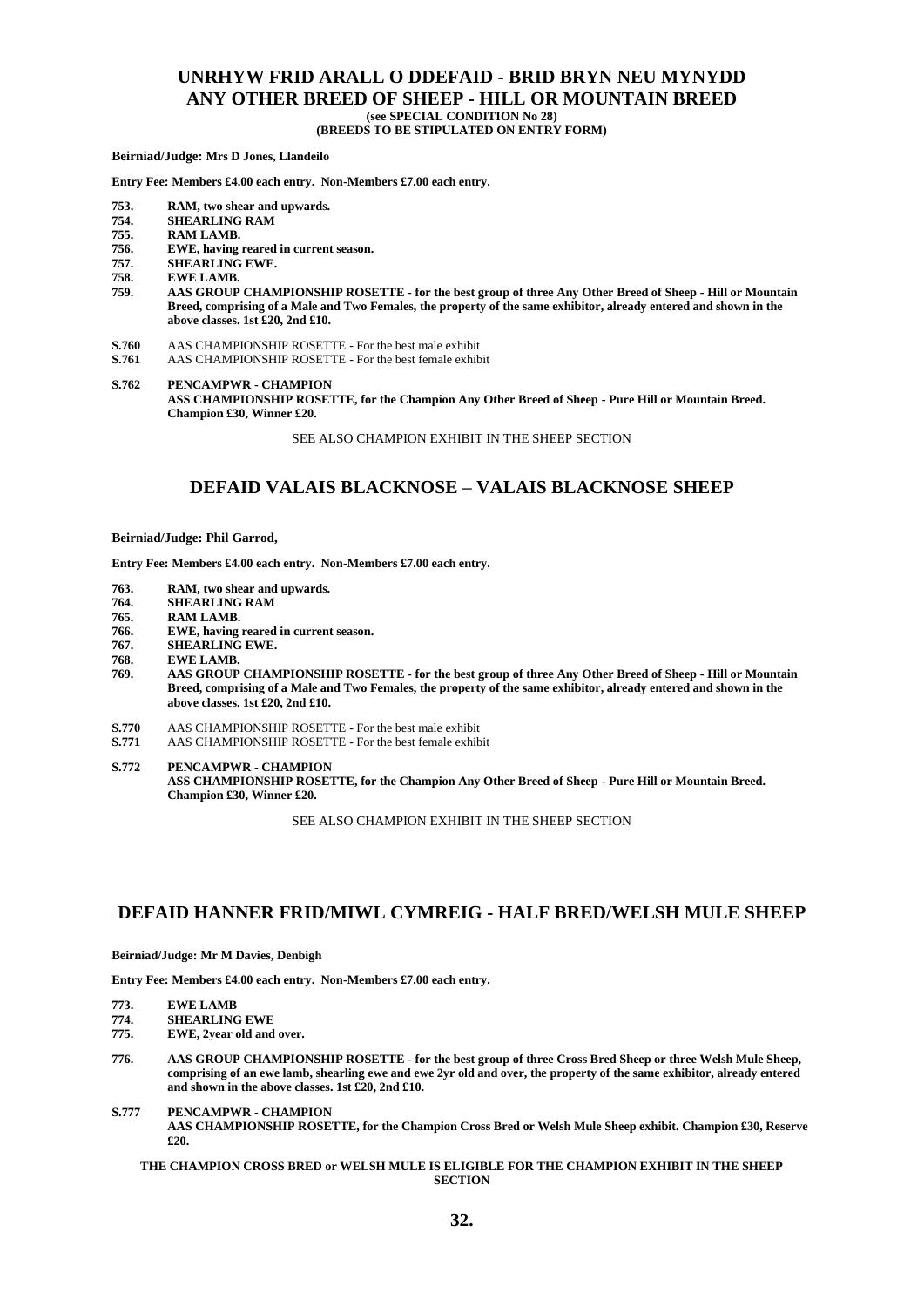### **WYN I'R CIGYDD - BUTCHER'S LAMBS**

#### **Beirniad/Judge: Mr Jac Foulkes, Llanfairpwll**

**All lambs will be judged in the pens. Exhibit numbers to be displayed above the pens. Exhibitors are NOT to be present during judging. Lambs to be shown untrimmed and not dressed in any way.**

**Entry Fee: Members £4.00 each entry. Non-Members £7.00 each entry.**

- **778. TWO CROSS-BRED BUTCHER'S LAMBS by a WILTSHIRE HORN RAM**
- **779. TWO CROSS-BRED BUTCHER'S LAMBS by ANY OTHER BRITISH BREED**
- **780. TWO CROSS-BRED BUTCHER'S LAMBS by a TEXEL RAM.**
- **781. TWO CROSS-BRED BUTCHER'S LAMBS by a BELTEX RAM.**
- **782. TWO CROSS-BRED BUTCHER'S LAMBS by ANY PURE MOUNTAIN or HILL BREED**
- **783. TWO CROSS-BRED BUTCHER'S LAMBS by any other PURE BRED RAM.**
- **784. TWO BUTCHER'S LAMB, ANY PURE BREED.**
- **785. SINGLE BUTCHER'S LAMB, any breed or cross. Animals entered in this Class are not eligible for entry in any other Class. Animals entered in this class are not eligible for entry in any other Class.**
- **S.786** TWO BUTCHER'S LAMBS, any cross-breed, confined to Members of Ynys Môn Young Farmers Clubs. Exhibits entered in this Class ae not eligible for entry in any other Section. Points will be awarded in this class towards THE CLEIIFOG ISAF CHALLENGE SHIELD, kindly presented by The Hughes Family, Cleifiog Isaf, Valley, Anglesey to the YFC Club with the highest number of points in all YFC classes at the Show.

**S.787 PENCAMPWR - CHAMPION THE JACKIE ROWLANDS MEMORIAL CUP in memory of the late Mr Jackie Rowlands, Mill View, Llanddeusant kindly re-presented by The Rowlands Family, Bryn Dernog, Llanddeusant, plus AAS CHAMPIONSHIP ROSETTE, for the Champion Pair of Butchers Lambs. Champion £30, Reserve £20.**

**(THE CHAMPION OF THIS SECTION IS NOT ELIGIBLE TO COMPETE IN THE OVERALL CHAMPION EXHIBIT ON THE SECOND DAY)**

### **CYSTADLEUAETH BUGAIL IEUAINC 2022 JUNIOR SHEPHERD COMPETITION (Hill & Mountain Sheep Breeds Only)**

**NO ENTRY FEE** Prizes: Rosettes to all competitors.

To be led on a halter or neck collar. Entries are accepted from both accredited and non-accredited sheep. **To be judged on handling skills only.** 

**Please state the FULL NAME and AGE of the handler on the Application Form.**

**Beirniad/Judge: Mr Geraint Jones, Ystrad Meurig, Ceredigion**

- **788. UNDER 6 YEARS OLD ON SHOW DAY, lambs under 12 months**
- **789. UNDER 7 YEARS OLD ON SHOW DAY, lamb under 12 months**
- **790. UNDER 8 YEARS OLD ON SHOW DAY, lamb under 12 months**
- **791. 8 YEARS OLD AND UP TO 10 YEARS OLD ON SHOW DAY, lamb under 12 months**
- **792. 11 YEARS OLD AND UP TO AND INCLUDING 14 YEARS OLD ON SHOW DAY, animal any age (No Rams)**

**S.793 PENCAMPWR - CHAMPION**

**HER DARIAN RHISIART G PARRY CHALLENGE SHIELD, kindly presented by Mr Rhisiart G Parry, Treban Meurig, Bryngwran, Anglesey, plus AAS CHAMPIONSHIP ROSETTE, for the CHAMPION JUNIOR SHEPHERD (Hill & Mountain Sheep Breeds) Winners from Classes 778 - 782**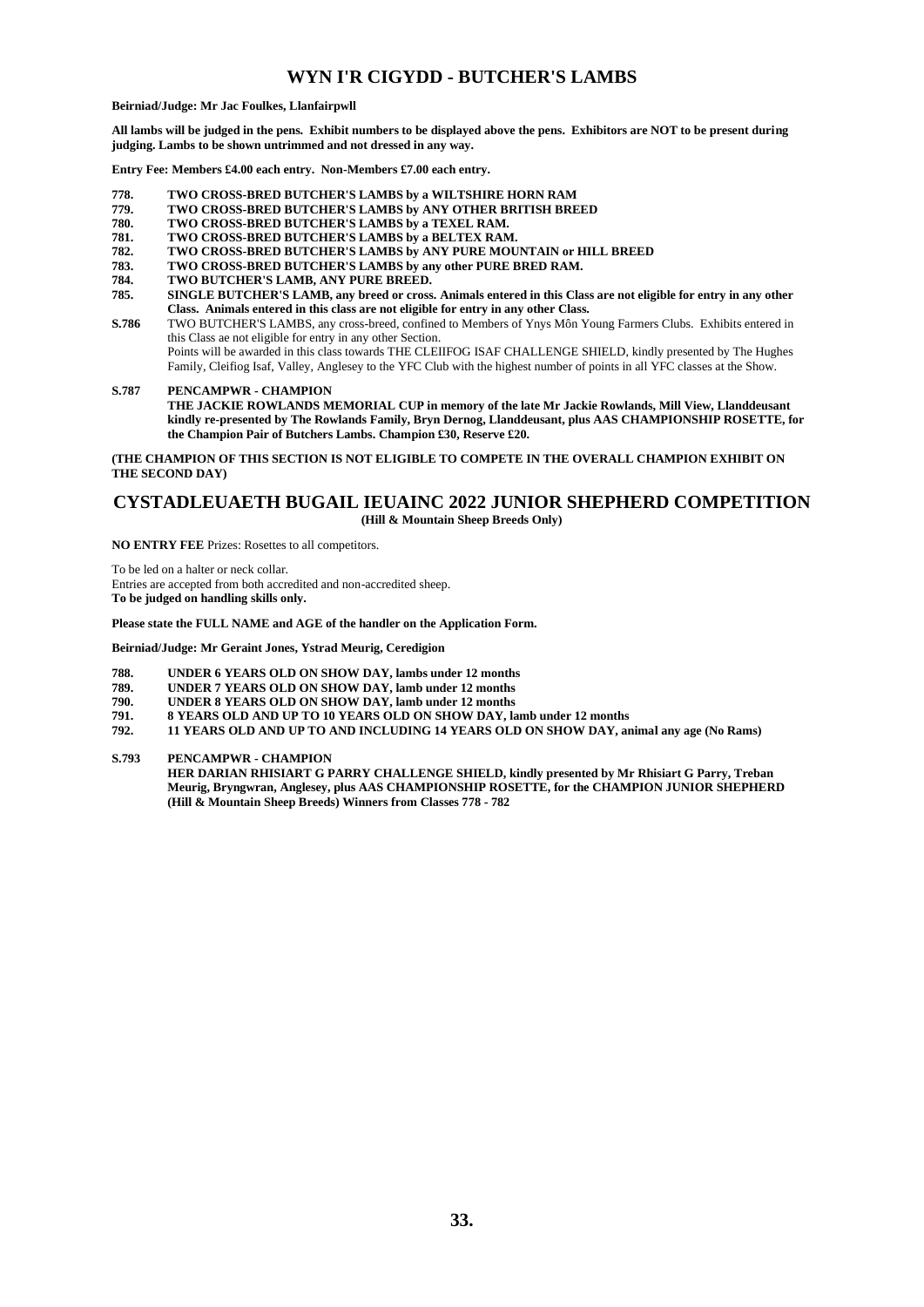### **PRIF BENCAMPWRAIETH YR ADRAN DDEFAID SUPREME CHAMPION EXHIBIT OF THE SHEEP SECTION**

**Please note - Breed Champions who fail to come forward to compete in the Supreme Championships will forfeit ALL the prize money won in the Sheep section at the Show.**

**Beirniad/Judge: Mr Geraint Jones, Ystrad Meurig, Ceredigion**

- **S.794 PRIF BENCAMPWR UNIGOL - SUPREME INDIVIDUAL CHAMPION SUPREME INDIVIDUAL CHAMPIONSHIP SASH The Williams & Goodwin The Property People Ltd Challenge Cup, kindly presented by Williams & Goodwin The Property People Ltd, Estate & Letting Agents, Llangefni - tppuk.com will also be presented to the SUPREME INDIVIDUAL CHAMPION. Champion £50, Reserve £25**
- **S.795 PRIF BENCAMPWR PȂR – SUPREME CHAMPION PAIR. SUPREME PAIR CHAMPIONSHIP SASH.Champion £50, Reserve £25**

**S.796 PRIF BENCAMPWR GRWP - SUPREME CHAMPION GROUP SUPREME GROUP OF THREE CHAMPIONSHIP SASH The All Wales Auction, Land & Property Auctioneers Challenge Cup, kindly presented by All Wales Auction, Land & Property Auctioneers, Llangefni - www.allwalesauction.com will also be presented to the SUPREME CHAMPION GROUP. Champion £50, Reserve £25**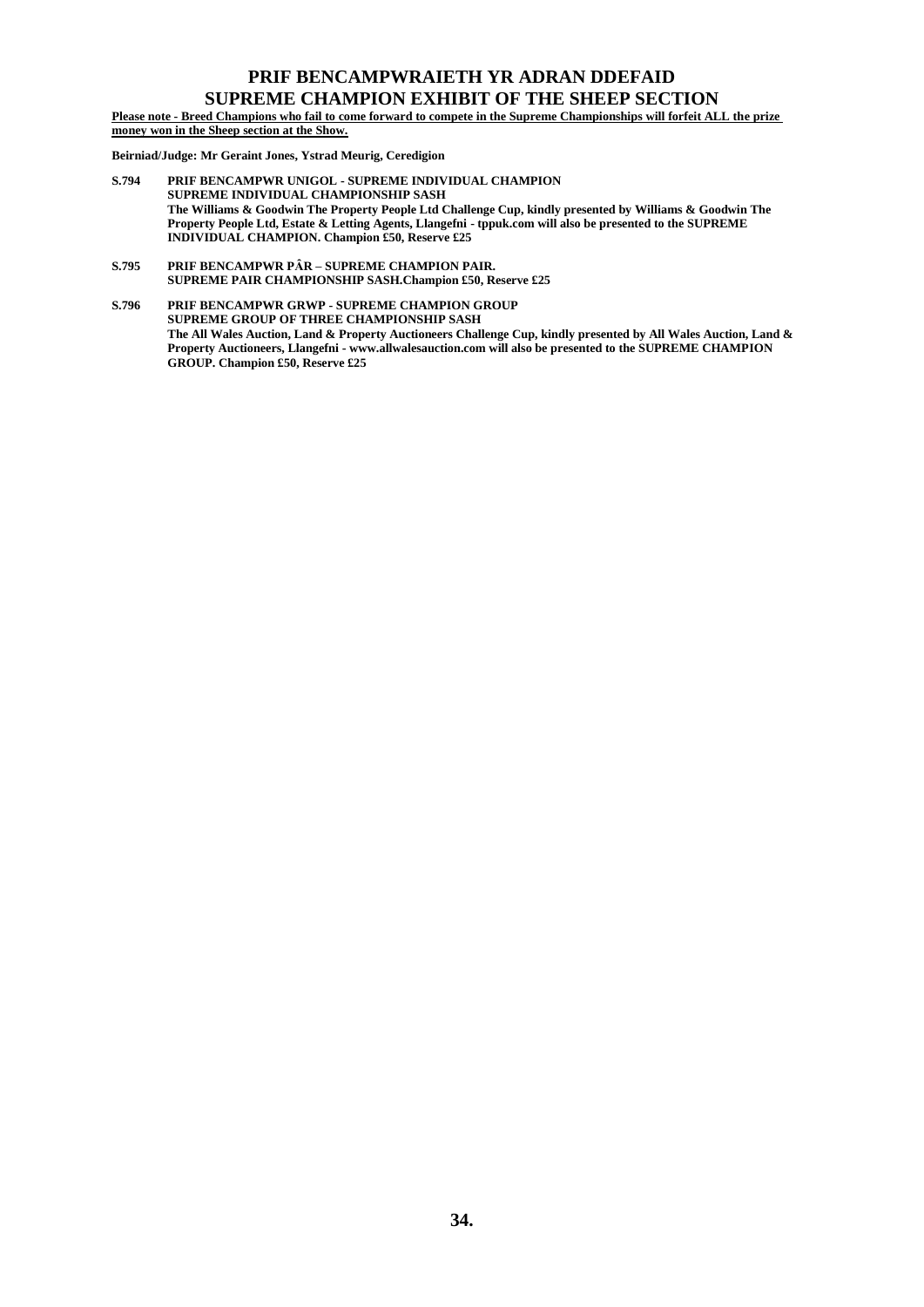### **CYSTADLEUAETH CNU FLEECE COMPETITION**

Judging will be carried out in the Shopping Pavillion next to the Cattle Pavilion, at 10 a.m. on **TUESDAY 9TH AUGUST 2022**

PRIZES: Seven 1st Prizes - £10 Seven 2nd Prizes - £5 1 Champion Prize of £25 Rosettes up to 4th place

### **Competitors must be REGISTERED Wool Producers**

### **Beirniad/Judge: TBC**

**PLEASE NOTE: THE JUDGE MAY RE CLASSIFY ENTRIES AT HIS DISCRETION ON THE SHOW DAY**

- **1. FINE (including Down and Down Cross)**
- **2. MEDIUM (including Half-Bred, Kent, Texel and Lleyn)**
- **3. CROSS (including Masham, Mule and Greyface)**
- **4. LUSTRE (including Wensleydale, Lincoln, Devon, Cotswold and Bluefaced Leicester)**
- **5. HILL (including Radnor, Improved Welsh Cheviot, Exmoor, Gristone, Lonk and Bleulah)**
- **6. MOUNTAIN (including Swaledale, Dalesbred, Blackface, Rough Fell, and Welsh)**
- **7. NATURAL COLOURED (including Jacob, Herdwick, and Black Welsh Mountain or any other natural pure bred or cross bred fleece).**

**Scoring: Each fleece will be awarded points for conformity to the optimum for its type as regards weight, style and presentation, uniformity of quality, soundness of staple, freedom from grey fibres or red kemp, degree of kemp and colour and cleanliness. Entry Form and Rules available from Show Office**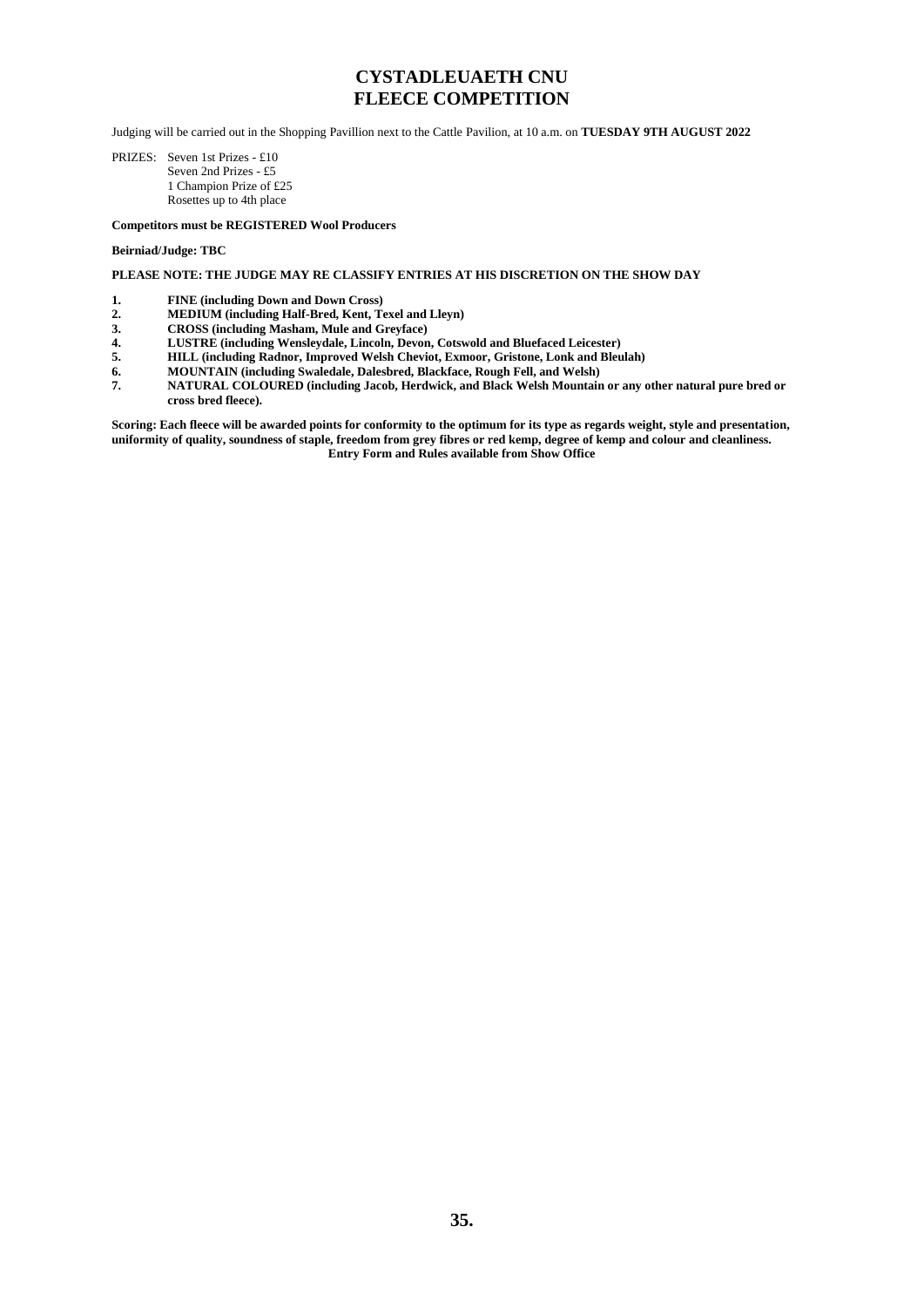### **ADRANNAU MOCH - PIG SECTIONS**

### **CLASSES ARE HELD UNDER BPA SPECIAL CONDITIONS (See Page 9)**

**The individual Identification Number of animals must be entered on the entry form otherwise entries will not be accepted. The Identification number must correspond with the ear tag on the animals on Show day.**

**Prizes** (unless otherwise stated)

| <b>ENTRIES</b>           | 1 <sup>st</sup><br>£20 | 2 <sub>nd</sub><br>£15 | 2rd<br>£5 |
|--------------------------|------------------------|------------------------|-----------|
| Group<br>Championship:   | £20                    | £10                    |           |
| Individual<br>Champions: | £30                    | £20                    |           |

**Please note: The Superintendent Steward reserves the right to amalgamate classes if only one exhibitor has entered in a class.**

### **MOCH (DIWRNOD CYNTAF) - PIGS (FIRST DAY)**

### **BRIDIAU MODERN BREEDS**

Note: BPA CHAMPIONSHIP ROSETTES are offered only to BPA members. If the winner is not a BPA member, the rosette will not be awarded. Where seperate sections have less than three classes or breeds are combined/ amalgamated within a section a BPA rosette only will be awarded to the section Champion owned by a BPA member.

#### **Beirniad/Judge: Mrs T Bretherton, Kirkham**

#### **ENTRY FEES (unless otherwise stated)**

**Members £6.00 each entry. Non-Members £9.00 each entry.**

### **MOCH DUROC PIG**

- **797. BOAR, born before 1st January 2021.**
- **798. SOW, born before 1st July 2021**
- **799. GILT, born on or after 1st July 2021**
- **800. BOAR or GILT, born on or after 1st January 2022.**
- **801. AAS GROUP CHAMPIONSHIP ROSETTE - for the best group of three Duroc Pigs, the property of the same exhibitor. 1st £20, 2nd £10.**

### **S.802 PENCAMPWR - CHAMPION AAS CHAMPIONSHIP ROSETTE - for the Champion Duroc Pig exhibit. Champion £30, Reserve £20.**

**S.803** BPA CHAMPIONSHIP ROSETTE for the best Duroc Pig exhibit. (Rosettes are awarded subject to entries meeting the Special Conditions as laid out by the British Pig Association)

### **MOCH HAMPSHIRE PIGS**

- **804. BOAR, born before 1st January 2021.**
- **805. SOW, born before 1st July 2021.**
- **806. GILT, born on or after 1st July 2021.**
- **807. BOAR or GILT, born on or after 1st January 2022**
- **808. AAS GROUP CHAMPIONSHIP ROSETTE - for the best group of three Hampshire Pigs, the property of the same exhibitor. 1st £20, 2nd £10.**
- **S.809 PENCAMPWR - CHAMPION AAS CHAMPIONSHIP ROSETTE - for the Champion Hampshire Pig exhibit. Champion £30, Reserve £20.**
- **S.810** BPA CHAMPIONSHIP ROSETTE for the best Hampshire Pig exhibit. (Rosettes are awarded subject to entries meeting the Special Conditions as laid out by the British Pig Association)

### **MOCH LANDRACE PIGS**

- **811. BOAR, born before 1st January 2021**
- **812. SOW, born before 1st July 2021.**
- **813. GILT, born on or after 1st July 2021.**
- **814. BOAR or GILT, born on or after 1st January 2022.**
- **815. AAS GROUP CHAMPIONSHIP ROSETTE - for the best group of three Landrace Pigs, the property of the same exhibitor. 1st £20, 2nd £10.**
- **S.816 PENCAMPWR - CHAMPION**
	- **AAS CHAMPIONSHIP ROSETTE - for the Champion Landrace Pig exhibit. Champion £30, Reserve £20.**
- **S.817** BPA CHAMPIONSHIP ROSETTE for the best Landrace Pig exhibit. (Rosettes are awarded subject to entries meeting the Special Conditions as laid out by the British Pig Association)

### **MOCH MAWR GWYN - LARGE WHITE PIGS**

- **818. BOAR, born before 1st January 2021.**
- **819. SOW, born before 1st July 2021.**
- **820. GILT, born on or after 1st July 2021**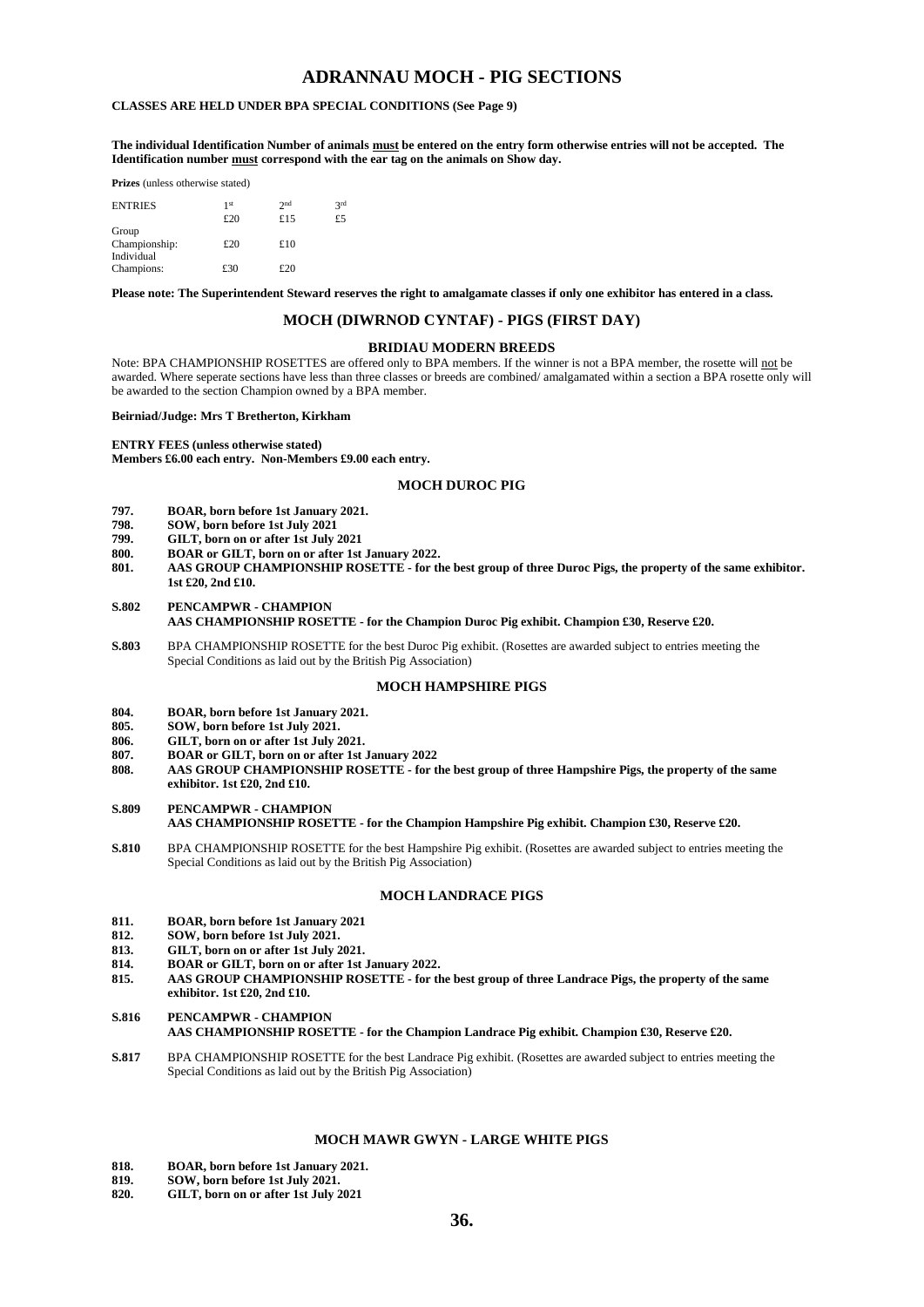# **821. BOAR or GILT, born on or after 1st January 2022.**

**822. AAS GROUP CHAMPIONSHIP ROSETTE - for the best group of three Large White Pigs, the property of the same exhibitor. 1st £20, 2nd £10.**

### **S.823 PENCAMPWR - CHAMPION AAS CHAMPIONSHIP ROSETTE - for the Champion Large White Pig exhibit. Champion £30, Reserve £20.**

**S.824** BPA CHAMPIONSHIP ROSETTE for the best Large White Pig exhibit. (Rosettes are awarded subject to entries meeting the Special Conditions as laid out by the British Pig Association)

#### **MOCH PIETRAIN PIGS**

# **825. BOAR, born before 1st January 2021.**

- **826. SOW, born before 1st July 2021.**
- **827. GILT, born on or after 1st July 2021.**
- **828. BOAR or GILT, born on or after 1st January 2022.**
- **829. AAS GROUP CHAMPIONSHIP ROSETTE - for the best group of three Pietrain Pigs, the property of the same exhibitor. 1st £20, 2nd £10.**
- **S.830 PENCAMPWR – CHAMPION AAS CHAMPIONSHIP ROSETTE - for the Champion Pietrain Pig exhibit. Champion £30, Reserve £20.**
- **S.831** BPA CHAMPIONSHIP ROSETTE for the best Pietrain Pig exhibit. (Rosettes are awarded subject to entries meeting the Special Conditions as laid out by the British Pig Association)

### **MOCH CYMREIG - WELSH PIGS**

# **832. BOAR, born before 1st January 2021.**

- **833. SOW, born before 1st July 2021.**
- **834. GILT, born on or after 1st July 2021**
- **835. BOAR or GILT, born on or after 1st January 2022.**
- **836. AAS GROUP CHAMPIONSHIP ROSETTE - for the best group of three Welsh Pigs, the property of the same exhibitor. 1st £20, 2nd £10.**
- **S.837 PENCAMPWR - CHAMPION AAS CHAMPIONSHIP ROSETTE - for the Champion Welsh Pig exhibit. Champion £30, Reserve £20.**
- **S.838** BPA CHAMPIONSHIP ROSETTE for the best Welsh Pig exhibit. (Rosettes are awarded subject to entries meeting the Special Conditions as laid out by the British Pig Association)
- **S.839** THE PEDIGREE WELSH PIG SOCIETY LTD CHAMPIONS OF CHAMPIONS COMPETITION. A Special Rosette & Prize Card will be presented to the Best Welsh Pig exhibit owned by a member of The Pedigree Welsh Pig Society. All exhibits MUST be registered with the BPA and registration MUST be stipulated on the entry form.
- **S.840** THE CARREG BWA PERPETUAL CHALLENGE CUP kindly presented by Mr R.T. Williams, Carreg Bwa, Dwyran, Anglesey for the Champion Welsh Pig exhibit.

### **UNRHYW FRID MODERN ERAILL - ANY OTHER MODERN BREED PIGS**

- **841. BOAR, born before 1st January 2021.**
- **842. SOW, born before 1st July 2021.**
- **843. GILT, born on or after 1st July 2021.**
- **844. BOAR or GILT, born on or after 1st January 2022.**
- **845. AAS GROUP CHAMPIONSHIP ROSETTE - for the best group of three Pigs of the same modern breed, the property of the same exhibitor. 1st £20, 2nd £10**
- **S.846 PENCAMPWR - CHAMPION**

**AAS CHAMPIONSHIP ROSETTE - for the Champion Any Other Modern Breed Pig exhibit. Champion £30, Reserve £20.**

**S.847** BPA CHAMPIONSHIP ROSETTE for the best Any Other Modern Breed Pig exhibit. (Rosettes are awarded subject to entries meeting the Special Conditions as laid out by the British Pig Association)

### **PENCAMPWRIAETH (Diwrnod Cyntaf) - CHAMPIONSHIPS (First Day) (To be judged after the Modern Breed Classes)**

**S.848 PENCAMPWR BAE - CHAMPION BOAR THE MONA PIG SOCIETY'S CHALLENGE CUP presented by the Trustees of the Mona Pig Society, and AAS CHAMPIONSHIP ROSETTE for the best Boar, any breed. Champion £30, Reserve £20.**

**S.849 PENCAMPWR PÂR - CHAMPION PAIR THE SOCIETY'S GLASS GOBLET (to be won outright) and ASS CHAMPIONSHIP ROSETTE will be presented to the Best Pair of Pigs - one male and one female of the same Breed, the property of the same exhibitor. Champion £30, Reserve £20.**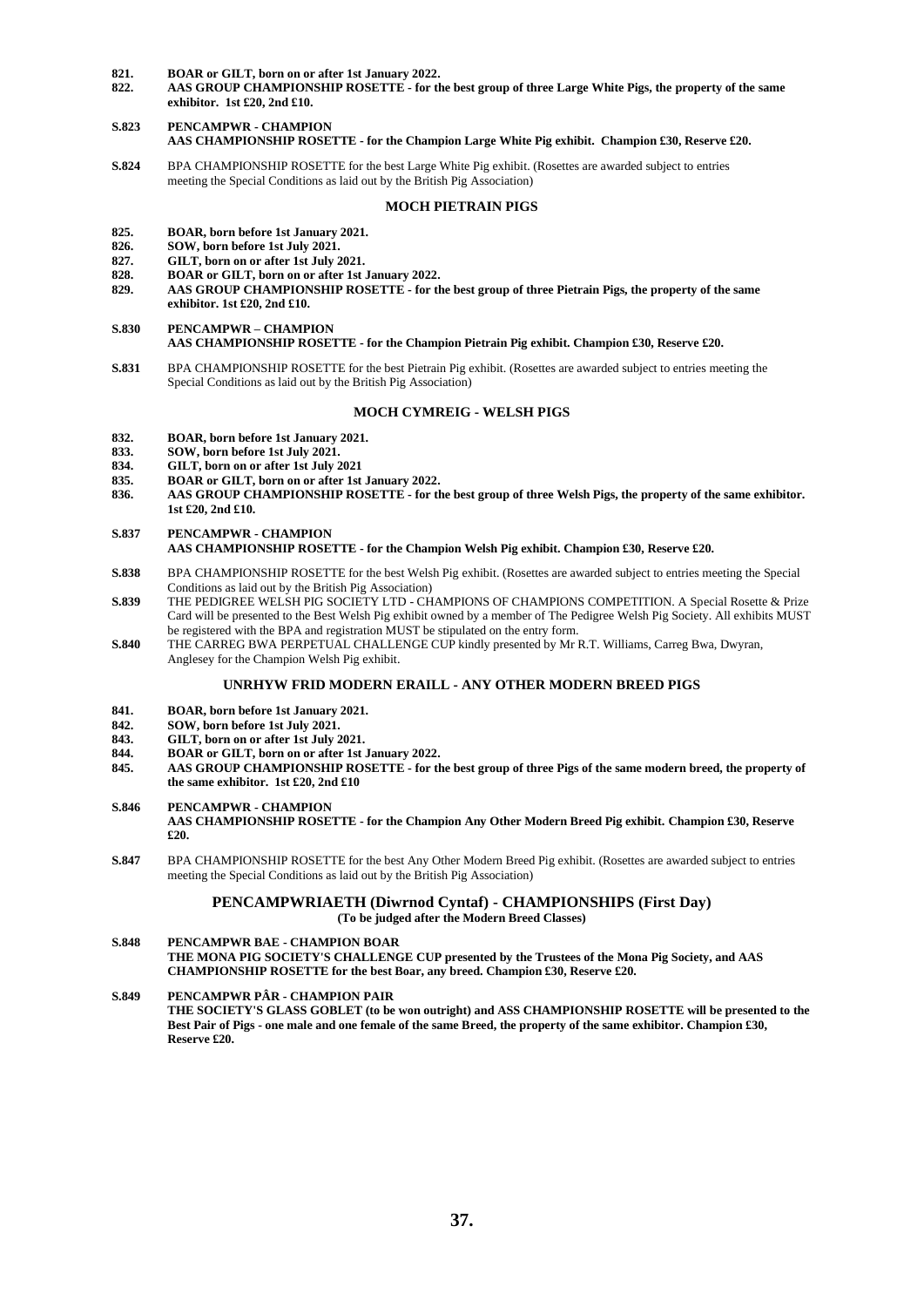### **PRIF BENCAMPWRIAETH (Diwrnod Cyntaf) - SUPREME CHAMPIONSHIPS (First Day)**

- **S.850 PRIF BENCAMPWR UNIGOL - SUPREME INDIVIDUAL CHAMPION HENDREGADOG CHALLENGE CUP presented by Mr and Mrs John I. Parry, Hendregadog, Llangaffo, and kindly represented by H.J & A.D Warner, The Woodlands, Kingsleymoor, Stoke-on-Trent and AAS INTER-BREED CHAMPIONSHIP SASH. For the Inter-Breed Champion Pig. Champion £50, Reserve £30.**
- **S.851 PRIF BENCAMPWR GRWP - SUPREME CHAMPION GROUP CEMLYN CHALLENGE CUP presented by Mrs O T Thomas, Penrorsedd, Cemlyn and represented by the Bodedern Show Society and AAS INTER-BREED GROUP CHAMPIONSHIP SASH. For the Inter-Breed Champion Group of Pigs. Champion £50, Reserve £30.**

**S.852 PENCAMPWR YNYS MÔN - ANGLESEY CHAMPION THE PORTH Y POST CHALLENGE CUP kindly presented by Mr and Mrs John Roberts, Porth-Y-Post, Trearddur Bay, Anglesey and AAS CHAMPIONSHIP SASH for the best Sow or Gilt, any breed, confined to Anglesey exhibitor. Champion £30, Reserve £20.**

### **MOCH (AIL DDIWRNOD) - PIGS (SECOND DAY)**

**Beirniad/Judge: Mrs T Bretherton, Kirkham**

**ENTRY FEES (unless otherwise stated) Members £6.00 each entry. Non-Members £9.00 each entry.**

### **DOSBARTHIADAU MASNACHOL COMMERCIAL PIG CLASSES**

- **853. PAIR OF PORKER PIGS, weight 40-70 kilos.**
- **854. PAIR OF BACON PIGS, weight 71-101 kilos.**
- **855. SOW or GILT, with SUCKLING LITTER, not over eight weeks old.** Must not have entered in any other class at the Anglesey County Show this year.
- **856. SOW or GILT, cross-bred or non-registered.** Must not have been entered in any other class at the Anglesey County Show this year.
- **857. LITTER OF EIGHT WEANER PIGS, not exceeding 30 kilos.**
- **S.858 PENCAMPWR - CHAMPION**

**AAS CHAMPIONSHIP ROSETTE, for the Champion Commercial Pig exhibit. Champion £30, Reserve £20.**

### **PLEASE NOTE THAT THE CHAMPION COMMERCIAL PIG EXHIBIT IS NOT ELIGIBLE TO COMPETE IN THE SUPREME CHAMPIONSHIP.**

### **BRIDIAU TRADDODIADOL - TRADITIONAL BREEDS**

**Note:** BPA CHAMPIONSHIP ROSETTE are offered only to BPA members. If the winner is not a BPA member, the rosette will not be awarded. Where seperate sections have less than three classes or breeds are combined/amalgamated within a section a BPA rosette only will be awarded to the section Champion owned by a BPA member.

### **MOCH BERKSHIRE PIGS**

- **859. BOAR, born before 1st January 2021**
- **860. SOW, born before 1st July 2021.**
- **861. GILT, born on or after 1st July 2021.**
- **862. BOAR or GILT, born on or after 1st January 2020.**
- **863. AAS GROUP CHAMPIONSHIP ROSETTE - for the best group of three Berkshire Pigs, the property of the same exhibitor. 1st £20, 2nd £10.**
- **S.864 PENCAMPWR - CHAMPION**

### **AAS CHAMPIONSHIP ROSETTE, for the Champion Berkshire Pig exhibit. Champion £30, Reserve £20.**

- **S.865** BPA CHAMPIONSHIP ROSETTE for the best Berkshire Pig exhibit. (Rosettes are awarded subject to entries meeting the Special Conditions as laid out by the British Pig Association)
- **S.866** BERKSHIRE PIG BREEDERS CLUB SPECIAL ROSETTE for the best Berkshire Pig at the Show. (Rosette is a qualifier for the Berkshire Club 'Champion of Champions' held at Newbury in September (Club Members Only).

### **MOCH SADDLEBACK PRYDEINIG - BRITISH SADDLEBACK PIGS**

- **867. BOAR, born before 1st January 2021.**
- **868. SOW, born before 1st July 2021.**
- **869. GILT, born on or after 1st July 2021.**
- **870. BOAR or GILT, born on or after 1st January 2022.**
- **871. AAS GROUP CHAMPIONSHIP ROSETTE - for the best group of three British Saddleback Pigs, the property of the same exhibitor. 1st £20, 2nd £10.**
- **S.872 PENCAMPWR - CHAMPION**

### **AAS CHAMPIONSHIP ROSETTE, for the Champion British Saddleback Pig exhibit. Champion £30, Reserve £20.**

- **S.873** BPA CHAMPIONSHIP ROSETTE for the best British Saddleback Pig exhibit. (Rosettes are awarded subject to entries meeting the Special Conditions as laid out by the British Pig Association)
- **S.874** BRITISH SADDLEBACK BREEDERS' CLUB SPECIAL ROSETTE for the best British Saddleback Pig at the Show. The Champion British Saddleback Pig at the Show will be eligible to enter for the Champion of Champions competition which will be held at Malvern Autumn Show in September 2019.
- **S.875** The Highest Placed Best British Saddleback Pig born 2019 of either sex will be eligible to enter for the final of the Junior Saddleback Championship at Malvern Autumn Show in September 2019.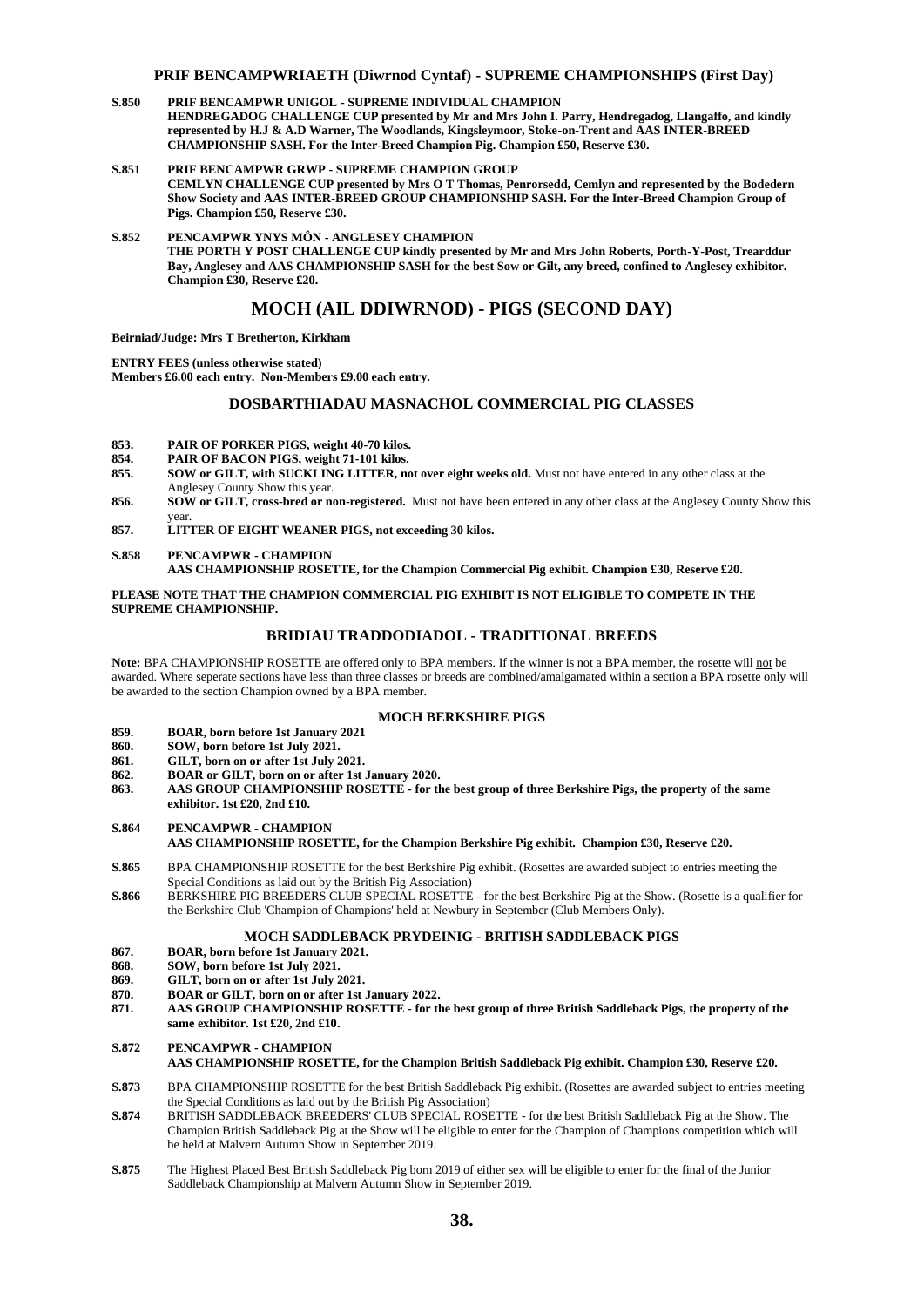### **MOCH GLOUCESTERSHIRE OLD SPOTS PIGS**

- **876. BOAR, born before 1st January 2021.**
- **877. SOW, born before 1st July 2021.**
- **878. GILT, born on or after 1st July 2021.**
- **879. BOAR or GILT, born on or after 1st January 2022.**
- **880. AAS GROUP CHAMPIONSHIP ROSETTE - for the best group of three Gloucestershire Old Spots Pigs, the property of the same exhibitor. 1st £20, 2nd £10.**
- **S.881 PENCAMPWR - CHAMPION AAS CHAMPIONSHIP ROSETTE, for the Champion Gloucestershire Old Spots Pig exhibit. Champion £30, Reserve £20.**
- **S.882** BPA CHAMPIONSHIP ROSETTE for the best Gloucestershire Old Spots Pig exhibit. (Rosettes are awarded subject to entries meeting the Special Conditions as laid out by the British Pig Association)
- **S.883** GLOUCESTERSHIRE OLD SPOTS PIG BREEDERS' CLUB SPECIAL ROSETTE for the best Gloucestershire Old Spots Pig at the Show.

### **MOCH MAWR DU - LARGE BLACK PIGS**

- **884. BOAR, born before 1st January 2021**
- **885. SOW, born before 1st July 2021.**
- **886. GILT, born on or after 1st July 2021.**
- **887. BOAR or GILT, born on or after 1st January 2022.**
- **888. AAS GROUP CHAMPIONSHIP ROSETTE - for the best group of three Large Black Pigs, the property of the same exhibitor. 1st £20, 2nd £10.**

### **S.889 PENCAMPWR - CHAMPION**

### **AAS CHAMPIONSHIP ROSETTE, for the Champion Large Black Pig exhibit.** Champion £30, Reserve £20.

**S.890** BPA CHAMPIONSHIP ROSETTE for the best Large Black Pig exhibit. (Rosettes are awarded subject to entries meeting the Special Conditions as laid out by the British Pig Association)

### **MOCH CANNOL GWYN - MIDDLE WHITE PIGS**

- **891. BOAR, born before 1st January 2021.**
- **892. SOW, born before 1st July 2021.**
- **893. GILT, born on or after 1st July 2021.**
- **894. BOAR or GILT, born on or after 1st January 2022.**
- **895. AAS GROUP CHAMPIONSHIP ROSETTE - for the best group of three Middle White Pigs, the property of the same exhibitor. 1st £20, 2nd £10**

#### **S.896 PENCAMPWR - CHAMPION**

### **AAS CHAMPIONSHIP ROSETTE, for the Champion Middle White Pig exhibit. Champion £30, Reserve £20.**

- **S.897** BPA CHAMPIONSHIP ROSETTE for the best Middle White Pig exhibit. (Rosettes are awarded subject to entries meeting the Special Conditions as laid out by the British Pig Association)
- **S.898** MIDDLE WHITE PIG BREEDERS' CLUB SPECIAL ROSETTES for the Champion & Reserve Champion Middle White Pig at the Show.

#### **MOCH LOP PRYDEINIG - BRITISH LOP PIGS**

- **899. BOAR, born before 1st January 2021.**
- **900. SOW, born before 1st July 2021.**
- **901. GILT, born on or after 1st July 2021.**
- **902. BOAR or GILT, born on or after 1st January 2022.**
- **903. AAS GROUP CHAMPIONSHIP ROSETTE - for the best group of three British Lop Pigs, the property of the same exhibitor. 1st £20, 2nd £10.**

### **S.904 PENCAMPWR - CHAMPION AAS CHAMPIONSHIP ROSETTE, for the Champion British Lop Pig exhibit. Champion £30, Reserve £20.**

**S.905** BPA CHAMPIONSHIP ROSETTE for the best British Lop Pig exhibit. (Rosettes are awarded subject to entries meeting the Special Conditions as laid out by the British Pig Association)

#### **MOCH OXFORD SANDY & BLACK PIGS**

- **906. BOAR, born before 1st January 2021**
- **907. SOW, born before 1st July 2021.**
- 
- **908. GILT, born on or after 1st July 2021. 909. BOAR or GILT, born on or after 1st January 2022.**
- **910. AAS GROUP CHAMPIONSHIP ROSETTE - for the best group of three Oxford Sandy & Black Pigs, the property of the same exhibitor. 1st £20, 2nd £10.**

### **S.911 PENCAMPWR - CHAMPION AAS CHAMPIONSHIP ROSETTE, for the Champion Oxford Sandy & Black Pig exhibit. Champion £30, Reserve £20.**

- **S.912** BPA CHAMPIONSHIP ROSETTE for the best Oxford Sandy & Black Pig exhibit. (Rosettes are awarded subject to entries meeting the Special Conditions as laid out by the British Pig Association)
- **S.913** OXFORD SANDY & BLACK PIG SOCIETY BEST OF BREED ROSETTE will be awarded to the Champion Oxford Sandy & Black Pig exhibit.